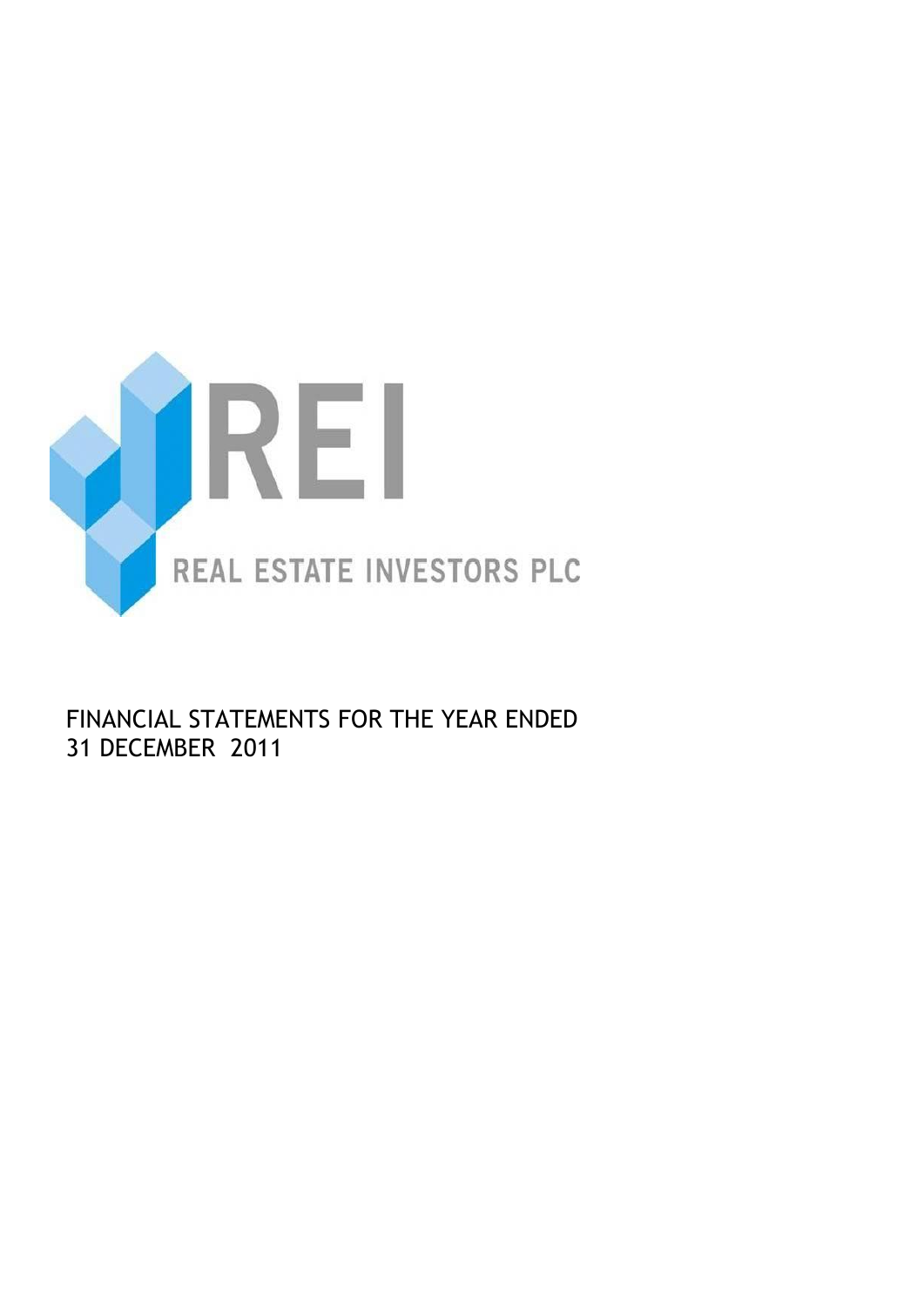# FINANCIAL STATEMENTS

For the year ended 31 December 2011

| <b>Company Registration Number:</b> | 5045715                                                                                                                                                                    |
|-------------------------------------|----------------------------------------------------------------------------------------------------------------------------------------------------------------------------|
| Registered Office:                  | Cathedral Place, 3rd Floor<br>42-44 Waterloo Street<br>Birmingham<br><b>B2 5QB</b>                                                                                         |
| Directors:                          | J R A Crabtree: Chairman<br>J J Jack: Non Executive Deputy Chairman<br>W Wyatt: Non Executive Director<br>P P S Bassi CBE: Chief Executive<br>M H P Daly: Finance Director |
| Secretary:                          | MHP Daly                                                                                                                                                                   |
| Auditors:                           | <b>Grant Thornton UK LLP</b><br><b>Chartered Accountants</b><br>Registered Auditor<br><b>Enterprise House</b><br>115 Edmund Street<br>Birmingham<br><b>B3 2HJ</b>          |
| Solicitors:                         | H B J Gateley Wareing<br>One Eleven<br><b>Edmund Street</b><br>Birmingham<br><b>B3 2HJ</b>                                                                                 |
| Nominated Adviser:                  | Smith & Williamson Corporate Finance Limited<br>25 Moorgate<br>London<br>EC2R 6AY                                                                                          |
| Broker:                             | Liberum Capital Limited<br>Ropemaker Place, Level 12<br>25 Ropemaker Street<br>London<br>EC2Y 9LY                                                                          |
| Bankers:                            | Lloyds Banking Group<br>55 Temple Row<br>Birmingham<br><b>B2 5LS</b>                                                                                                       |
| Registrars:                         | Capita Registrars<br>The Registry<br>34 Beckenham Road<br>Beckenham<br>Kent<br>BR3 4TU                                                                                     |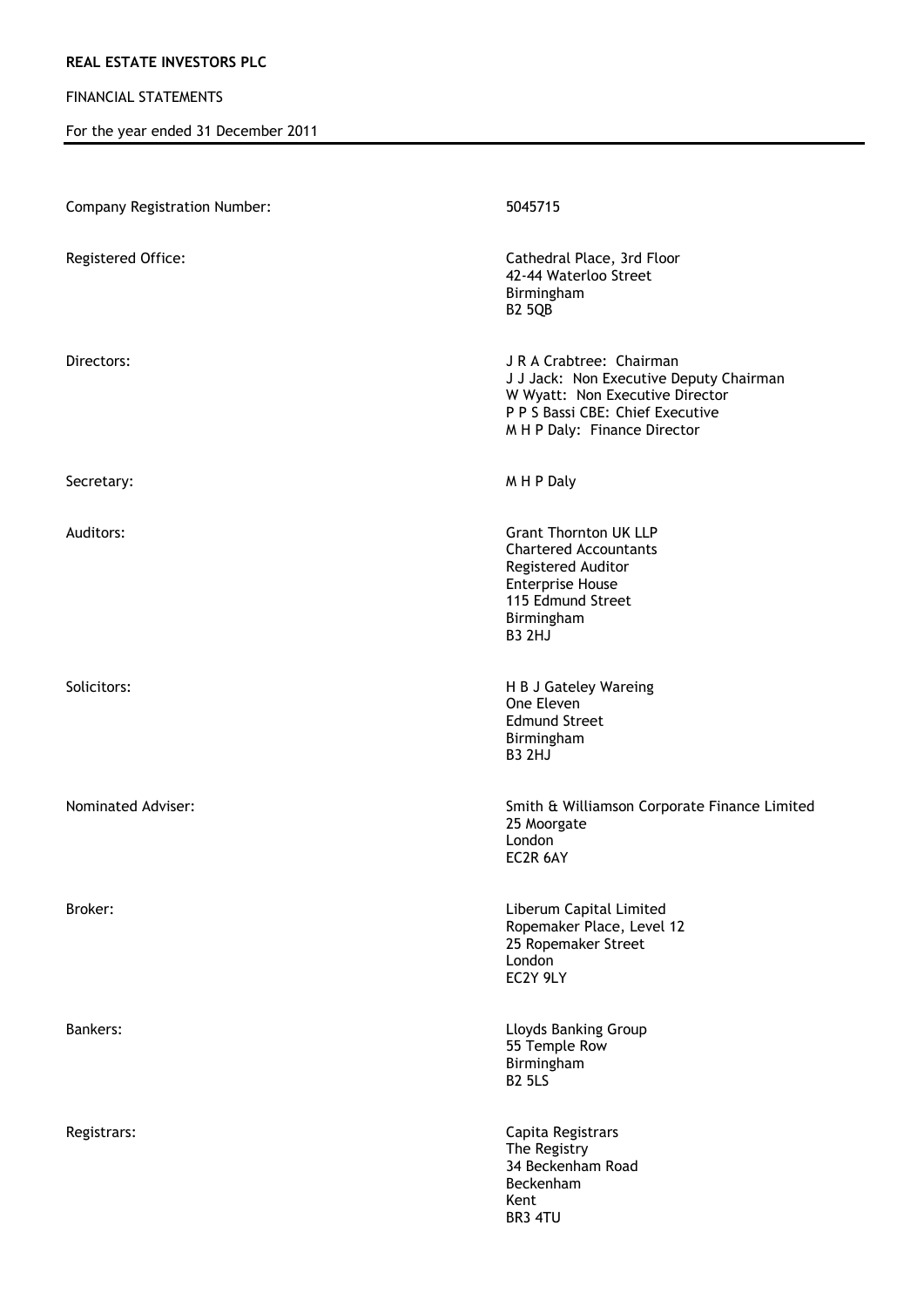# CHAIRMAN'S STATEMENT

For the year ended 31 December 2011

| <b>INDEX</b>                                                    | <b>PAGE</b> |
|-----------------------------------------------------------------|-------------|
| Chairman's statement                                            | $2 - 3$     |
| Chief executive's report                                        | $4 - 6$     |
| Directors' report                                               | $7 - 9$     |
| Corporate governance report                                     | 10          |
| Directors' remuneration report                                  | $11 - 13$   |
| Independent auditor's report                                    | 14          |
| Consolidated statement of comprehensive income                  | 15          |
| Consolidated statement of changes in equity                     | 16          |
| Consolidated statement of financial position                    | $17 - 18$   |
| Consolidated statement of cashflows                             | 19          |
| Notes to the financial statements                               | $20 - 41$   |
| Company statutory financial statements (prepared under UK GAAP) | $42 - 52$   |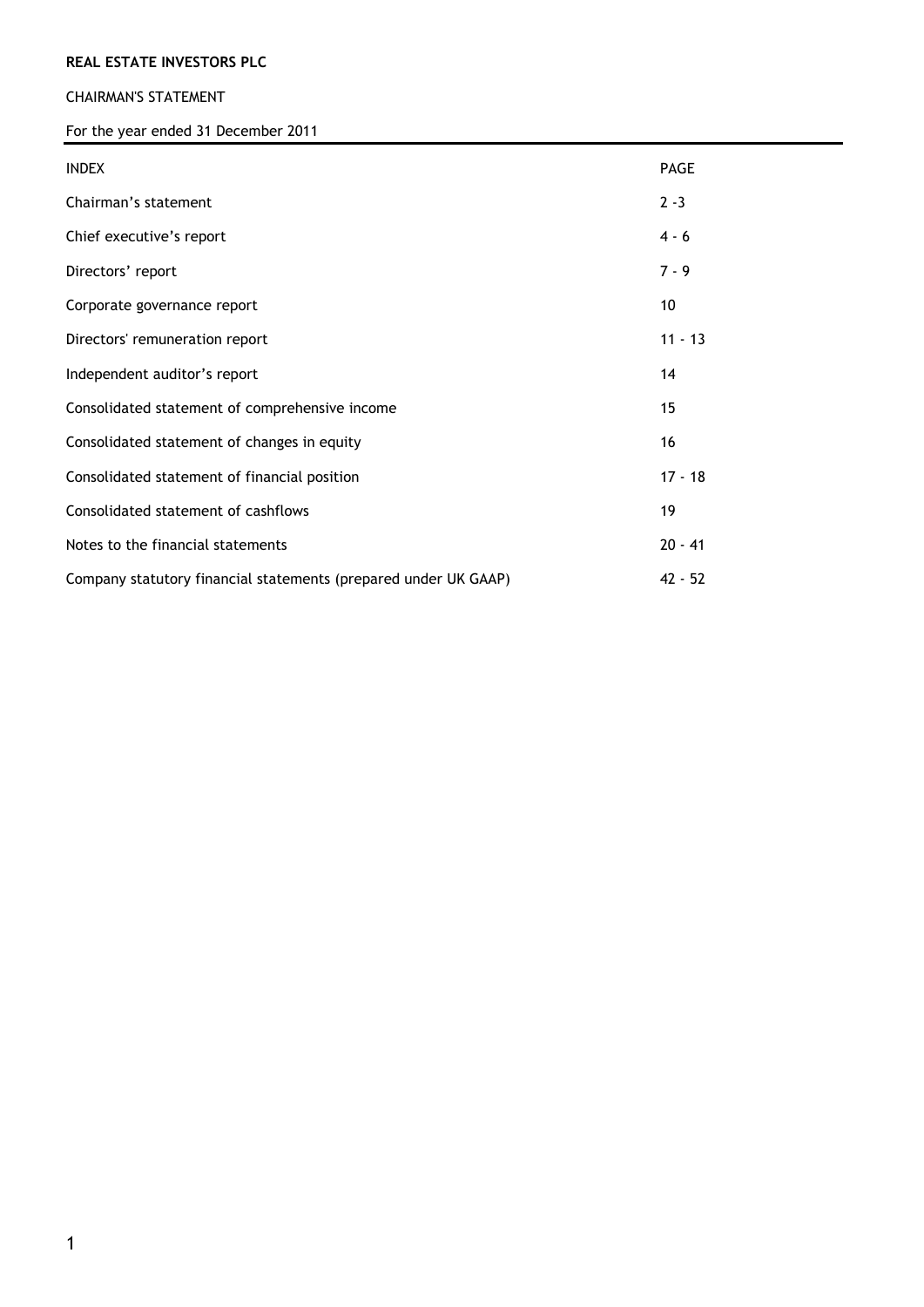# CHAIRMAN'S STATEMENT

For the year ended 31 December 2011

#### **Results for the year ended 31 December 2011**

#### **Financial Highlights**

- Contracted rental income £6 million (2010: £4.0 million) up 50%
- Rental income £3.9 million (2010: £3.3 million) up 19%
- NAV per share 54.5p(2010: 65.0p)
- Net assets of £38.9 million (2010: £32.3 million)
- Triple NAV per share 54.7p (2010: 63.3p)
- Gross property assets valued at £71.2 million (2010: £56.5 million) up 26%
- Investment property assets £63.4 million (2010: £50.5 million) up 26%
- Cash at bank of £4.5million (2010: £11.8 million)
- Profit before tax excluding net property valuation and financial instrument fair value movements of £115,000 (2010: loss of £292,000)
- Loss on valuation of interest rate swaps £2.6 million (2010: £1.2 million)
- Loss before tax of £6.7 million (2010: £5.6 million)
- Loss on revaluation of investment properties of 6.2% or £4.2 million (2010: £4.1 million)
- Total acquisitions of investment property in the year of £17.3 million
- Loan to value 46% net of cash
- £11.7 million fundraising in July 2011 all invested during the year
- Intention to begin progressive dividend payments in H2 2012

#### **Operational Highlights**

- Overall occupancy level increased to 85%
- £20m renewal of facilities with Lloyds completed
- Selective disposals above book value such as the Tesco property at Chingford

#### **Introduction**

I am very pleased to be reporting Real Estate Investors plc's ("REI") results for the year ended 31 December 2011, a year which saw significant development on many fronts and the establishment of the Group as a leading regional property investment business with strong foundations.

The economic environment has remained fragile, of course, with markets in turmoil throughout 2011 and continuing concerns over renewed recession. Valuations in UK regions have continued to be depressed, reflected in the 6.2% loss on revaluation of our investment proprieties noted above.

#### **The year in review**

Depressed property valuations, of course, provide excellent opportunities for REI and we have acquired high quality assets, our purchases in many cases providing the comparable evidence which has informed the revaluation. REI recorded a profit in 2011 before that revaluation and the loss on revaluation of our swap, an accounting provision, not a cash loss.

The year also saw a successful £11.7m fundraising bringing with it new investors whose support we were delighted to receive, together with a renewal of our £20m facility with Lloyds banking group.

At the extraordinary general meeting in July the Group received approval to consolidate the shares from 1p Ordinary shares to 10p Ordinary shares and to reduce the share premium account by way of a transfer to reserves in the sum of £47,154,000.

# **Dividend**

Our contractual rental income rose 50% during the year. In the second half of 2012, your Board intends to introduce a dividend in respect of the current year and to propose a progressive dividend policy for future years.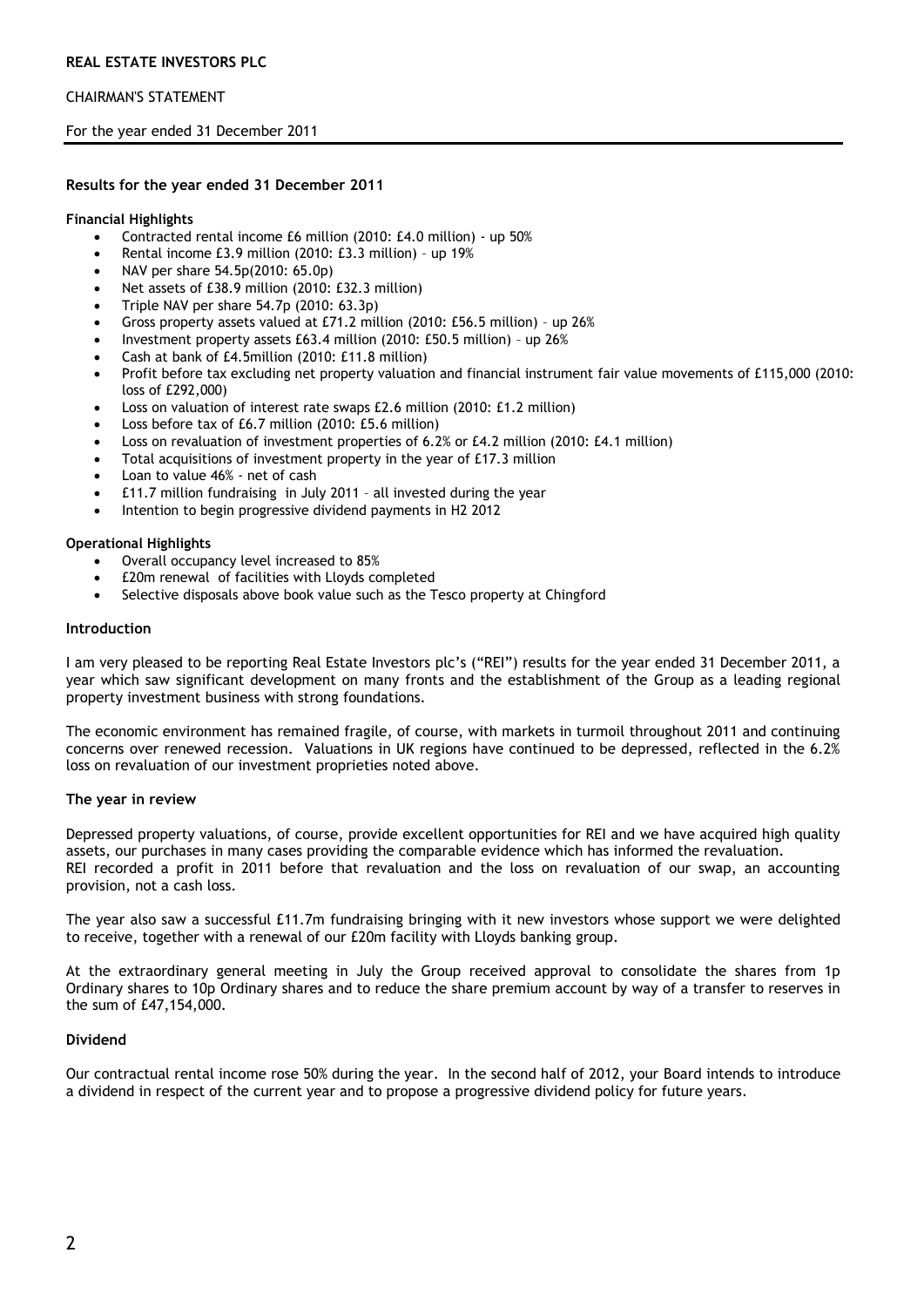# CHAIRMAN'S STATEMENT

# For the year ended 31 December 2011

# **Current year and prospects**

We see further scope to improve our contracted rental income with year-end occupancy at 85% and the benefits of £13m of new purchases in the last quarter of 2011. The depressed economic conditions will continue to provide opportunities for acquisitions which meet our criteria. The success that management has achieved in renting void space is evidenced by contracted lettings; these will see capital growth returning to our portfolio. The Board is actively monitoring the eligibility of REI to convert to REIT status and will consider the new legislation in due course when it is finalised in 2012.

On behalf of my colleagues, I extend our thanks to our staff and advisers for their continued hard work and support. Finally, on 25 November 25 2011, Peter Lewin, our former Chairman and Chief Executive passed away. Peter made a very significant contribution to REI over the years. On behalf of the Board and staff of REI, we would like to extend our sincere condolences to Peter's wife and family and also record our thanks for all that Peter has done for REI and its shareholders.

**John Crabtree Chairman Date: 23 March 2012**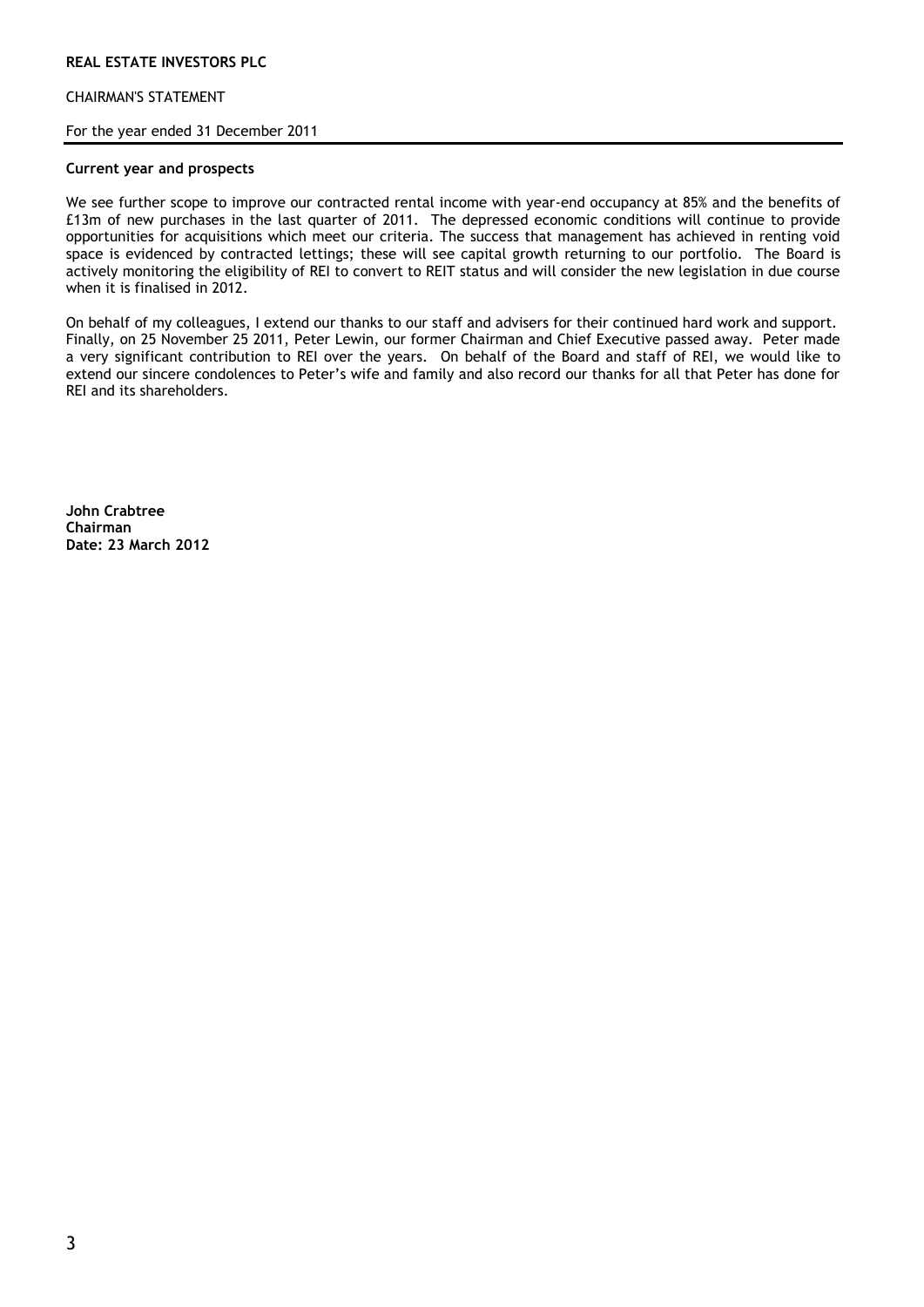#### CHIEF EXECUTIVE'S REPORT

#### For the year ended 31 December 2011

# **Results for the year ended 31 December 2011**

#### **Overview**

I am pleased to report an operating profit before tax, excluding net property valuations and financial instrument fair value movements of £115,000 (2010: loss of £292,000).

Property devaluations during the year of £4.2 million are a reflection of the negative economic backdrop, the lack of transactions and comparative evidence being obtained from predominantly distressed sales. In some cases our own purchases, albeit very attractive purchases, provide the negative comparable evidence in the short term.

The fair value movement charge on our financial instruments of £2.6 million is a reflection of the market's view of long term interest rates. It is a timing difference and not a cash item and we will continue to fix debt when it is appropriate.

We have experienced a series of unprecedented events during 2011 including the continuing political unrest in the Middle East, Eurozone crisis, UK riots, a negative UK economic backdrop and financial market turmoil. All these factors have had a significant impact on market confidence and activity, yet we have still made excellent progress during 2011. The key events for us during the year were:

- New property acquisitions of £17 million
- Contracted rental income rising by 50% to £6million
- Renewal of our £20 million facility with Lloyds Banking Group
- Cash generation sufficient to commence dividend payments in the second half of 2012

Our contracted rental income has further scope to improve to our estimated rental value of £7.0 million from the existing portfolio. Year end occupancy is 85%. This rising rental income is derived from the letting of existing property and new acquisitions of £17 million that met our criteria, namely:

- Kingston House in West Bromwich acquired for £3.1m at a yield of 11% and let to The Secretary of State to 2019;
- Southgate Retail Park in Derby acquired for £4.8m at a yield of 8.6% and let to, inter alia, Lidl, Dreams and Gym4All, with additional space to let;
- Peat House in Leicester acquired for £4.4m at a yield of 11.6% and let to KPMG to 2015;
- Gateway House in Birmingham acquired for £3.85m at a yield of 16.2% and let to a range of retail / commercial tenants, with additional space to let.

Since the year end we have also let the remaining space in Avon House, Bromsgrove at estimated rental value ('ERV').

The benefit of the rental income from these new lettings and acquisitions, will be reflected in 2012, as £13 million of purchases took place in September and December 2011, and will form the foundation for a dividend policy for 2012 and onwards.

The loss from our hedge is a non cash item which will recover once we see the inevitable rise in the unprecedented low interest rates; this has already improved by £400,000 as at 1 March 2012. The revaluation deficit is indicative of a lack of transactions and the comparable evidence created by our own opportunistic acquisitions. This figure includes £600,000 of Stamp Duty, legal and professional fees relating to our purchases throughout the year. Our property acquisitions in 2011 are included at cost, (except for Kingston House), and again will provide potential capital upside in 2012.

#### **Sales**

We will always make opportunistic sales. We sold a unit let to Tesco in Chingford for £960,000 together with a small development site, both above our book value. Since the year end we have sold further development land, again at a price above our book value.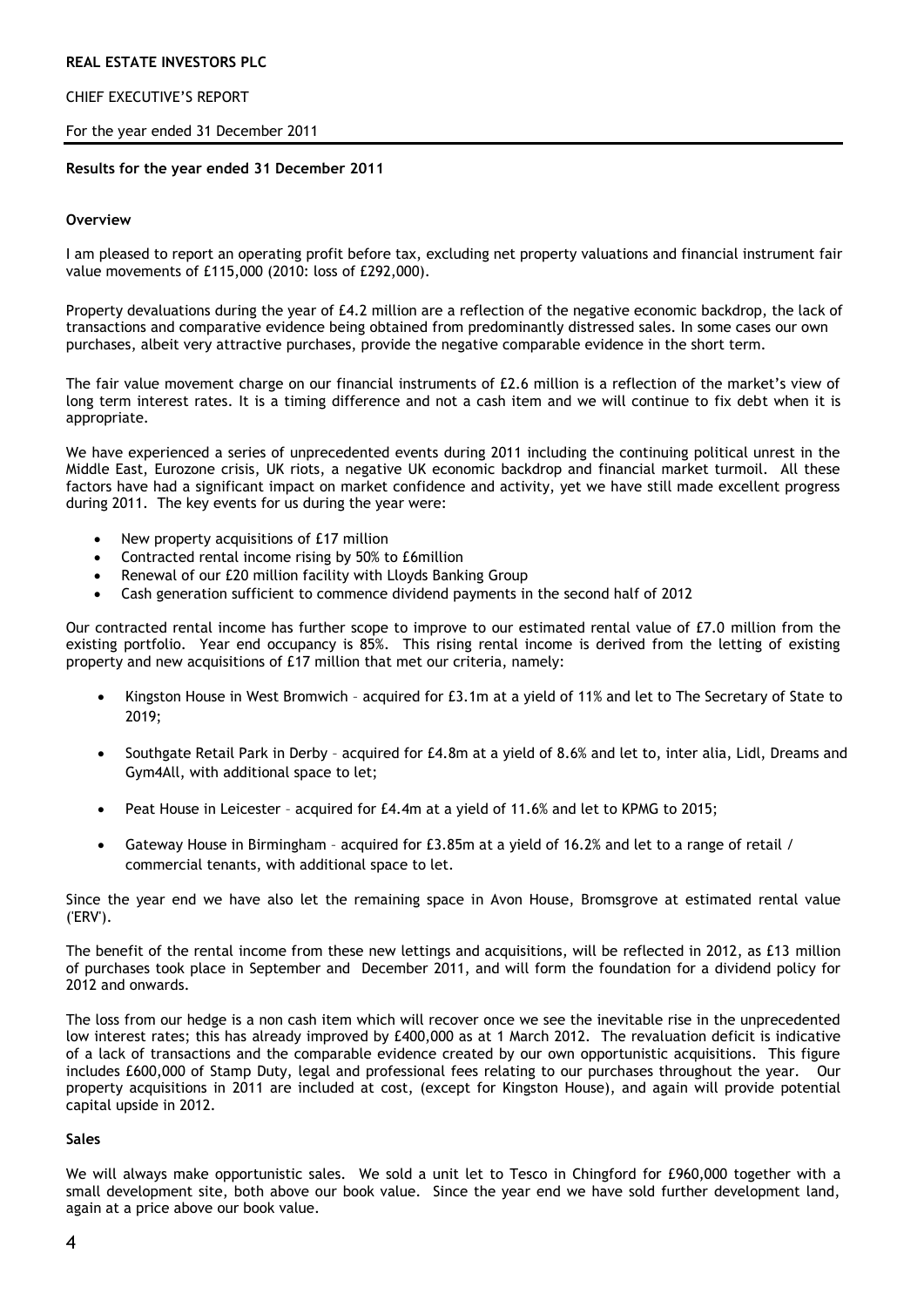#### CHIEF EXECUTIVE'S REPORT

# For the year ended 31 December 2011

#### **Banking**

New purchases during 2011 have been funded from existing cash, £11.7 million of new equity and the refinancing of our unencumbered and income producing assets. We also renewed our £20 million loan facility with Lloyds Banking Group for a term of 3 years on similar terms to the previous facility. We continue to operate our business prudently, with no reliance on any single asset, tenant or bank.

Since the year end, we have been finalising a further £10.3 million refinance with Aviva, taking advantage of historically low fixed interest rates. The decision to borrow from Aviva is a deliberate strategy to balance our lending away from the banking sector to the insurance lenders. This will avoid regular uncertainty over facilities and avoid incurring renewal fees which the banks are seeking to charge on a more frequent basis.

#### **Regional Outlook**

Our core investment area is the West Midlands and central England, which has re-invented itself on many occasions. Following the demise of Rover, British Steel and other traditional manufacturers, the region has much to be positive about, despite the economic gloom:

- £120 billion of exports
- Best performing high streets in the UK (PWC)
- Vibrant and active automotive sector
- Expansion of Jaguar Land Rover, creating 1,000 supply chain jobs
- Expansion of Birmingham International Airport
- Commencement of £640 million New Street Station project
- Growing medical research, development and pharmaceutical businesses
- HS2 approved by government

The management's association with CPBigwood Chartered Surveyors, Bond Wolfe and Paul Dubberley & Co, reveals record auction results of £46 million, improved lending for housing, strong residential sales across all price ranges and rising residential rents.

# **Outlook and Opportunities for 2012**

We are now firmly established as a respected West Midlands quoted property company that has achieved 'favoured buyer' status and a reputation which I believe will attract further opportunities.

We continue to see greater levels of stock, predominantly from institutions and receivers. The expected level of sales from Banks has been limited, but we believe that we will see greater activity in 2012, in particular from the Irish Banks, Royal Bank of Scotland and secondary lenders.

Our criteria dictate that property must have the potential for asset management initiatives that will provide capital growth potential and attractive yields. The properties acquired during the last few years provide excellent yields and I believe that once market valuations settle and recover, we will be beneficiaries of some very healthy capital growth. In the short to medium term, we will be the recipients of a strong positive cash flow from a growing and secure rental stream.

The fragile market place will continue to provide further opportunities. We currently have a number of properties in our pipeline that meet our criteria and we are in advanced discussions with the view to adding these to our portfolio.

The occupier market is improving as evidenced from our letting success. We continue to see evidence of a strong residential market for both sales and lettings and a healthy improvement in bank lending which has supported private treaty and auction sales in 2011.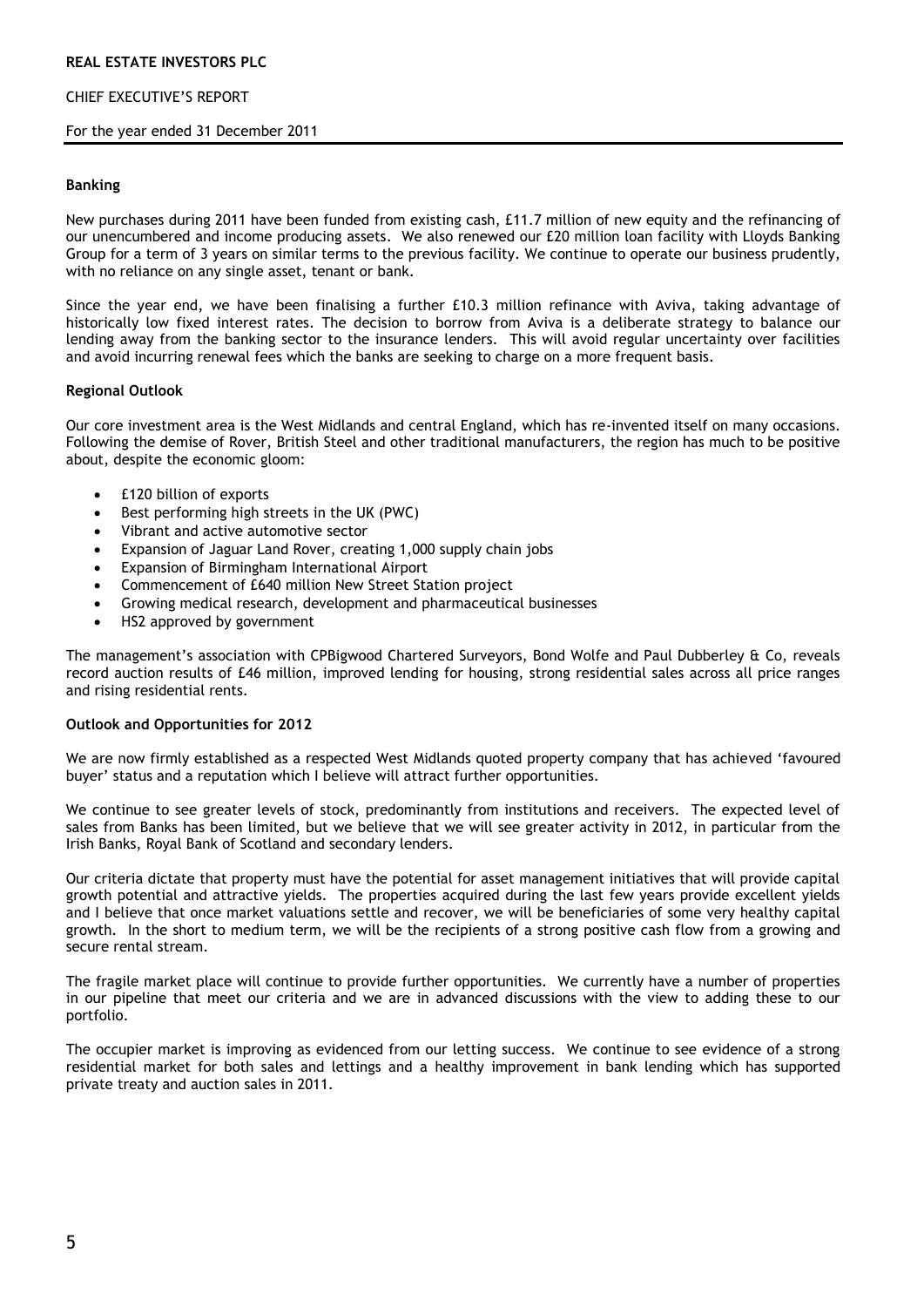CHIEF EXECUTIVE'S REPORT

For the year ended 31 December 2011

#### **Summary**

The UK economy, property and asset valuations remain subdued, yet the irony is that this is an ideal environment in which to grow and establish REI within the Midlands. We have maintained excellent occupancy levels, acquired some good quality prime and secondary assets with attractive yields, whilst capitalising on first rate banking relationships and refinancing unencumbered, but income producing assets, against historically low interest rates. Simplistically, we have created a diverse regional portfolio, with strong yields and capital growth potential.

I remain optimistic about 2012 for us as a business, and I believe that capital values will improve gradually during 2012 to 2014, benefitting from our asset management and lettings success, together with general improvement in market conditions.

**Paul Bassi CBE DL D.UNIV DSc Chief Executive Date: 23 March 2012**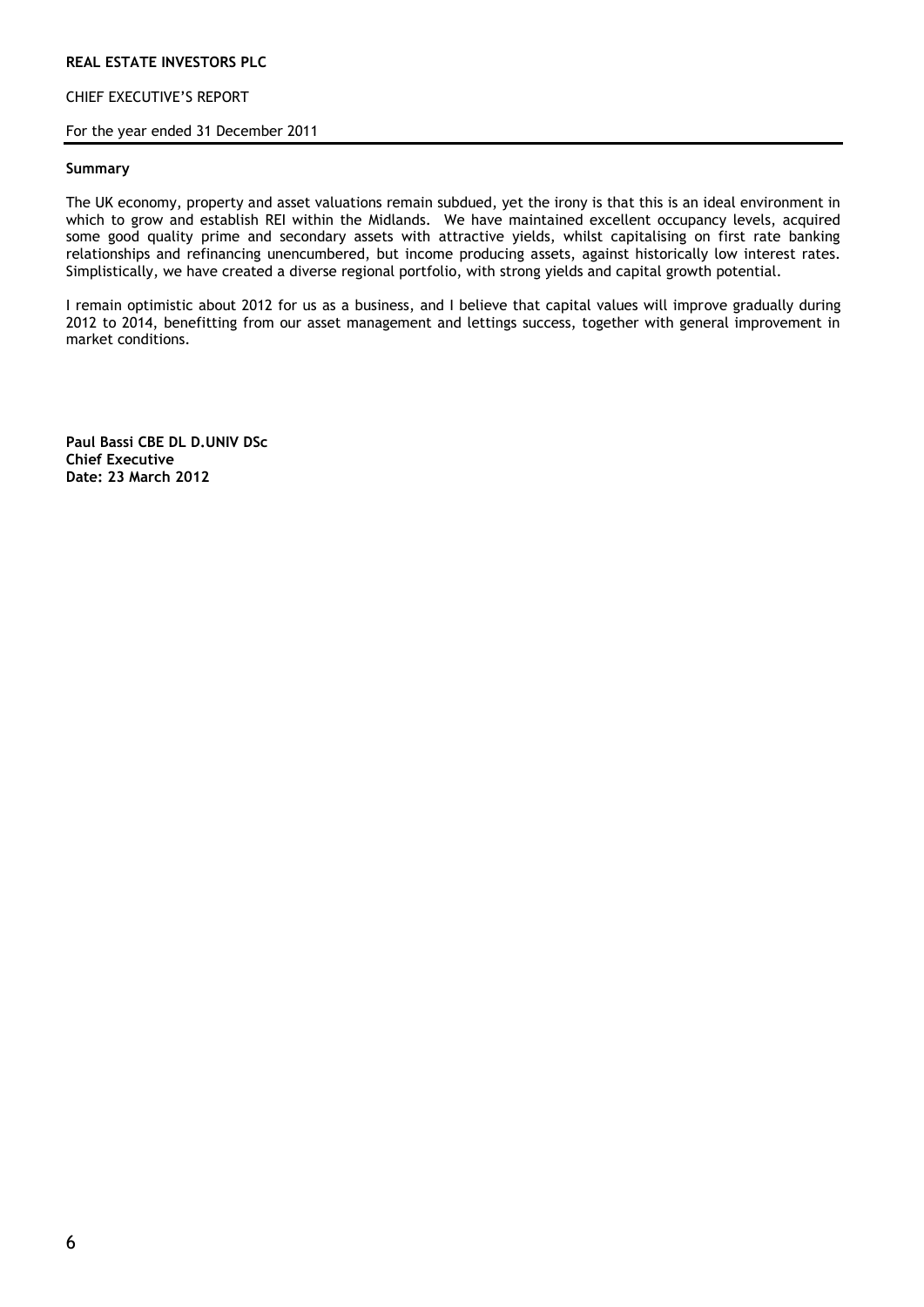#### DIRECTORS' REPORT

#### For the year ended 31 December 2011

The directors present their report together with the audited consolidated financial statements for the year ended 31 December 2011.

# **Principal Activity**

The principal activities of the Group are the investment in and trading of commercial properties.

#### **Business Review**

A review of the Group's performance and future prospects is given in the chairman's and chief executive's statements.

#### **Key Performance Indicators**

#### *Create sustainable long-term returns for shareholders*

- To sustain real growth in earnings per share
- Annual revenue profit to exceed budgeted target
- Increase net assets per share

The above continue to be the key performance indicators of the Group, but last year was a year of unprecedented economic, bank and property turmoil which meant that these targets were not achieved. In our focus area of Birmingham and the wider West Midlands, we have been one of very few active investors and believe we have acquired assets favourably. However, these acquisitions are almost the only comparable evidence available to valuers, and have contributed to our portfolio being downgraded by 6.2%, despite our active asset management and improving rental income.

# **Key risks and uncertainties**

# **Risk area**

# **Investment portfolio Mitigation**

Tenant default

# Change in demand for space

Market pricing affecting value

- Not reliant on one single tenant or business sector
- Focused on established business locations for investment
- Monitor asset concentration
- Portfolio diversification between office and retail properties
- Building specifications not tailored to one user
- Continual focus on current vacancies and expected changes
- Low gearing policy
- Fixed rate debt and hedging in place
- Existing facilities sufficient for spending commitments
- On-going monitoring and management of the forecast cash position
- Internal procedures in place to track compliance
- Retention/recruitment **Remuneration** structure reviewed
	- Regular assessment of performance

# **Financial**

- Reduced availability or increased cost of debt
- Interest rate sensitivity

# **People**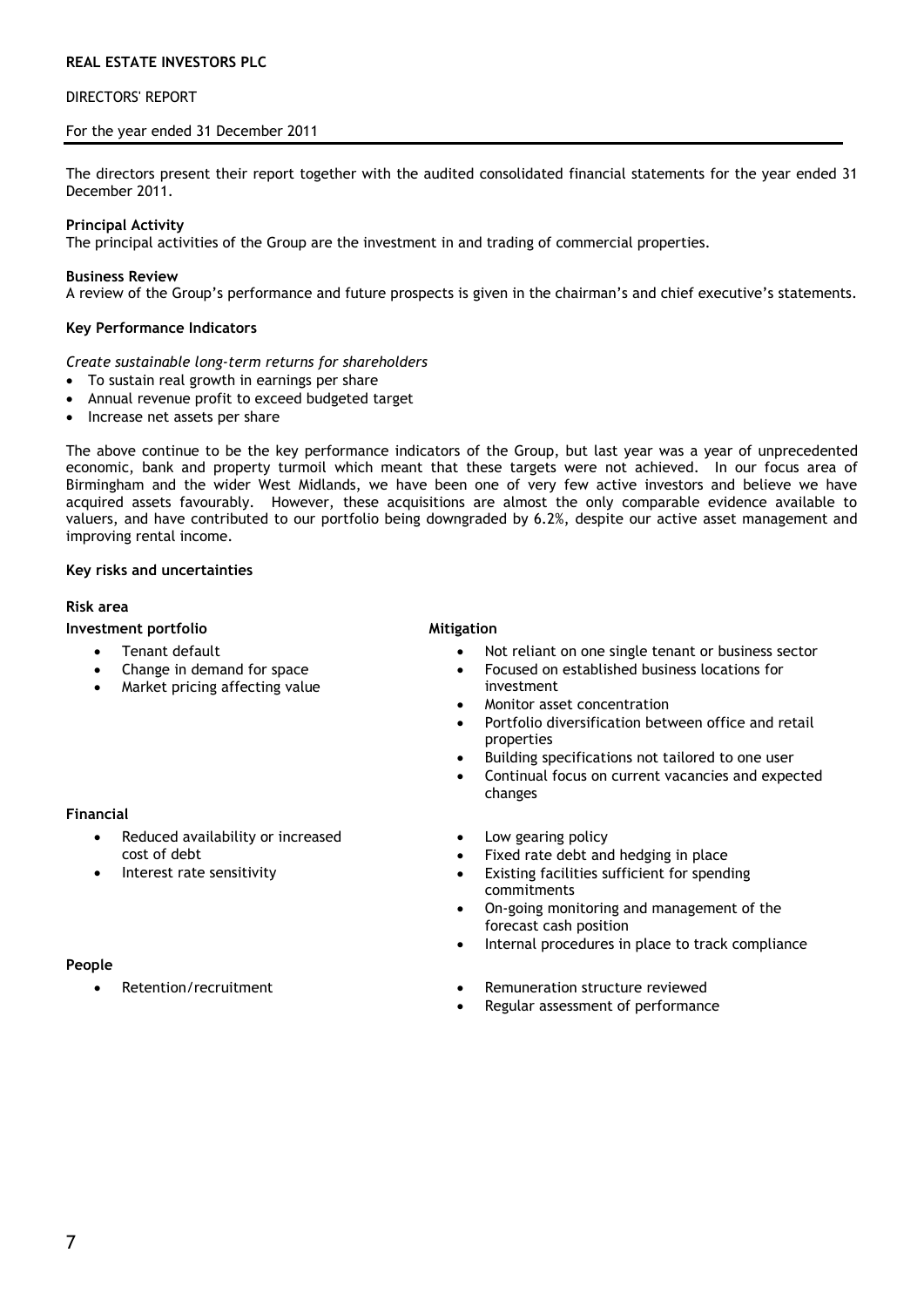# DIRECTORS' REPORT

# For the year ended 31 December 2011

#### Directors

The directors who served during the year were as follows:

| J R A Crabtree  | Chairman - Non-Executive        |
|-----------------|---------------------------------|
| J J Jack        | Deputy Chairman - Non-Executive |
| W Wyatt         | Non-Executive Director          |
| P P S Bassi CBE | <b>Chief Executive</b>          |
| M H P Daly      | <b>Finance Director</b>         |

M H P Daly, J Crabtree and W Wyatt will retire and submit themselves for re-election at the forthcoming Annual General Meeting. P H Lewin retired as a director on 31 December 2010.

#### **Substantial shareholdings**

The Company has been notified of the following interests that represent 3% or more of the issued share capital of the Company at 11 February 2012.

|                                        | Number       | %     |
|----------------------------------------|--------------|-------|
| Caledonia Investments Plc              | 20, 154, 812 | 28.22 |
| P P S Bassi                            | 9,000,000    | 12.60 |
| Ruffer                                 | 8,570,471    | 12.00 |
| <b>Henderson Global Investors</b>      | 6,590,132    | 9.23  |
| <b>Blackrock Investment Management</b> | 3,713,884    | 5.20  |
| <b>Standard Life Investments</b>       | 3,090,909    | 4.33  |
| <b>Friends Provident International</b> | 2,700,000    | 3.78  |
| Artemis Investment Management          | 2,603,846    | 3.65  |
| Reech CBRE Alternative Real Estate     | 2,215,171    | 3.10  |

#### **Creditor payment policy**

The Group's policy is to settle all agreed liabilities within 30 days of receipt of invoice or provision of goods or services if later. At 31 December 2011 trade payables represented 51 days (2010: 57 days) purchases based on the total purchases for the year.

# **Charitable donations**

The Group made no charitable donations during the period (2010: £nil).

#### **Post balance sheet events**

On 23 March 2012 the Company raised net cash of £3.7 million by way of a loan from Aviva of £10.3 million secured on certain investment properties, and after repaying bank loans of £6.6 million.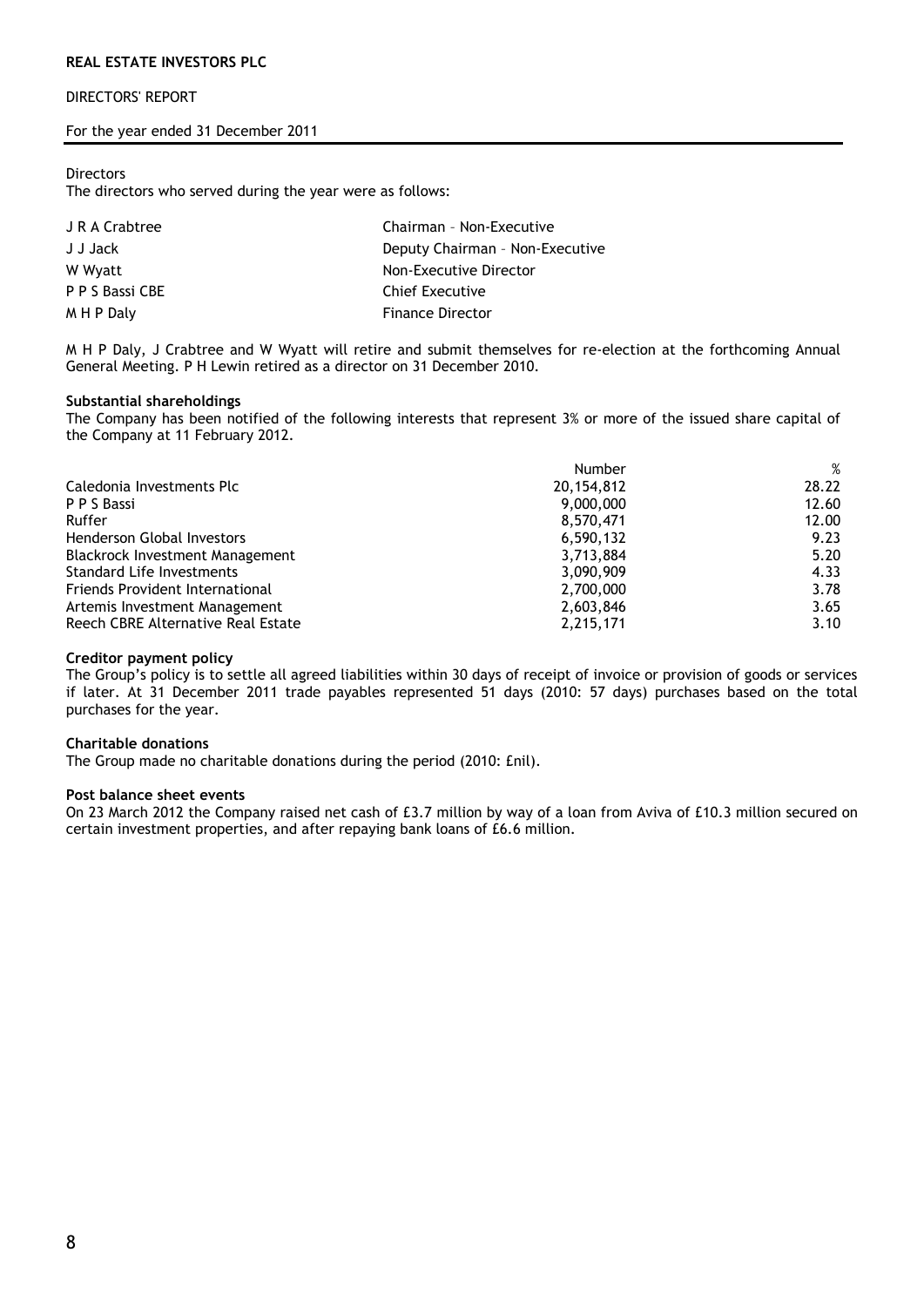#### DIRECTORS' REPORT

#### For the year ended 31 December 2011

#### **Statement of directors' responsibilities**

The directors are responsible for preparing the Directors' Report and the financial statements in accordance with applicable law and regulations.

Company law requires the directors to prepare financial statements for each financial year. Under that law the directors have elected to prepare Group financial statements in accordance with International Financial Reporting Standards as adopted by the European Union (IFRSs). Under company law the directors must not approve the financial statements unless they are satisfied that they give a true and fair view of the state of affairs and profit or loss of the Group for that period. In preparing those financial statements, the directors are required to:

- select suitable accounting policies and then apply them consistently;
- make judgments and estimates that are reasonable and prudent;
- state whether applicable IFRSs have been followed, subject to any material departures disclosed and explained in the financial statements;
- prepare the financial statements on the going concern basis unless it is inappropriate to presume that the Group will continue in business.

The directors are responsible for keeping adequate accounting records that are sufficient to show and explain the Company's transactions and disclose with reasonable accuracy at any time the financial position of the Company and enable them to ensure that the financial statements comply with the Companies Act 2006. They are also responsible for safeguarding the assets of the Group and hence for taking reasonable steps for the prevention and detection of fraud and other irregularities.

In so far as each of the directors are aware:

- there is no relevant audit information of which the Company's auditor is unaware; and
- the directors have taken all steps that they ought to have taken to make themselves aware of any relevant audit information and to establish that the auditor is aware of that information.

The directors are responsible for the maintenance and integrity of the corporate and financial information included on the company's website. Legislation in the United Kingdom governing the preparation and dissemination of financial statements may differ from legislation in other jurisdictions.

#### **Annual General Meeting**

The Annual General Meeting will be held at Cathedral Place, 3<sup>rd</sup> Floor, 42-44 Waterloo Street, Birmingham, B2 5QB on 12 June 2012 at 12 pm.

#### **Auditor**

Grant Thornton UK LLP offer themselves for re-appointment as auditor in accordance with Section 489 of the Companies Act 2006.

BY ORDER OF THE BOARD

M H P Daly Secretary

Date: 23 March 2012

Company No 5045715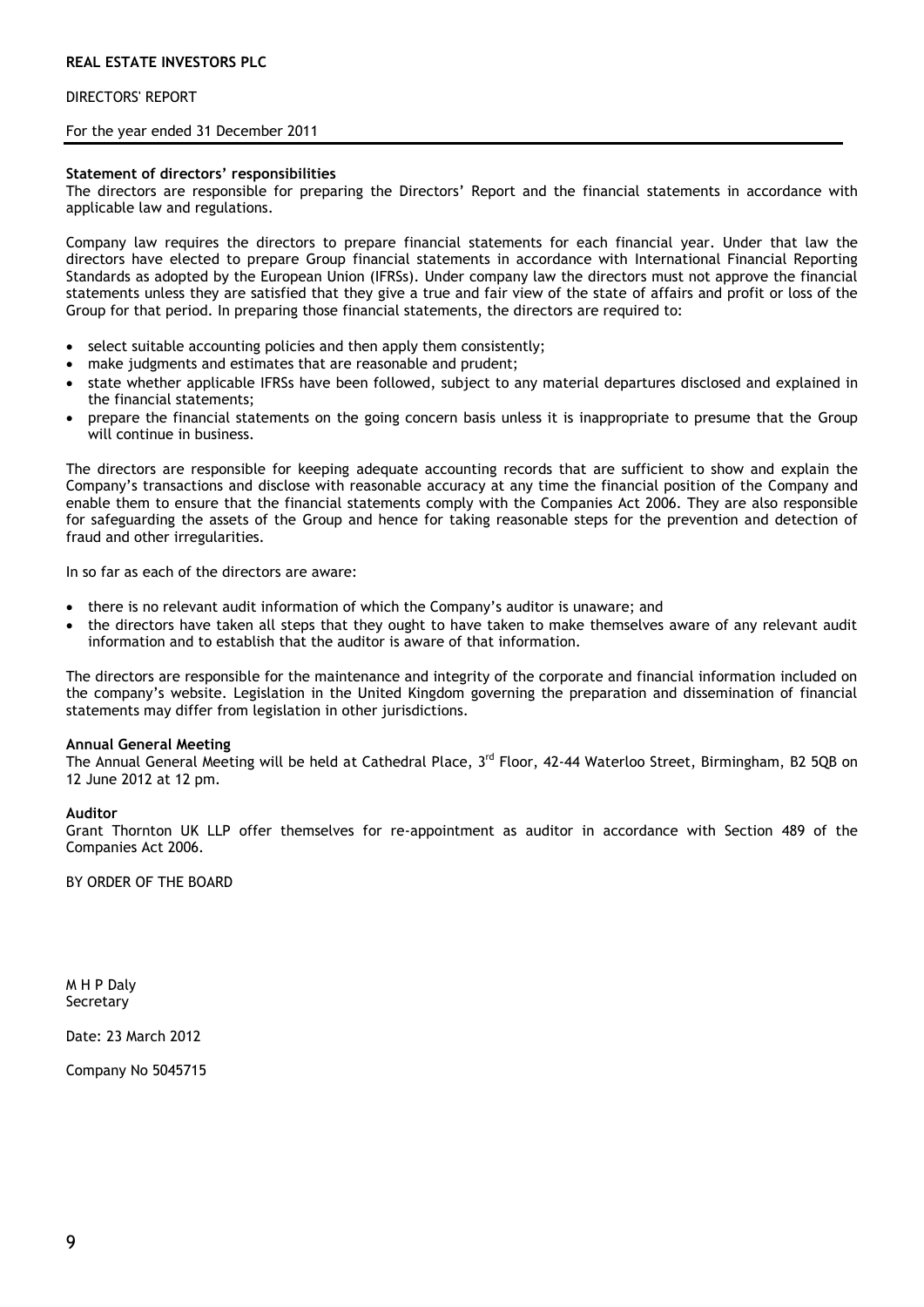# CORPORATE GOVERNANCE REPORT

#### For the year ended 31 December 2011

#### **Directors' statement on corporate governance**

The Board of Directors is accountable to shareholders for the good corporate governance of the Group. Under the AIM rules for companies, the Group is not required to comply with the UK Corporate Governance Code (June 2010). However, the Board is aware of the best practice defined by the Code and seeks to adopt procedures to institute good governance insofar as practical and appropriate for a Group of its size while retaining its focus on the entrepreneurial success of the business. The main elements of the Group's governance procedure are documented below.

#### **Application of principles**

#### **Directors**

The composition of the Board is set out on page 7. The Board currently comprises three non-executive directors and two executive directors. The Board aims to meet monthly and is provided with relevant information on financial, business and corporate matters prior to meetings. The Board is responsible for overall Group strategy, approval of property and corporate acquisitions and disposals, approval of substantial items of capital expenditure, and consideration of significant operational and financial matters. The Board has established both an Audit and Remuneration Committee. Given the small size of the Board, it is not considered necessary to establish a separate Nominations Committee. All members of the Board are fully consulted on the potential appointment of a new director. All directors are subject to re-election every three years.

#### **Accountability and audit**

The Audit Committee comprises two non-executive directors, J R A Crabtree and J J Jack, and the finance director, by invitation. The committee overviews the adequacy of the Group's internal controls, accounting policies and financial reporting and provides a forum through which the Group's external auditor reports to the non-executive directors.

#### **Going concern**

After making relevant enquiries, the directors have a reasonable expectation that the Group has adequate resources to continue in operational existence for the foreseeable future. These enquiries considered the following:

- the significant cash balances the Group holds and the low levels of historic and projected operating cashflows
- any property purchases will only be completed if cash resources or loans are available to complete those purchases
- the Group's bankers have indicated their continuing support for the Group
- the Group's £20 million facility with Lloyds Banking Group was renewed in October 2011 on similar terms for a period of three years

For this reason, the directors continue to adopt the going concern basis in preparing the financial statements.

#### **Internal control**

The Board has overall responsibility for ensuring that the Group maintains systems of internal control to provide it with reasonable assurance regarding the reliability of financial information used within the business and that the assets of the business are safeguarded. It is acknowledged that such systems can only provide reasonable and not absolute assurance against material misstatements or loss. Key areas of internal control, which are overseen by the finance director, are listed below:

- the preparation of monthly financial information which reports actual performance and continuously updates monthly forecasts of revenue, expense, cash flows and assets and liabilities for the remainder of the current financial accounting period
- appraisal and approval of property and corporate investment proposals in the context of their cash flow profile, potential profitability and fit with the Group's overall strategy
- ongoing review of the Group's property portfolio and issues arising therefrom
- the close involvement of the executive directors in the day to day running of the business.

The Board has considered the need for an internal audit function but has decided the size and complexity of the Group does not justify it at present. However, it will keep this decision under annual review.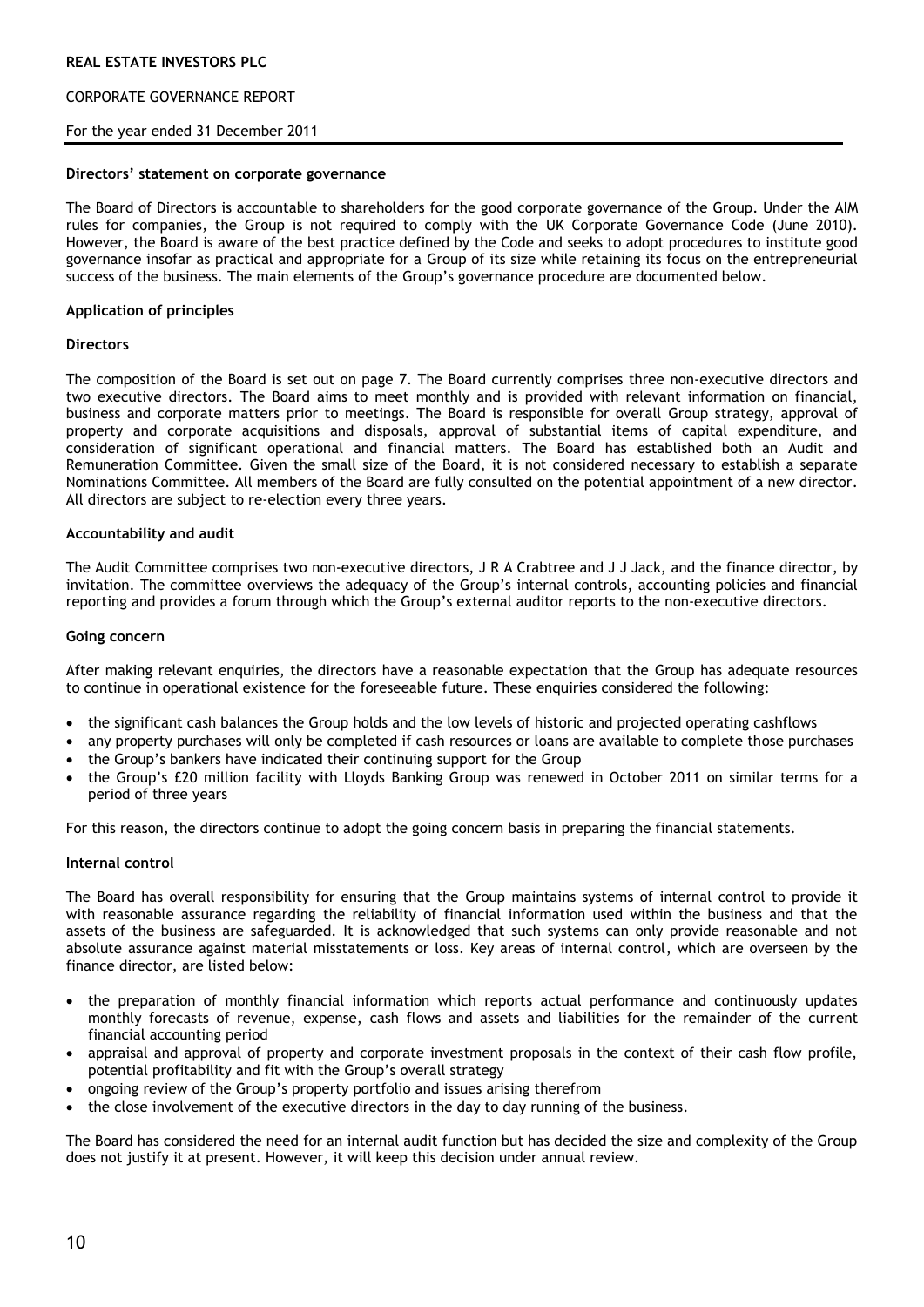# DIRECTORS' REMUNERATION REPORT

# For the year ended 31 December 2011

#### **Remuneration Committee**

As a company trading on AIM, the Company is not obliged to comply with the provisions of the Directors' Remuneration Reports Regulations. However, as part of its commitment to good corporate governance practice the Company provides the following information.

The Remuneration Committee is made up of two non-executive directors, J R A Crabtree and W Wyatt, and the chief executive, by invitation. The terms of reference of the committee are to review and make recommendations to the Board regarding the terms and conditions of employment of the executive directors.

#### **Service agreements**

No director has a service agreement with a notice period that exceeds 12 months.

#### **Policy on directors' remuneration**

The executive directors' remuneration packages are designed to attract, motivate and retain directors of the high calibre needed to help the Group successfully compete in its market place. The Group's policies are to pay executive directors a salary at market levels for comparable jobs in the sector whilst recognizing the relative size of the Group. The executive directors do not receive any benefits apart from their basic salaries and any bonuses.

The performance management of the executive directors and the determination of their annual remuneration package is undertaken by the Remuneration Committee. No director plays a part in any decision about his own remuneration. Annual bonuses will be paid at the discretion of the Remuneration Committee as an incentive and to reward performance during the financial year pursuant to specific performance criteria. In exercising its discretion the committee will take into account (among other things) performance against budget and improving shareholder value and believes that incentive compensation should recognize the growth and profitability of the business.

#### **Directors' remuneration (forming part of the financial statements and subject to audit)**

The remuneration of directors for the year ended 31 December 2011 was as follows:

|                       | Salary         | Salary<br>in lieu<br>οf<br>benefits | Fees | Employers'<br>national<br>insurance<br>contributions | 2011          | 2010          | Share<br>options                                     | Share<br>options |
|-----------------------|----------------|-------------------------------------|------|------------------------------------------------------|---------------|---------------|------------------------------------------------------|------------------|
|                       | £000           | £000                                | £000 | £'000                                                | Total<br>£000 | Total<br>£000 | 2011<br>Number                                       | 2010<br>Number   |
| P H Lewin<br>J J Jack |                | $\overline{\phantom{0}}$            | 22   |                                                      | 22            | 22<br>22      | $\overline{\phantom{0}}$<br>$\overline{\phantom{0}}$ |                  |
| P P S Bassi           | 300            | 75                                  |      | 50                                                   | 425           | 423           | ٠                                                    |                  |
| M H P Daly            | 180            | 45                                  |      | 28                                                   | 253           | 254           | ٠                                                    |                  |
| J Crabtree            | $\blacksquare$ | ٠                                   | 25   | $\blacksquare$                                       | 25            | 12            | ٠                                                    |                  |
| W Wyatt               | $\blacksquare$ | ٠                                   | 22   | $\overline{\phantom{a}}$                             | 22            | 11            | $\blacksquare$                                       |                  |
|                       | 480            | 120                                 | 69   | 78                                                   | 747           | 744           | $\blacksquare$                                       | 2                |

Salary in lieu of benefits is paid in recognition for the fact that the Directors do not receive any benefits in kind.

The Group does not make pension contributions on behalf of the Directors.

No bonuses have been awarded to the directors.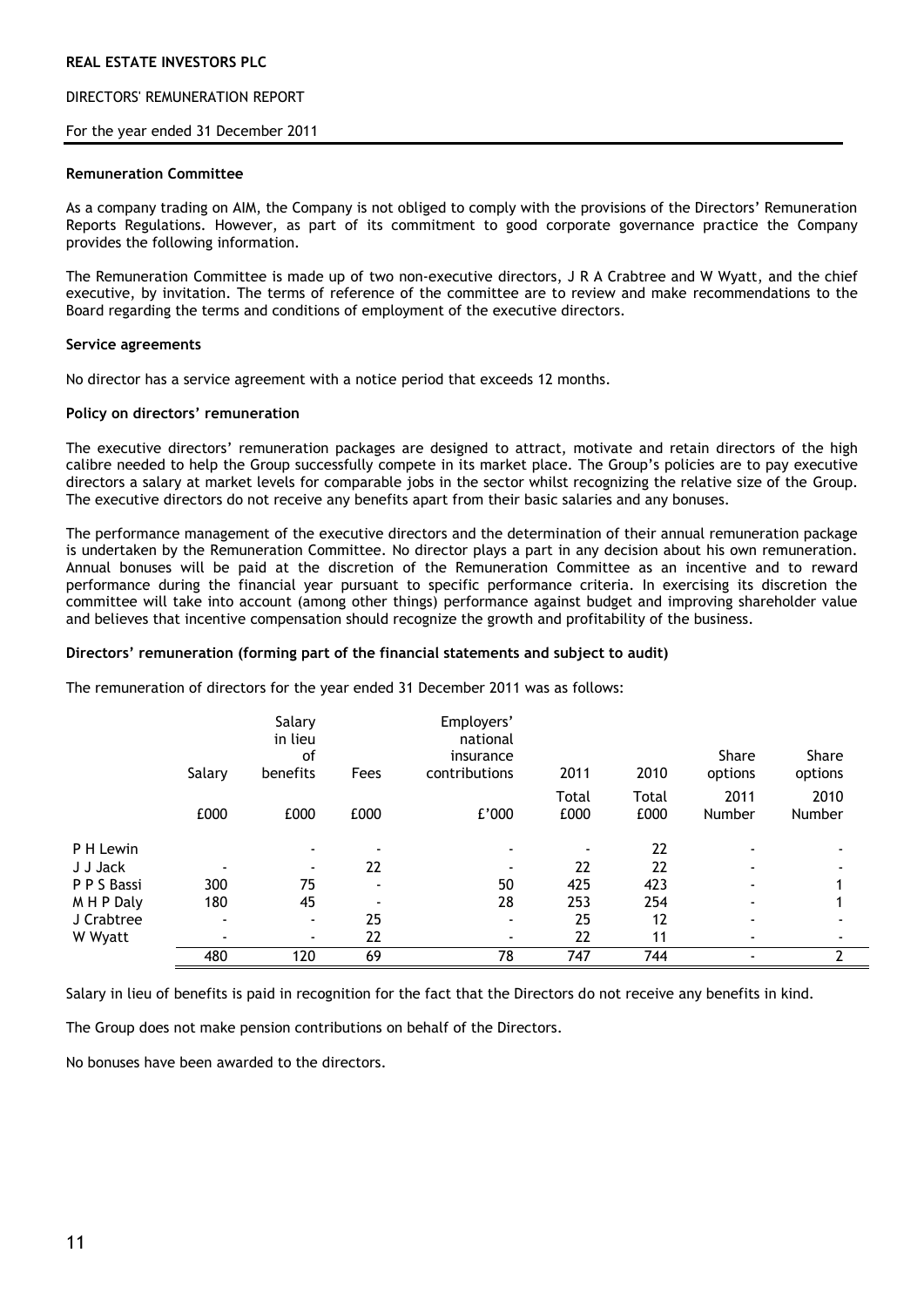# DIRECTORS' REMUNERATION REPORT

# For the year ended 31 December 2011

#### **Policy on non-executive directors' remuneration**

The remuneration of the non-executive directors is determined by the Board and based upon independent surveys of fees paid to non-executive directors of similar companies. The non-executive directors do not receive any benefits apart from their fees which are paid directly to the individual involved.

#### **Share warrants**

Certain directors were granted share warrants on 29 June 2006 in respect of 2,127,500 Ordinary shares and on 25 July 2006 in respect of 475,000 Ordinary shares. The share warrants are exercisable from two years from the date of the grant of the option and will lapse within seven years if not exercised. The warrants were granted on the basis of 1 for 2 shares held at the date of grant, in proportion to their shareholding and are exercisable at 120p per share.

#### **Long Term Incentive Plan**

At the Annual General Meeting held in June 2010 a resolution was passed approving the adoption of a new Long Term Incentive Plan (LTIP). The proposed LTIP is designed to promote retention and incentivise the executive directors to grow the value of the Group and to maximise returns:

- The LTIP has a ten year life form January 2010 to December 2019.
- Awards become payable to the extent that shareholder return defined as net asset value ("NAV") growth adjusted for dividends and other returns to shareholders exceed a compound growth rate of 10% per annum (Hurdle Return).
- If shareholder returns exceed the Hurdle Return, 20% of such excess will be payable in Ordinary shares under the LTIP.
- Participants will have the opportunity to take up to 30% of the amount accrued under the LTIP at the end of year three, with the portion able to be taken up each year thereafter increasing by 10% each year and the full amount (100%) being available only after the end of the ten year period.
- Only executive directors are eligible to take participate in the LTIP.
- The baseline for the commencement of the LTIP is the NAV per Ordinary share at 31 December 2009 adjusted for the impact of the placing of Ordinary shares in 2010 and 2011.
- Subject to the time limits set out above, awards may be taken up in the 20 business day period following the announcement of full year or interim results.
- Amounts payable will be satisfied in full (save as below) by the issue of Ordinary shares or the grant of zero/nominal cost options to any participant. The price at which shares will be issued will be the higher of NAV per share as reported in the latest full year results and the weighted average mid-market closing price for the first 20 business days following announcement of the latest full year results. On issue, the Ordinary shares will rank pari passu with the existing issued Ordinary shares.
- The number of Ordinary which can be issued under the LTIP is limited to 10% of the Company's then issued share capital. Any excess earned above this level will be paid in cash provided that the remuneration committee consider it prudent to do so at that stage, otherwise payment will be deferred until the remuneration committee deem it prudent.
- The remuneration committee may from time to time make any alteration to the plan which it thinks fit, including for legal, regulatory or tax reasons, in order to ensure the smooth workings of the plan in line with its objectives.

The LTIP was implemented in December 2010. On 3 December 2010, the Group granted each of P P S Bassi and M H P Daly an option under the scheme which entitles them to subscribe for or acquire ordinary shares in the company at a price of 1p per share (in the case of new ordinary shares) or 0p per share (in the case of a transfer of existing shares). The grant and exercise of the options is subject to the rules of the LTIP and cannot be exercised unless the relevant performance criteria are met, as discussed above.

The number of ordinary shares to be awarded under the option will be determined at the relevant trigger date based on the net asset value of the Group and will be calculated with reference to the prevailing net asset value per share or market price per share, whichever is higher. The first trigger date is 1 January 2013 and subsequent trigger dates occur annually thereafter until 1 January 2020.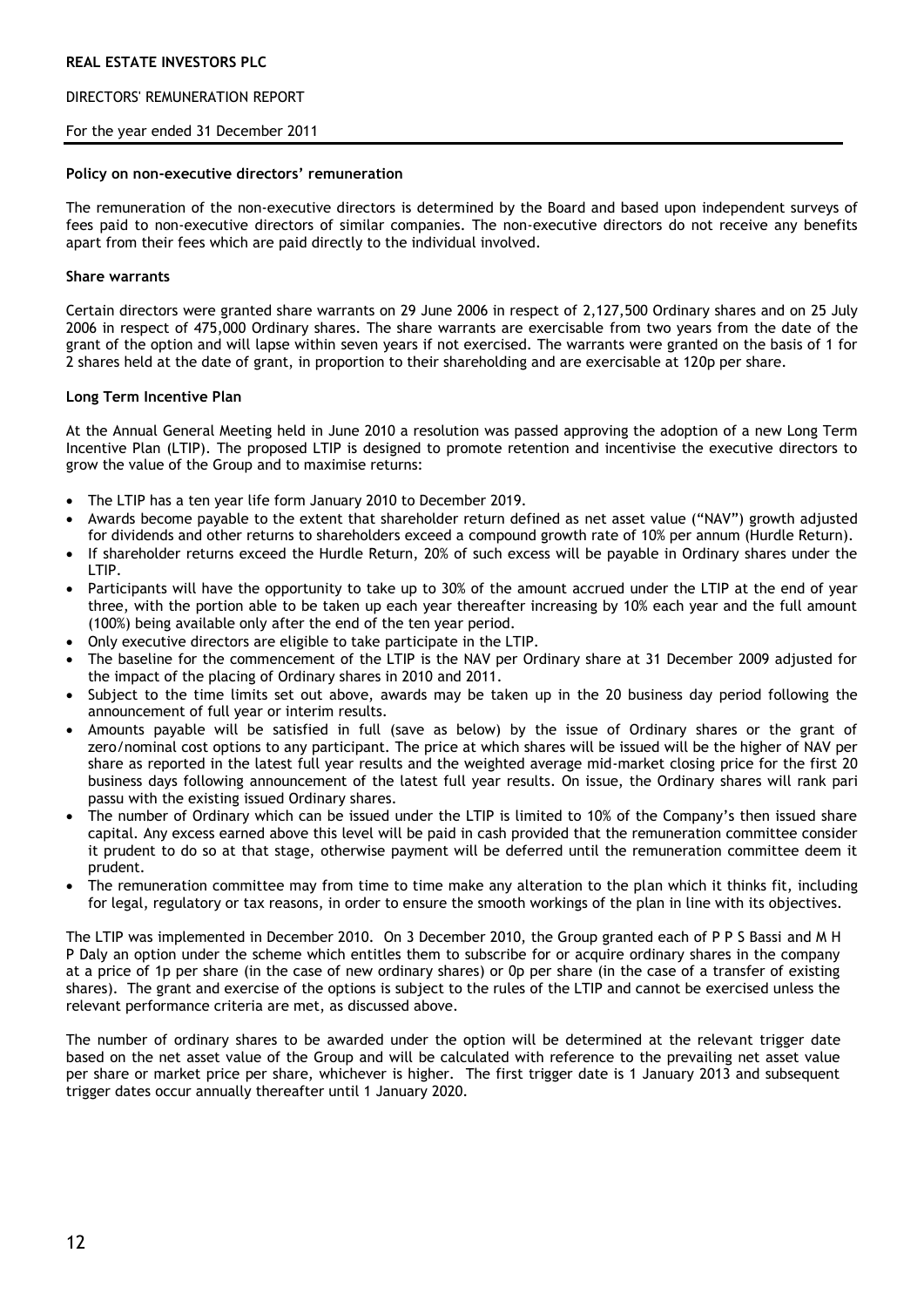# DIRECTORS' REMUNERATION REPORT

For the year ended 31 December 2011

# **Long Term Incentive Plan (continued)**

No expense has been recognised in respect of the LTIP for the year ended 31 December 2011 as no options are expected to vest.

APPROVED BY THE BOARD OF DIRECTORS – J R A Crabtree Chairman, Remuneration Committee Date: 23 March 2012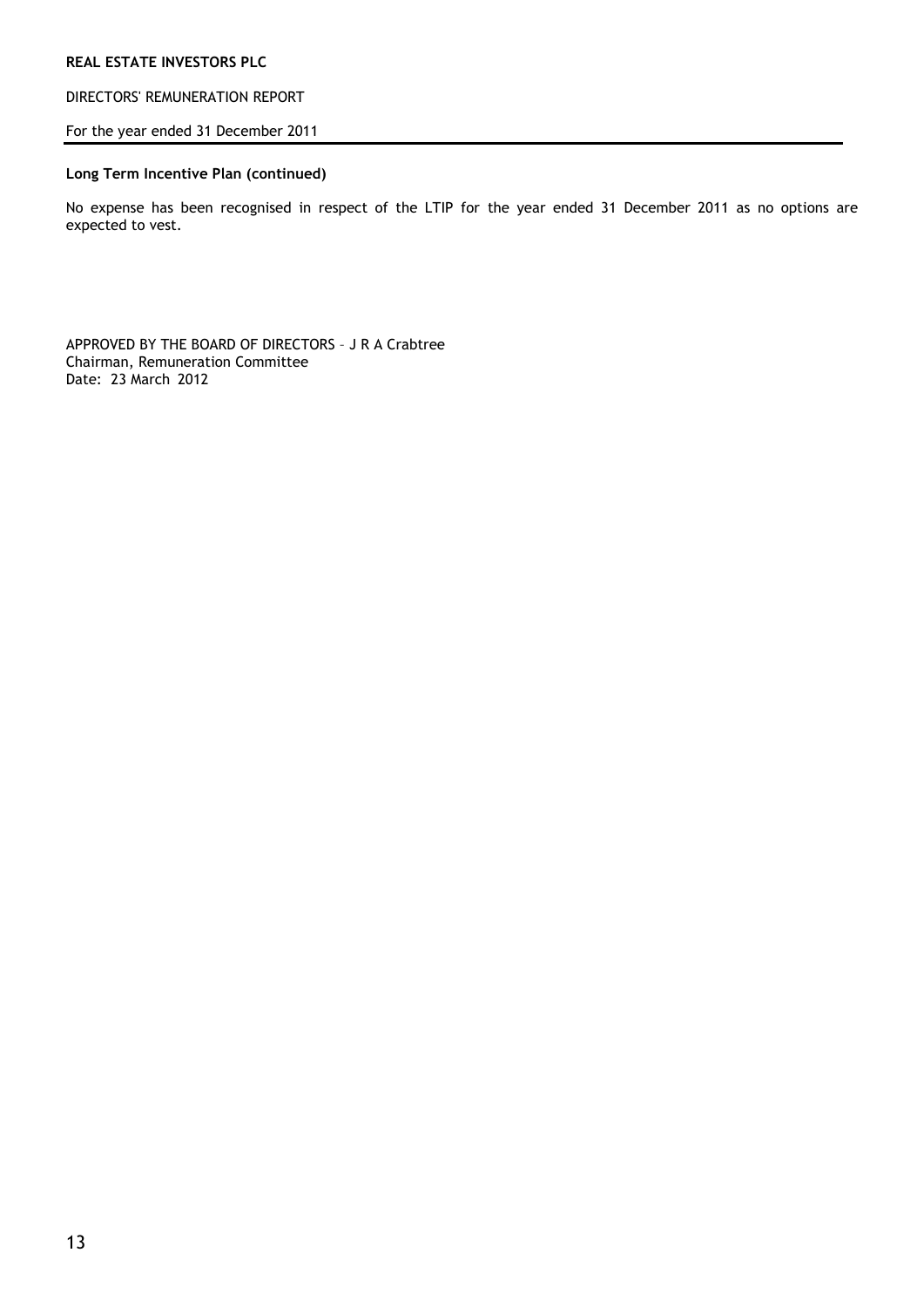We have audited the consolidated financial statements of Real Estate Investors plc for the year ended 31 December 2011 which comprise the consolidated statement of comprehensive income, the consolidated statement of changes in equity, the consolidated statement of financial position, the consolidated statement of cashflows and the related notes. The financial reporting framework that has been applied in their preparation is applicable law and International Financial Reporting Standards (IFRSs) as adopted by the European Union.

This report is made solely to the Company's members, as a body, in accordance with Chapter 3 of Part 16 of the Companies Act 2006. Our audit work has been undertaken so that we might state to the Company's members those matters we are required to state to them in an auditor's report and for no other purpose. To the fullest extent permitted by law, we do not accept or assume responsibility to anyone other than the Company and the Company's members as a body, for our audit work, for this report, or for the opinions we have formed.

# **Respective responsibilities of directors and auditors**

As explained more fully in the Statement of Directors' Responsibilities set out on pages 7 and 8, the directors are responsible for the preparation of the consolidated financial statements and for being satisfied that they give a true and fair view. Our responsibility is to audit and express an opinion on the consolidated financial statements in accordance with applicable law and International Standards on Auditing (UK and Ireland). Those standards require us to comply with the Auditing Practices Board's (APB's) Ethical standards for Auditors.

# **Scope of the audit of the financial statements**

A description of the scope of an audit of financial statements is provided on the APB's website at www.frc.org.uk/apb/scope/private.cfm.

# **Opinion on financial statements**

In our opinion the consolidated financial statements:

- give a true and fair view of the state of the Group's affairs as at 31 December 2011 and of its loss for the year then ended;
- have been properly prepared in accordance with IFRS as adopted by the European Union; and
- have been prepared in accordance with the requirements of the Companies Act 2006.

# **Opinion on other matters prescribed by the Companies Act 2006**

In our opinion the information given in the Directors' Report for the financial year for which the consolidated financial statements are prepared is consistent with the consolidated financial statements.

# **Matters on which we are required to report by exception**

We have nothing to report in respect of the following where under the Companies Act 2006 we are required to report to you if, in our opinion:

- certain disclosures of directors' remuneration specified by law are not made; or
- we have not received all the information and explanations we require for our audit.

# **Other matter**

We have reported separately on the parent Company financial statements of Real Estate Investors plc for the year ended 31 December 2011.

Mark Taylor Senior Statutory Auditor For and on behalf of Grant Thornton UK LLP Statutory Auditor, Chartered Accountants Birmingham Date: 23 March 2012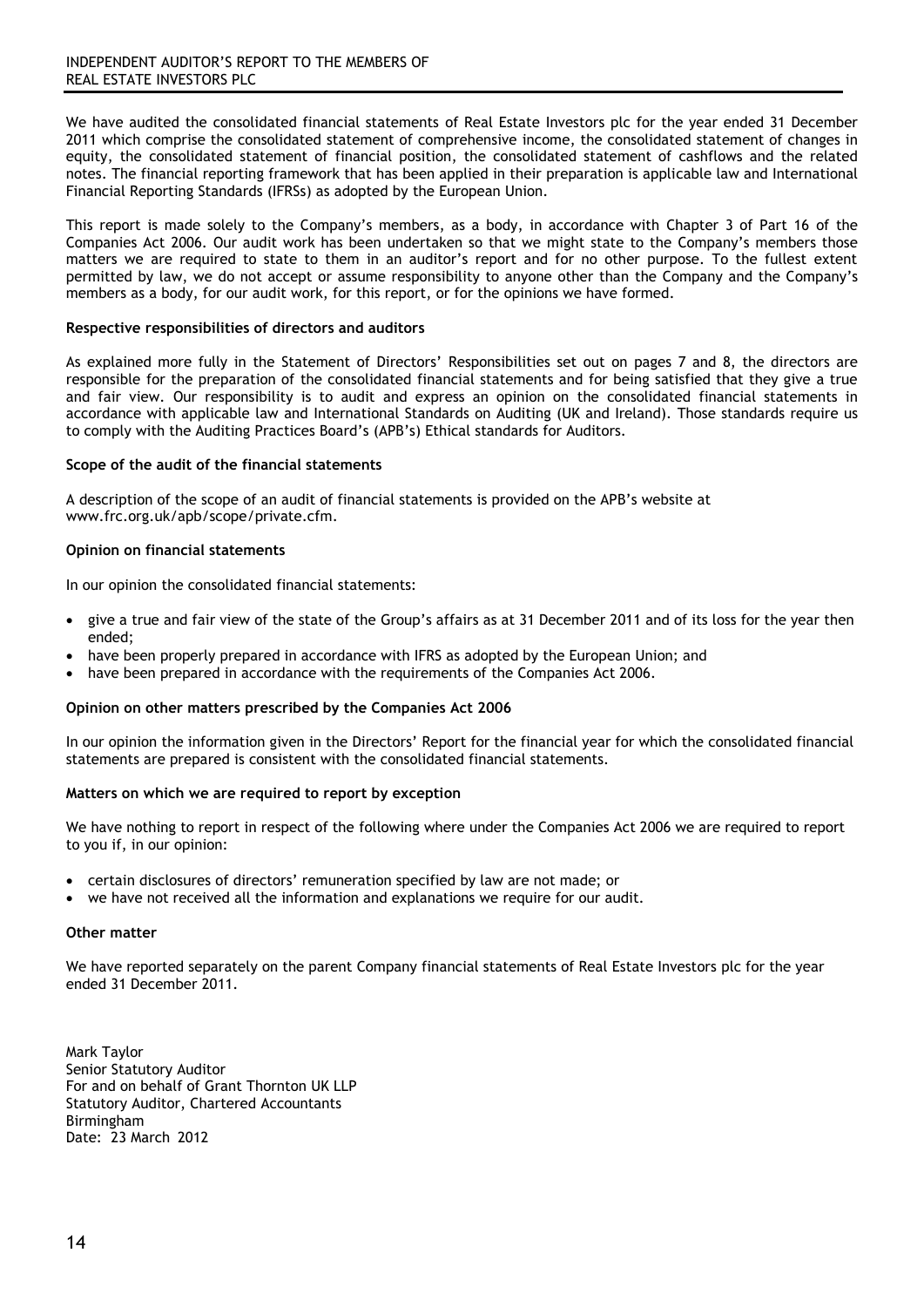# CONSOLIDATED STATEMENT OF COMPREHENSIVE INCOME

For the year ended 31 December 2011

|                                                                     | <b>Note</b> | 2011     | 2010     |
|---------------------------------------------------------------------|-------------|----------|----------|
|                                                                     |             | £000     | £000     |
| Revenue                                                             |             | 4,897    | 4,020    |
| Cost of sales                                                       |             | (1, 300) | (1, 251) |
| Gross profit                                                        |             | 3,597    | 2,769    |
| Administrative expenses                                             |             | (1, 362) | (1, 340) |
| Share of (loss)/profit of joint venture                             | 11          | (2)      | 9        |
| Surplus on sale of investment property                              |             | 22       | 186      |
| Net loss on valuation of investment properties                      | 9           | (4, 230) | (4, 119) |
| Loss from operations                                                |             | (1, 975) | (2, 495) |
| Finance income                                                      | 4           | 197      | 502      |
| Finance costs                                                       | 4           | (2, 337) | (2, 418) |
| Loss on financial liabilities at fair value through profit and loss | 16          | (2, 577) | (1, 178) |
| Loss on ordinary activities before taxation                         | 3           | (6, 692) | (5, 589) |
| Income tax credit                                                   | 6           | 1,663    | 801      |
| Net loss after taxation and total comprehensive income              |             | (5,029)  | (4,788)  |
| Total and continuing loss per ordinary share                        |             |          |          |
| Basic (2010: adjusted for share consolidation)                      | 7           | (8.6)p   | (10.1)p  |
| Diluted (2010: adjusted for share consolidation)                    | 7           | (8.6)p   | (10.1)p  |
|                                                                     |             |          |          |

The results of the Group for the period related entirely to continuing operations.

The accompanying notes form an integral part of the financial statements.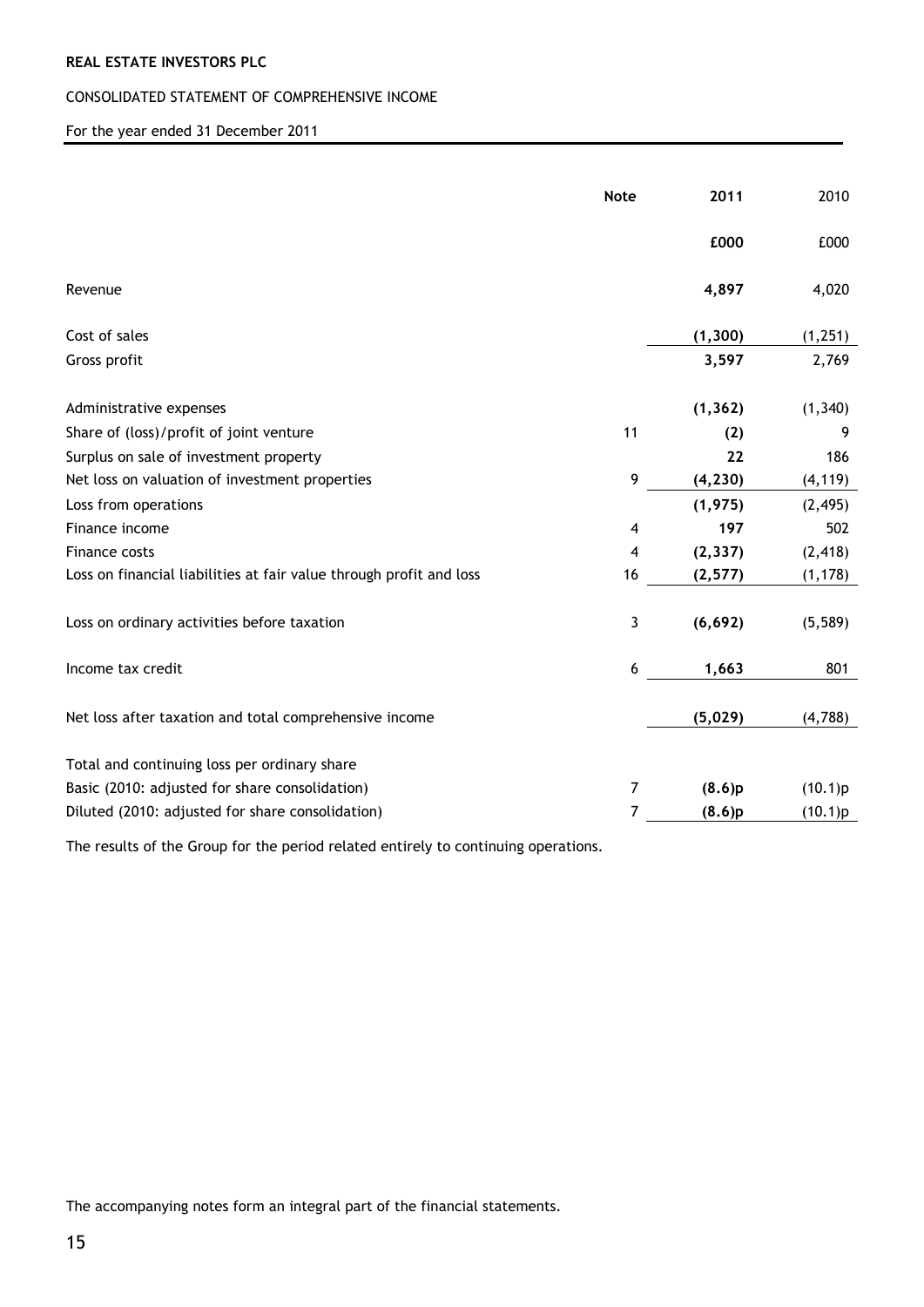# CONSOLIDATED STATEMENT OF CHANGES IN EQUITY

# For the year ended 31 December 2011

|                                                       | Share<br>capital<br>£000 | Share<br>premium<br>account<br>£000 | Capital<br>redemption<br>reserve<br>£000 | Other<br>reserves<br>£000 | Retained<br>earnings<br>£000 | Total<br>£000 |
|-------------------------------------------------------|--------------------------|-------------------------------------|------------------------------------------|---------------------------|------------------------------|---------------|
| At 1 January 2010                                     | 3,407                    | 29,472                              | 45                                       | 121                       | (5, 725)                     | 27,320        |
| Issue of new shares                                   | 1,553                    |                                     |                                          |                           |                              | 1,553         |
| Premium on issue of shares                            |                          | 8,542                               |                                          |                           |                              | 8,542         |
| Expenses of share issue                               |                          | (360)                               |                                          |                           |                              | (360)         |
| Transactions with owners                              | 1,553                    | 8,182                               |                                          |                           |                              | 9,735         |
| Loss for the year and total<br>comprehensive income   |                          |                                     |                                          |                           | (4,788)                      | (4,788)       |
| At 31 December 2010                                   | 4,960                    | 37,654                              | 45                                       | 121                       | (10, 513)                    | 32,267        |
| Issue of new shares                                   | 2,182                    |                                     |                                          |                           |                              | 2,182         |
| Premium on issue of shares                            |                          | 9,818                               |                                          |                           |                              | 9,818         |
| Expenses of share issue<br>Reduction of share premium |                          | (257)                               |                                          |                           |                              | (257)         |
| account                                               | $\blacksquare$           | (47, 154)                           |                                          |                           | 47,154                       |               |
| Transactions with owners                              | 2,182                    | (37, 593)                           |                                          |                           | 47,154                       | 11,743        |
| Loss for the year and total<br>comprehensive income   |                          |                                     |                                          |                           | (5,029)                      | (5,029)       |
| At 31 December 2011                                   | 7,142                    | 61                                  | 45                                       | 121                       | 31,612                       | 38,981        |

The accompanying notes form an integral part of these financial statements.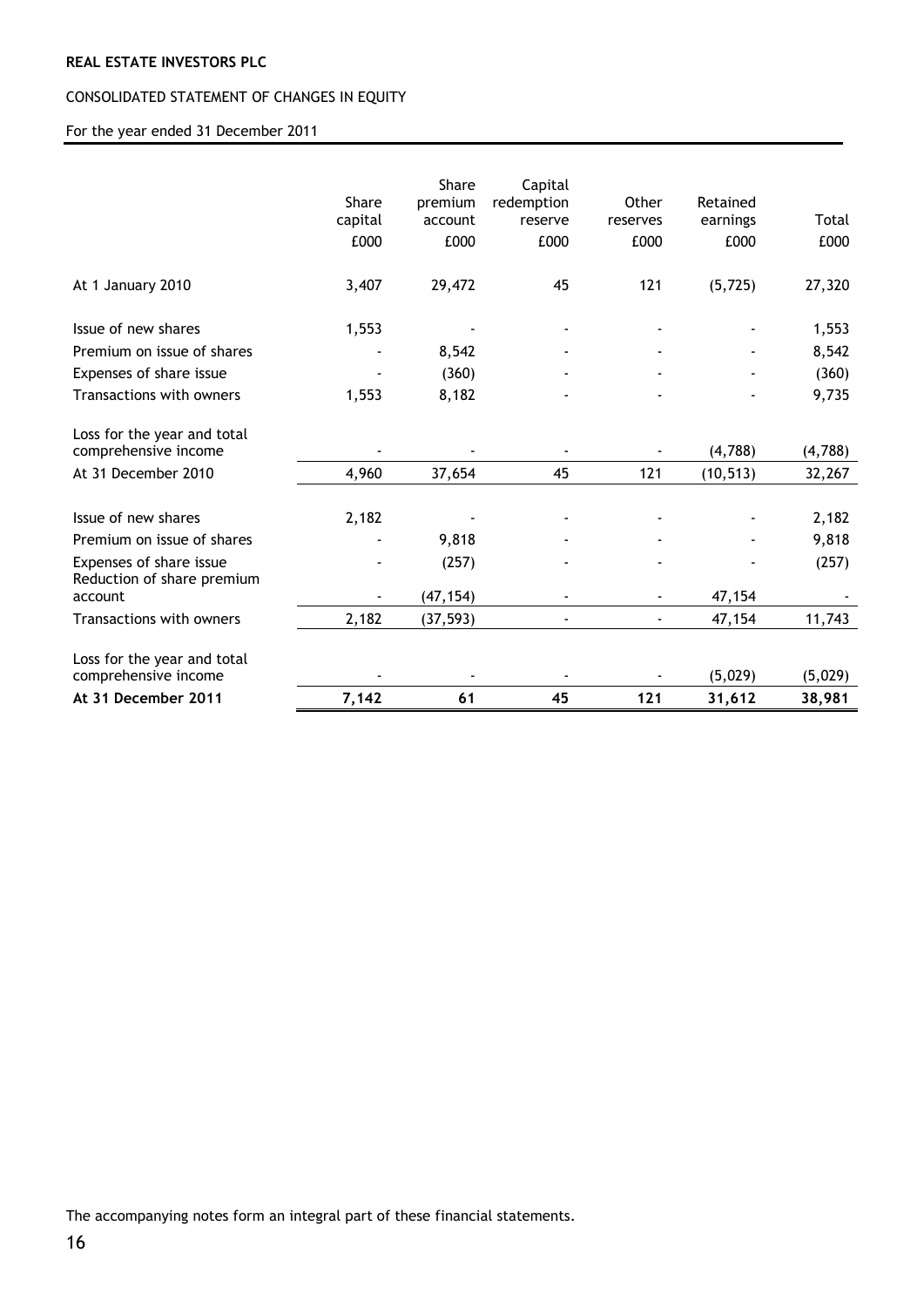# CONSOLIDATED STATEMENT OF FINANCIAL POSITION

# At 31 December 2011

|                                                   | <b>Note</b> | 2011<br>£000 | 2010<br>£000 |
|---------------------------------------------------|-------------|--------------|--------------|
| <b>Assets</b>                                     |             |              |              |
| Non current                                       |             |              |              |
| Intangible assets                                 | 8           | 171          | 171          |
| Investment properties                             | 9           | 63,434       | 50,478       |
| Property, plant and equipment                     | 10          | 28           | 40           |
| Deferred tax                                      | 17          | 4,890        | 3,310        |
|                                                   |             | 68,523       | 53,999       |
| Investment in joint venture                       | 11          | 148          | 103          |
|                                                   |             | 68,671       | 54,102       |
| Current                                           |             |              |              |
| Inventories                                       | 12          | 7,795        | 6,053        |
| Trade and other receivables                       | 13          | 2,469        | 3,707        |
| Cash and cash equivalents                         |             | 4,461        | 11,822       |
|                                                   |             | 14,725       | 21,582       |
|                                                   |             |              |              |
| <b>Total assets</b>                               |             | 83,396       | 75,684       |
| Liabilities                                       |             |              |              |
| Current                                           |             |              |              |
| Bank loans and overdraft                          | 15          | (2,930)      | (22, 131)    |
| Provision for current taxation                    |             | (18)         | (118)        |
| Trade and other payables                          | 14          | (2,052)      | (1, 941)     |
|                                                   |             | (5,000)      | (24, 190)    |
| Non current                                       |             |              |              |
| <b>Bank loans</b>                                 | 15          | (34, 421)    | (16, 810)    |
| Liabilities at fair value through profit and loss | 16          | (4,994)      | (2, 417)     |
|                                                   |             | (39, 415)    | (19, 227)    |
| <b>Total liabilities</b>                          |             | (44, 415)    | (43, 417)    |
|                                                   |             |              |              |
| <b>Net assets</b>                                 |             | 38,981       | 32,267       |

The accompanying notes form an integral part of these financial statements.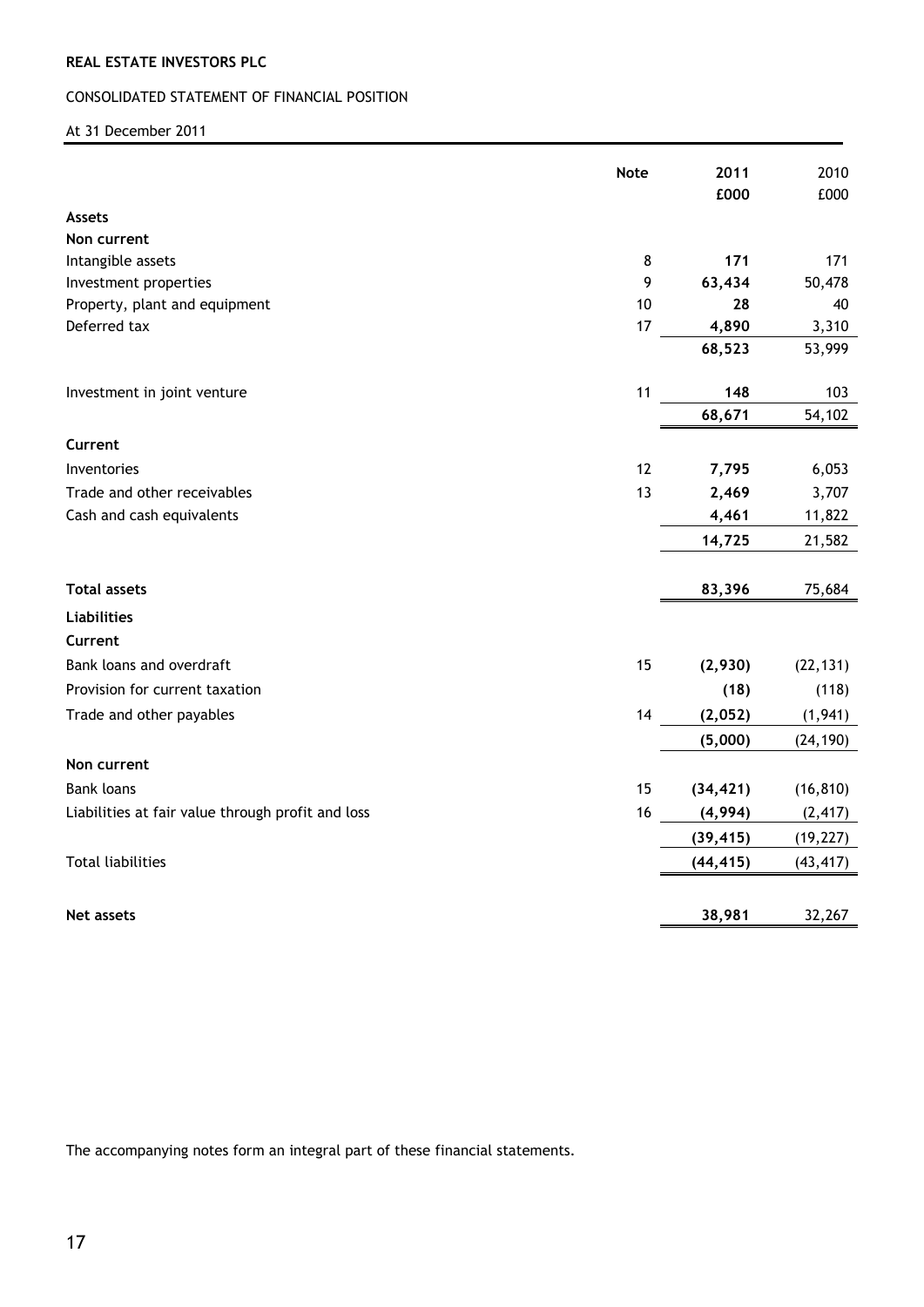# CONSOLIDATED STATEMENT OF FINANCIAL POSITION (CONTINUED)

# At 31 December 2011

|                                                               | <b>Note</b> | 2011<br>£000 | 2010<br>£000 |
|---------------------------------------------------------------|-------------|--------------|--------------|
| <b>Equity</b>                                                 |             |              |              |
| Share capital                                                 | 18          | 7,142        | 4,960        |
| Share premium account                                         |             | 61           | 37,654       |
| Capital redemption reserve                                    |             | 45           | 45           |
| Other reserves                                                |             | 121          | 121          |
| Retained earnings                                             |             | 31,612       | (10, 513)    |
|                                                               |             |              |              |
| <b>Total Equity</b>                                           |             | 38,981       | 32,267       |
| Net assets per share (2010: adjusted for share consolidation) |             | 54.6p        | 65.0         |

These financial statements were approved by the Board of Directors on 23 March 2012.

Signed on behalf of the Board of Directors

J R A Crabtree – Chairman

M H P Daly – Finance Director

Company No 5045715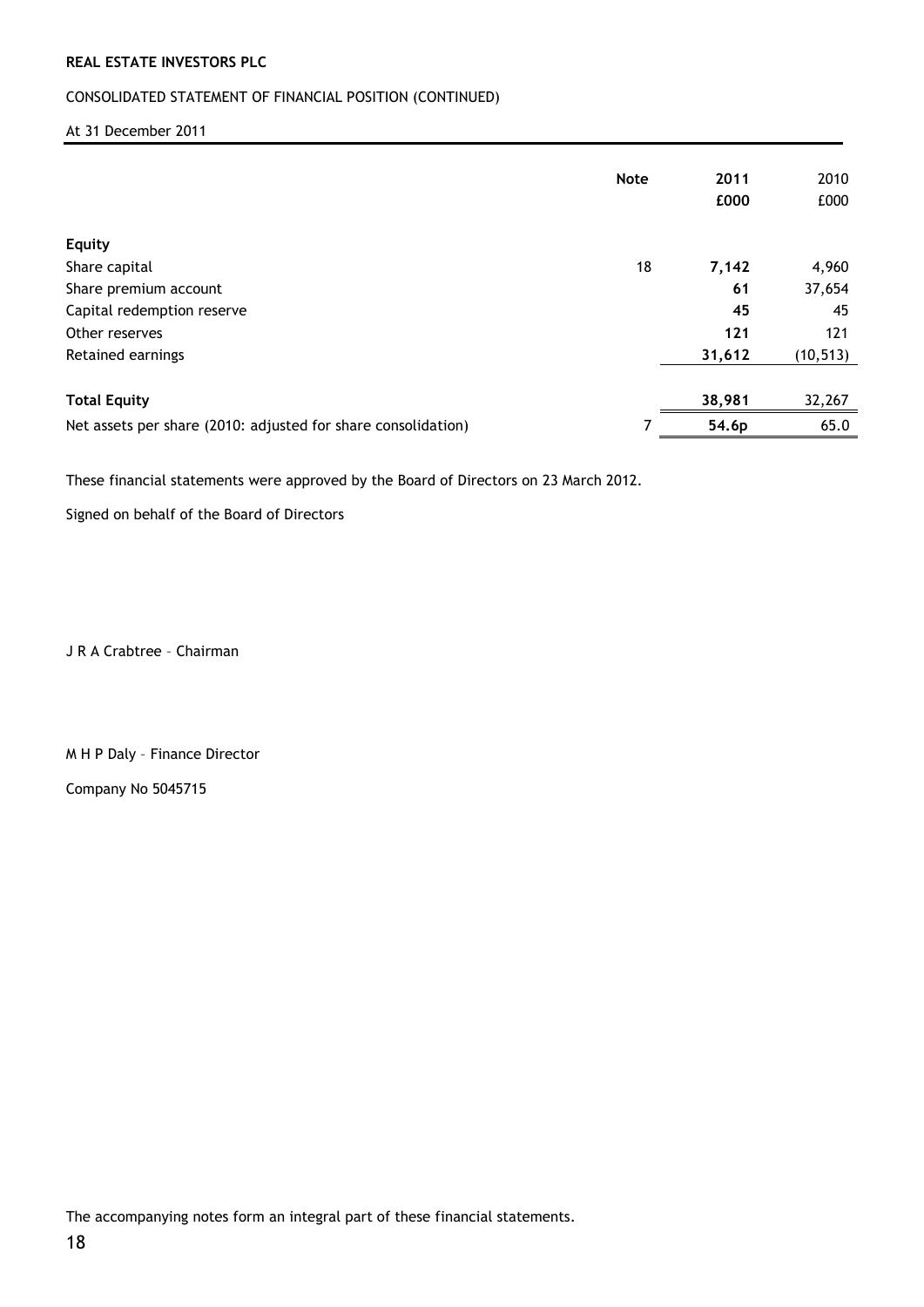# CONSOLIDATED STATEMENT OF CASHFLOWS

# For the year ended 31 December 2011

|                                                                                          | 2011             | 2010           |
|------------------------------------------------------------------------------------------|------------------|----------------|
|                                                                                          | £000             | £000           |
| Cash flows from operating activities                                                     |                  |                |
| Loss after taxation                                                                      | (5,029)          | (4,788)        |
| Adjustments for:                                                                         |                  |                |
| Depreciation                                                                             | 12               | 7              |
| Net loss on valuation of investment property                                             | 4,230            | 4,119          |
| Surplus on sale of investment property                                                   | (22)             | (186)          |
| Share of loss/(profit) of joint venture                                                  | $\mathbf{2}$     | (9)            |
| Finance income                                                                           | (197)            | (502)          |
| Finance costs                                                                            | 2,337            | 2,418          |
| Loss on financial liabilities at fair value through profit and loss<br>Income tax credit | 2,577<br>(1,663) | 1,178<br>(801) |
| (Increase)/decrease in inventories                                                       | (1, 742)         | 701            |
| Decrease/(increase) in trade and other receivables                                       | 1,238            | (1,036)        |
| Increase/(decrease) in trade and other payables                                          | 111              | (1)            |
|                                                                                          | 1,854            | 1,100          |
| Interest paid                                                                            | (2, 337)         | (2, 418)       |
| Income taxes paid                                                                        | (17)             | (31)           |
| Net cash from operating activities                                                       | (500)            | (1, 349)       |
| Cash flows from investing activities                                                     |                  |                |
| Purchase of investment properties                                                        | (17, 321)        | (6, 730)       |
| Purchase of property, plant and equipment                                                |                  | (44)           |
| Proceeds from sale of investment property                                                | 157              | 373            |
| Investment in joint venture                                                              | (47)             | (39)           |
| Interest received                                                                        | 197              | 502            |
|                                                                                          | (17, 014)        | (5,938)        |
| Cash flows from financing activities                                                     |                  |                |
| Proceeds from issue of share capital net of expenses                                     | 11,743           | 9,735          |
| Payment of bank loans                                                                    | (3,804)          | (1, 457)       |
|                                                                                          | 7,939            | 8,278          |
| Net (decrease) /increase/in cash and cash equivalents                                    | (9, 575)         | 991            |
| Cash, cash equivalents and bank overdrafts at beginning of period                        | 11,822           | 10,831         |
| Cash, cash equivalents and bank overdrafts at end of period                              | 2,247            | 11,822         |

# NOTES:

Cash and cash equivalents consist of cash in hand and balances with banks only.

The accompanying notes form an integral part of these financial statements.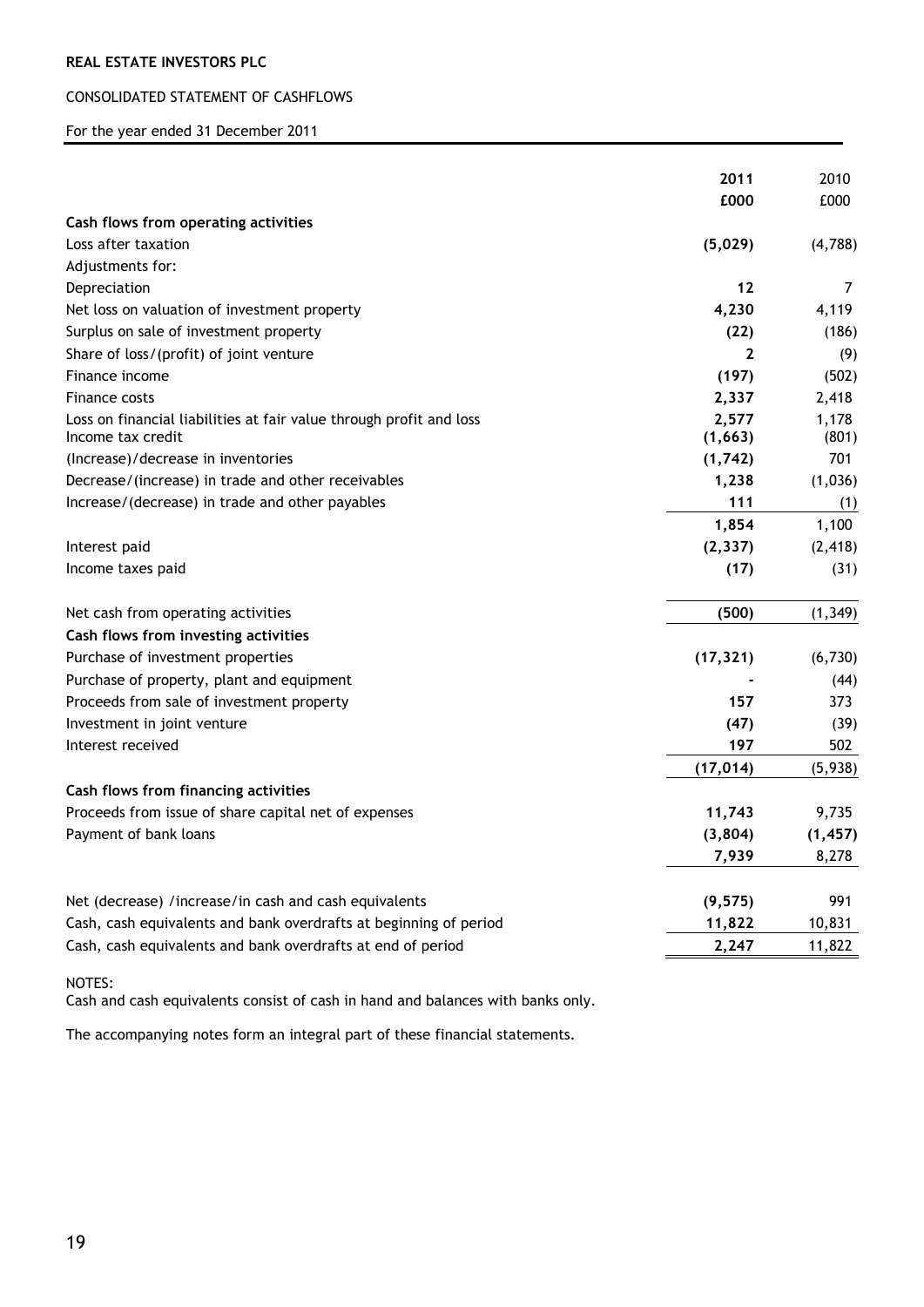# NOTES TO THE FINANCIAL STATEMENTS

#### For the year ended 31 December 2011

#### **1. Accounting policies**

The consolidated financial statements have been prepared under the historical cost convention, except for the revaluation of properties and financial instruments held at fair value through profit and loss, and in accordance with International Financial Reporting Standards (IFRS) adopted by the European Union. Separate financial statements of Real Estate Investors PLC (the Company) have been prepared, on pages 41 to 52, under the historical cost convention except for the revaluation of investment properties and in accordance with applicable accounting standards under UK GAAP.

The principal accounting policies of the Group are set out below and are consistent with those applied in the 2010 financial statements.

# **Going concern**

After making relevant enquiries, the directors have a reasonable expectation that the Group has adequate resources to continue in operational existence for the foreseeable future. These enquiries considered the following:

- the significant cash balances the Group holds and the low levels of historic and projected operating cash outflows
- rising rental income, together with properties actively being marketed, leading to improving profitability
- any property purchases will only be completed if cash resources or loans are available to complete these purchases
- the Group's bankers have indicated their continuing support for the Group
- the bank loan covenants, which are principally related to loan to property asset value ratios, are expected to be met going forward
- the Group has renewed its £20 million facility with Lloyds Banking Group in October 2011 on similar terms for a period of three years.

For these reasons, the directors continue to adopt the going concern basis in preparing the financial statements.

#### **Business combinations**

Subsidiaries are all entities over which the Group has the power to control the financial and operating policies. The Group obtains and exercises control through voting rights. The consolidated financial statements of the Group incorporate the financial statements of the parent Company as well as those entities controlled by the Group by full consolidation.

Acquired subsidiaries are subject to application of the acquisition method. The consideration transferred by the Group to obtain control of a subsidiary is calculated as the sum of the acquisition-date fair values of the assets transferred, liabilities incurred and the equity interests issued by the Group, which includes the fair value of any asset or liability arising from a contingent consideration arrangement. Acquisition costs are expensed as incurred.

The Group recognises identifiable assets acquired and liabilities assumed in a business combination regardless of whether they have been previously recognised in the acquiree's financial statements prior to the acquisition. Assets acquired and liabilities assumed are generally measured at their acquisition-date fair values.

Goodwill is stated after separate recognition of identifiable intangible assets. It is calculated as the excess of the sum of the fair value of consideration transferred, the recognised amount of any non-controlling interest in the acquiree and the acquisition-date fair value of any existing equity interest in the acquiree, over the acquisition-date fair values of identifiable net assets. If the fair values of the identifiable net assets exceed the sum calculated above, the excess amount (i.e. gain on a bargain purchase) is recognised in profit or loss immediately.

Intra-group balances and transactions, and any unrealised gains or losses arising from intra-group transactions, are eliminated in preparing the consolidated financial statements.

Prior to 1 January 2010, business combinations were accounted for under the previous version of IFRS3 in accordance with which acquisition costs were capitalised within the consideration for the transaction and contingent consideration was recognised only once its payment was probable. Any changes in contingent consideration were recognised as an adjustment to goodwill.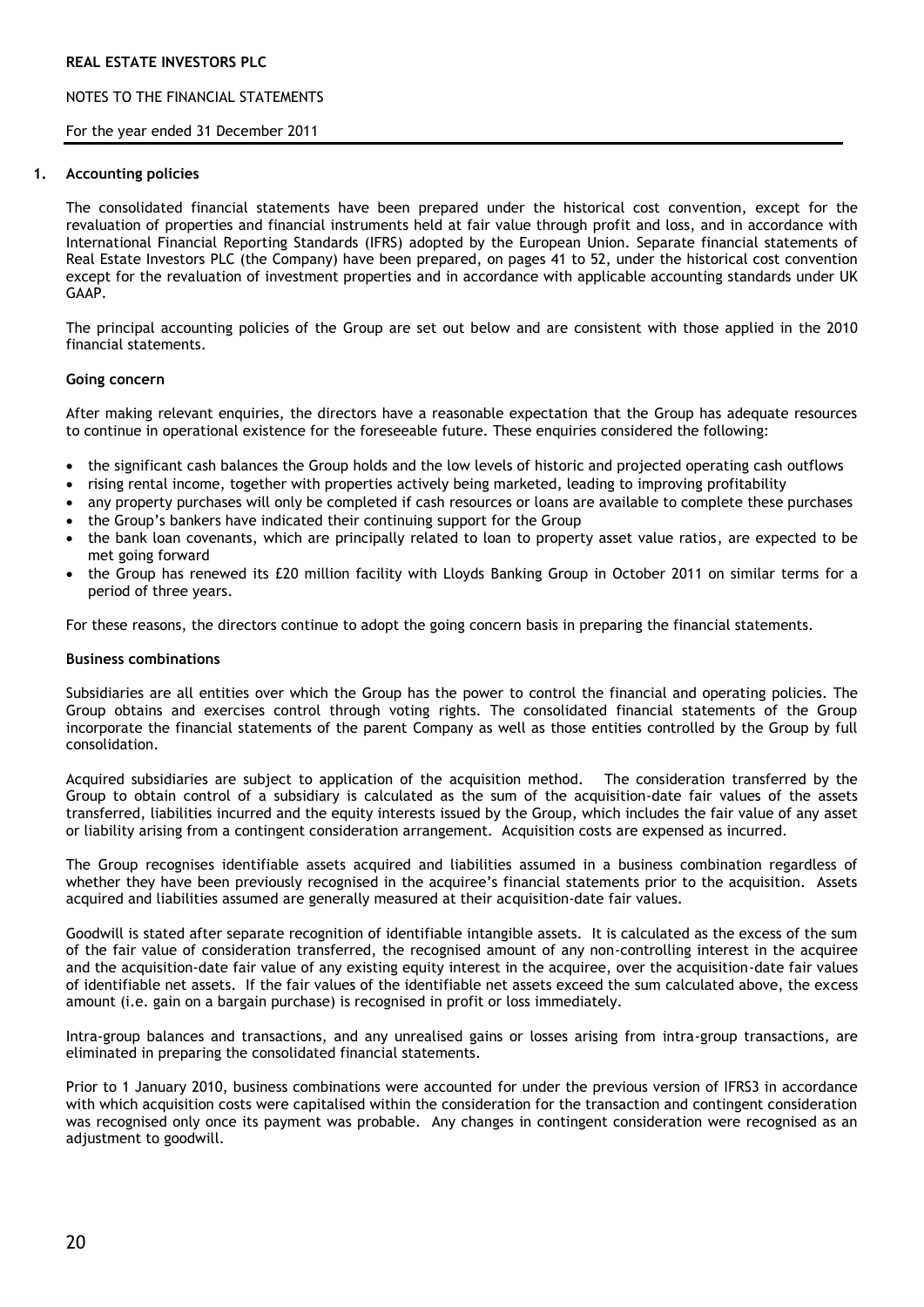# NOTES TO THE FINANCIAL STATEMENTS

#### For the year ended 31 December 2011

#### **Investment in joint ventures**

Entities whose economic activities are controlled jointly by the Group and by other ventures independent of the Group are accounted for using the equity method.

In the consolidated financial statements the Group's interest in joint ventures is initially recognised at cost and adjusted thereafter for further investment and the post acquisition changes in the Group's share of results and movement in reserves of the joint venture.

All subsequent changes to the share of interest in the joint venture are recognised in the Group's carrying amount of the investment. Changes resulting from the profit or loss generated by the joint venture are reported in "share of profit/(loss) of joint venture" in the consolidated statement of comprehensive income and therefore affect the net results of the Group.

Items that have been recognised directly in the joint venture's equity are recognised in the consolidated equity of the Group. However, when the Group's share of losses in a joint venture equals or exceeds its interest in the joint venture, including any unsecured receivables, the Group does not recognise further losses, unless it has incurred obligations or made payments on behalf of the joint venture. If the joint venture subsequently reports profits, the investor resumes recognising its share of those profits only after its share of the profits equals the share of losses not recognised.

Unrealised gains and losses on transactions between the Group and its joint ventures are eliminated to the extent of the Group's interest in the joint venture. Where unrealised losses are eliminated, the underlying asset is also tested for impairment from the Group's perspective.

#### **Income recognition**

Revenue is recognised to the extent that it is probable that economic benefits will flow to the Group and the revenue can be reliably measured. Revenue is measured at the fair value of the consideration received, excluding discounts, rebates, VAT and other sales taxes or duties. The following criteria must be met before income is recognised:

#### *Rental income*

Rental income arising from operating leases on properties owned by the Group is accounted for on a straight line basis over the period commencing on the later of the start of the lease or acquisition of the property by the Group, and ending on the earlier of the end of the lease and next break point, unless it is reasonably certain that the break option will not be exercised. Rental income revenue excludes service charges and other costs directly recoverable from tenants.

# *Sale of properties*

Revenue from the sale of properties is recognised when the significant risks and rewards of ownership of the properties have passed to the buyer, usually when legally binding contracts which are irrevocable and unconditional are exchanged. Revenue is, therefore, recognised when legal title passes to the purchaser.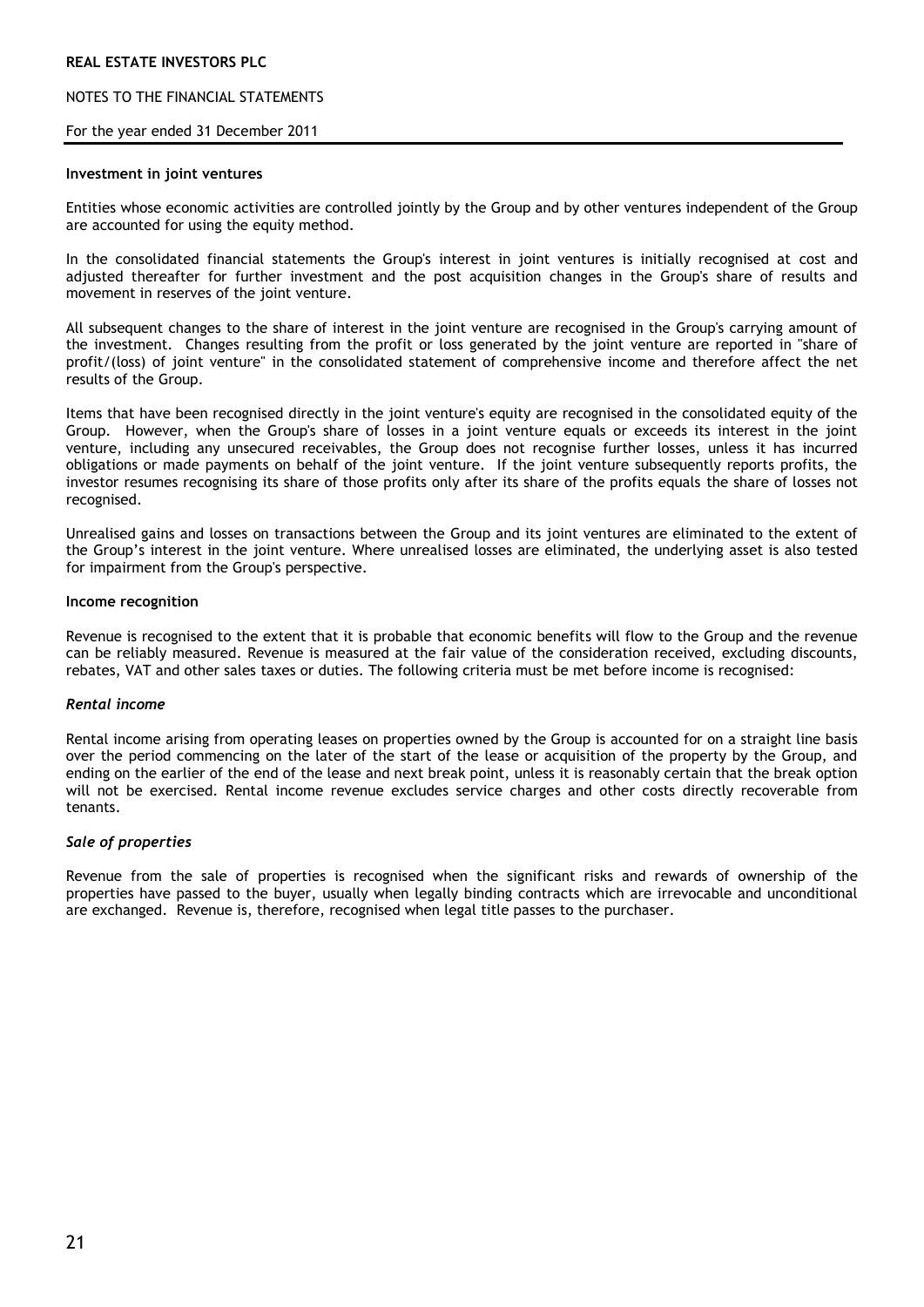# NOTES TO THE FINANCIAL STATEMENTS

# For the year ended 31 December 2011

#### **Impairment**

The Group's goodwill, office equipment, leasehold improvements and investment in joint venture are subject to impairment testing.

For the purposes of assessing impairment, assets are grouped at the lowest levels for which there are separately identifiable cash flows (cash-generating units). As a result, some assets are tested individually for impairment and some are tested at cash generating unit level. Goodwill is allocated to those cash generating units that are expected to benefit from synergies of the related business combination and represent the lowest level within the Group at which management controls related cash flows.

Cash-generating units that include goodwill are tested for impairment at least annually. All other individual assets or cash generating units are tested for impairment whenever events or changes in circumstances indicate that the carrying amount may not be recoverable.

An impairment loss is recognised for the amount by which the asset's or cash-generating unit's carrying amount exceeds its recoverable amount. The recoverable amount is the higher of fair value, reflecting market conditions less costs to sell and value in use, using future expected revenues from the asset or cash-generating unit. Impairment losses recognised for cash-generating units, to which goodwill has been allocated, are credited initially to the carrying amount of goodwill. Any remaining impairment loss is charged pro rata to the other assets in the cash-generating unit. With the exception of goodwill, all assets are subsequently reassessed for indications that an impairment loss previously recognised may no longer exist. An impairment loss on other assets is reversed if there has been a favourable change in the estimates used to determine the asset's recoverable amount and only to the extent that the asset's carrying amount does not exceed the carrying amount that would have been determined, net of depreciation, if no impairment loss had been recognised.

#### **Investment properties**

Investment properties are properties held to earn rentals and/or for capital appreciation.

Investment properties are initially recognised at cost including direct transaction costs.

Investment properties are subsequently valued externally or by the directors on an open market basis at the balance sheet date and recorded at valuation. Any surplus or deficit arising on revaluing investment properties is recognised in profit or loss in the period in which they arise.

# **Leasehold improvements and office equipment**

Leasehold improvements and office equipment are carried at acquisition cost less subsequent depreciation and impairment losses. Depreciation is charged on the cost of these assets less their residual value on a straight line basis over the estimated useful economic life of each asset, by equal annual instalments over the following periods:

| Leasehold improvements | $\blacksquare$ | length of lease |
|------------------------|----------------|-----------------|
| Office equipment       |                | four years      |

Residual values and useful lives are reassessed annually.

#### **Inventories**

Trading properties, which are held for resale, are included in inventories at the lower of cost and net realisable value. Cost includes all fees relating to the purchase of the property and improvement expenses. Net realisable value is based on estimated selling price less future costs expected to be incurred to sale. Any provisions to impair trading properties below cost are reversed in future periods if market conditions subsequently support a higher fair value but only up to a maximum of the original cost. Property acquisitions are accounted for when legally binding contracts which are irrevocable and effectively unconditional are exchanged.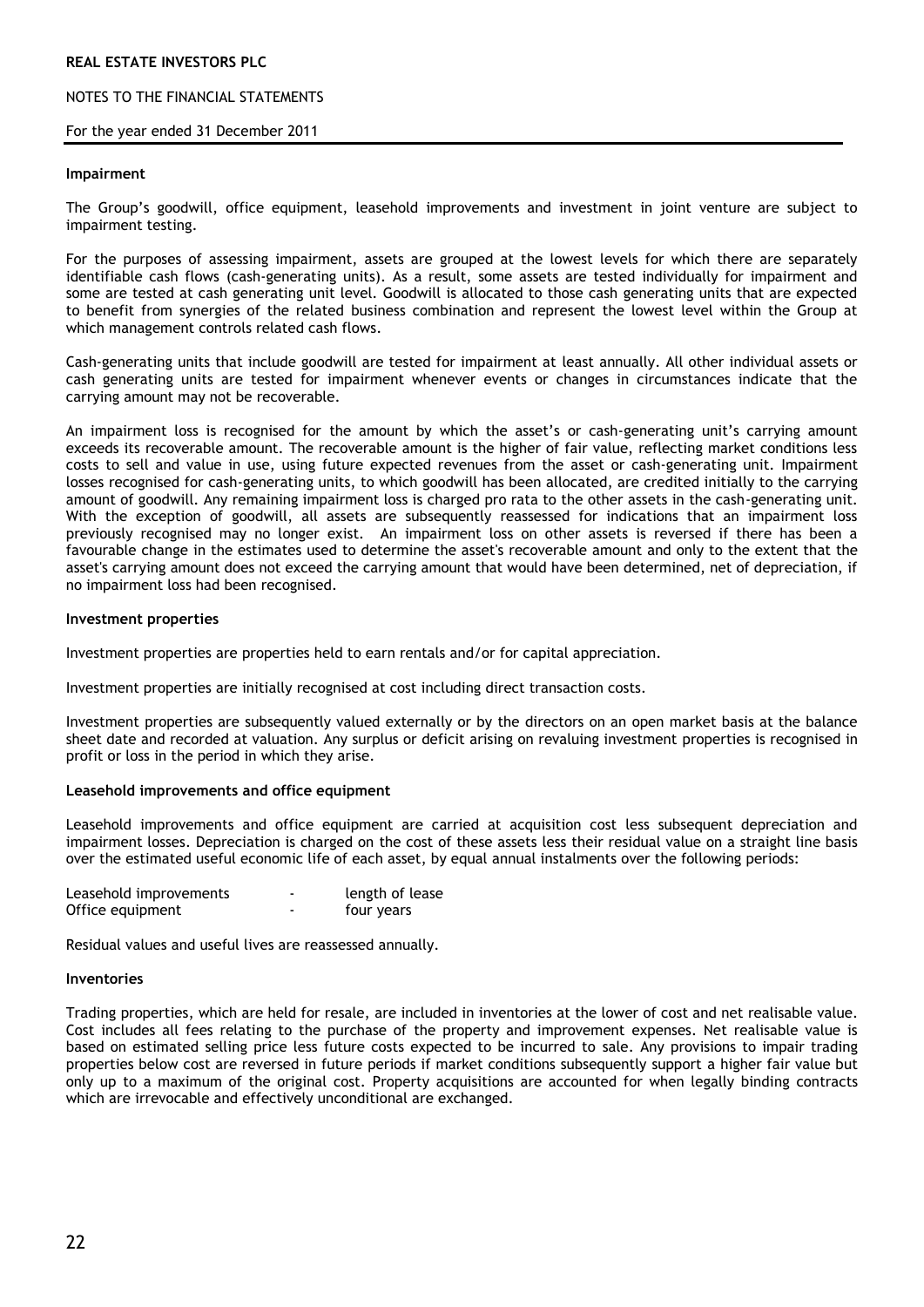#### NOTES TO THE FINANCIAL STATEMENTS

#### For the year ended 31 December 2011

#### **Operating leases**

#### **Group company is the lessee**

Leases in which substantially all risks and rewards of ownership are retained by another party, the lessor, are classified as operating leases. Payments, including prepayments, made under operating leases (net of any incentives received from the lessor) are charged as an expense on a straight line basis over the period of the lease.

#### **Group company is the lessor**

Properties leased out to tenants under operating leases are included in investment properties in the statement of financial position when all the risks and rewards of ownership of the property are retained by the Group.

#### **Taxation**

Current income tax assets and/or liabilities comprise those obligations to, or claims from, fiscal authorities relating to the current or prior reporting period, that are unpaid at the year end date. They are calculated according to the tax rates and tax laws enacted and substantively enacted at the year end date, based on the taxable profit for the year.

Deferred income taxes are calculated using the liability method on temporary differences. This involves the comparison of the carrying amounts of assets and liabilities in the consolidated financial statements with their respective tax bases. However, in accordance with the rules set out in IAS 12, no deferred taxes are recognised on the initial recognition of goodwill, or on initial recognition of an asset or liability unless the related transaction is a business combination or affects tax or accounting profit. This applies also to temporary differences associated with shares in subsidiaries if reversal of these temporary differences can be controlled by the Group and it is probable that reversal will not occur in the foreseeable future. In addition, tax losses available to be carried forward as well as other income tax credits to the Group are assessed for recognition as deferred tax assets.

Deferred income taxes on investment properties relates to temporary differences between the carrying value of these assets and their tax base. In calculating deferred income taxes on investment properties the Directors are required to consider the manner in which the value of the properties will be recovered, whether through use or through sale. The Directors consider that the value of investment properties (which are held to earn rentals and for capital appreciation) will be recovered through a mixture of rental income and sale. The Directors then consider whether there would be any deductions which could be made against future sales proceeds. The deferred income tax represents the tax effect of the difference between the valuation of the investment property and its tax base.

Deferred tax liabilities are provided for in full. Deferred tax assets are recognised to the extent that it is probable that they will be able to offset against future taxable income. Deferred tax assets and liabilities are calculated, without discounting, at tax rates that are expected to apply to their respective period of realisation, provided that they are enacted or substantively enacted at the balance sheet date.

Most changes in deferred tax assets or liabilities are recognised as a component of tax expense in the statement of comprehensive income. Only changes in deferred tax assets or liabilities that relate to a change in the value of assets or liabilities that is charged directly to equity are charged or credited directly to equity.

# **Financial assets**

The Group's financial assets include cash and cash equivalents and trade and other receivables.

All financial assets are initially recognised at fair value plus transaction costs, when the Group becomes party to the contractual provisions of the instrument.

Interest and other cash flows resulting from holding financial assets are recognised in the statement of comprehensive income using the effective interest method.

Loans and receivables are measured subsequent to initial recognition at amortised cost using the effective interest method, less provision for impairment. Provision for impairment of trade, loan receivables and other receivables is made when objective evidence is received that the Group will not be able to collect all amounts due to it in accordance with the original terms of the receivable. The amount of the impairment is determined as the difference between the assets' carrying amount and the present value of estimated future cash flows, discounted at the original effective interest rate. Any change in their value through impairment or reversal of impairment is recognised in profit or loss.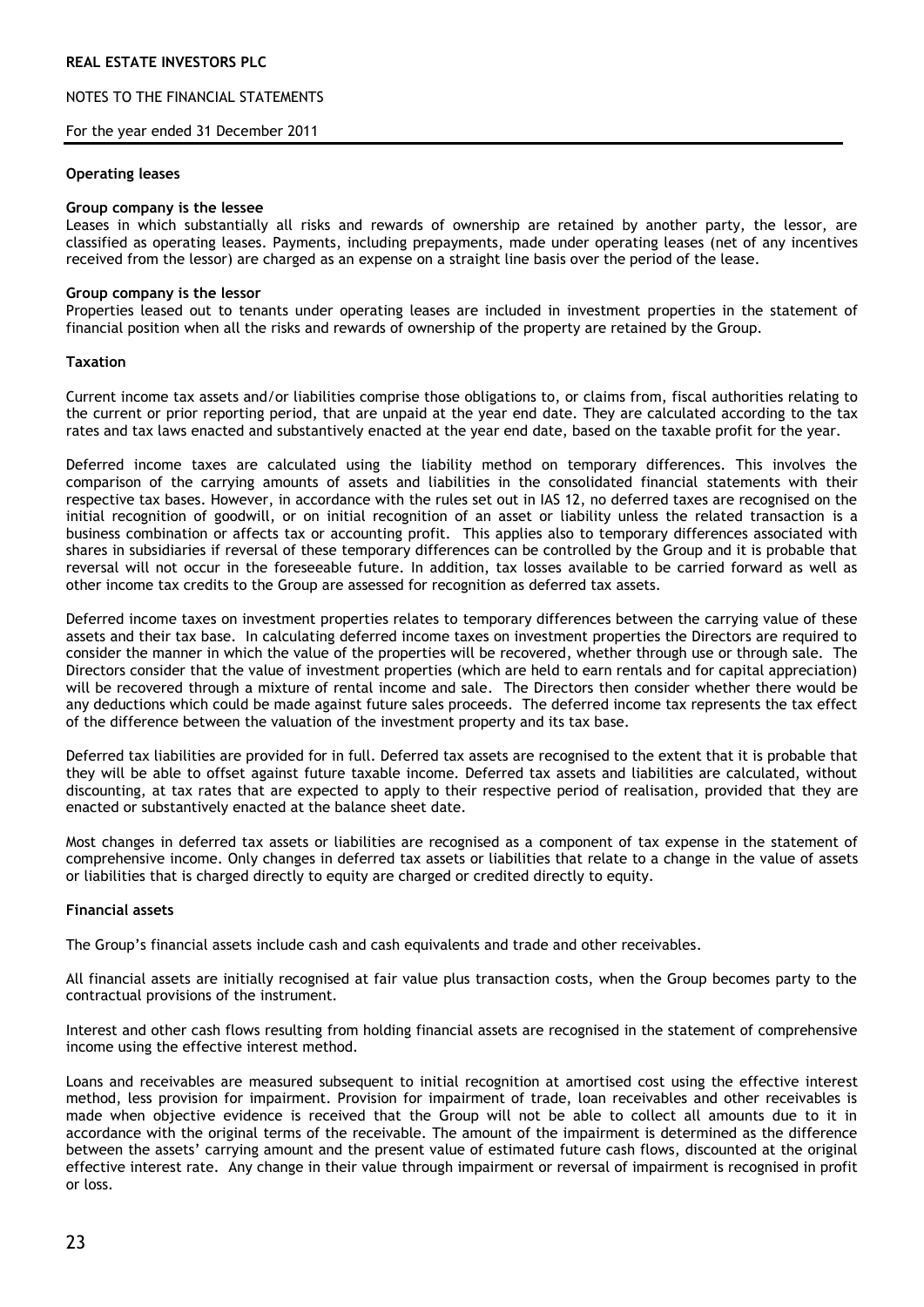# NOTES TO THE FINANCIAL STATEMENTS

# For the year ended 31 December 2011

#### **Financial assets**

A financial asset is derecognised only where the contractual rights to the cash flows from the asset expire or the financial asset is transferred and that transfer qualifies for derecognition.

A financial asset is transferred if the contractual rights to receive the cash flows of the asset have been transferred or the Group retains the contractual rights to receive the cash flows of the asset but assumes a contractual obligation to pay the cash flows to one or more recipients. A financial asset that is transferred qualifies for derecognition if the Group transfers substantially all the risks and rewards of ownership of the asset.

# **Cash and cash equivalents**

Cash and cash equivalents include cash at bank and in hand as well as short term highly liquid investments such as bank deposits, that are readily convertible into known amounts of cash and which are subject to an insignificant risk of changes in value.

# **Equity**

- Share capital represents the nominal value of equity shares that have been issued.
- Share premium represents the excess over nominal value of the fair value of the consideration received for equity shares, net of expenses of the share issue.
- Other reserves represent the cumulative amount of the share based payment expense.
- Retained earnings include all current and prior period results as disclosed in the statement of comprehensive income.
- The capital redemption reserve represents the nominal value of shares cancelled on the purchase of own shares in order to maintain the capital base of the Group.

#### **Financial liabilities**

The Group's financial liabilities include bank loans and overdrafts, trade and other payables and liabilities at fair value through profit and loss.

Financial liabilities are recognised when the Group becomes a party to the contractual agreement of the instrument. All interest related charges are recognised as an expense in "finance costs" in the statement of comprehensive income using the effective interest method.

Bank overdrafts are raised for support of the short term funding of the Group's operations.

Bank loans are raised for support of the long term funding of the Group's operations. They are recognised initially at fair value, net of direct issue costs and subsequently measured at amortised cost using the effective interest method, with interest-related charges recognised as an expense in finance costs in the statement of comprehensive income. Finance charges, including premiums payable on settlement or redemption and direct issue costs, are recognised in profit or loss on an accruals basis using the effective interest method and are added to the carrying amount of the instrument to the extent that they are not settled in the period in which they arise.

Trade and other payables are recognised initially at their fair value and subsequently measured at amortised cost less settlement payments.

All derivative financial instruments are valued at fair value through profit and loss. No derivative financial instruments have been designated as hedging instruments. All interest related charges are included within finance costs or finance income. Changes in an instrument's fair value are disclosed separately in the statement of comprehensive income. Fair value is determined by reference to active market transactions or using a valuation technique where no active market exists.

A financial liability is derecognised only when the obligation is extinguished, that is when the obligation is discharged or cancelled or expires.

# **Classification as equity or financial liability**

Financial liabilities and equity instruments are classified according to the substance of the contractual arrangements entered into.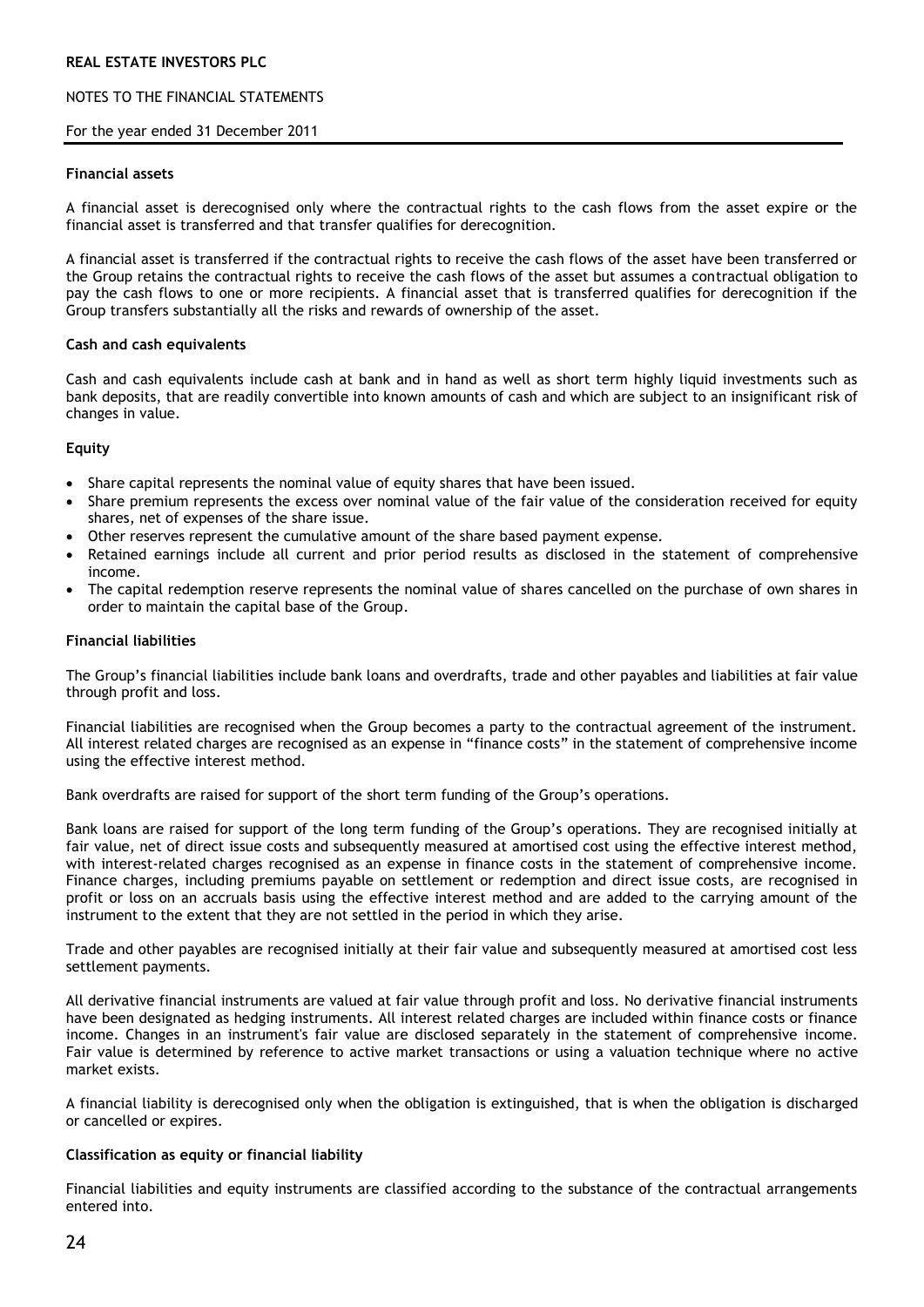# NOTES TO THE FINANCIAL STATEMENTS

#### For the year ended 31 December 2011

#### **Classification as equity or financial liability (continued)**

A financial liability exists where there is a contractual obligation to deliver cash or another financial asset to another entity or to exchange financial assets or financial liabilities under potentially unfavourable conditions. In addition contracts which result in the entity delivering a variable number of its own equity instruments are financial liabilities. Shares containing such obligations are classed as financial liabilities.

An equity instrument is any contract that evidences a residual interest in the assets of the Group after deducting all of its liabilities. Dividends and distributions relating to equity instruments are debited directly to equity.

#### **Share warrants and share options**

All goods and services received in exchange for the grant of any share-based payment are measured at their fair values. Where employees are rewarded using share-based payments, the fair values of employees' services are determined indirectly by reference to the fair value of the instrument granted to the employee. This fair value is appraised at the grant date and excludes the impact of non-market vesting conditions (for example, profitability and sales growth targets).

All equity-settled share based payments are ultimately recognised as an expense in the statement of comprehensive income with a corresponding credit to other reserves.

Upon exercise of share warrants or share options the proceeds received net of attributable transaction costs are credited to share capital, and where appropriate share premium.

When the share warrants or share options have vested and then lapsed, the amount previously recognised in other reserves is transferred to retained earnings.

#### **Share based payments**

The fair value of granting awards under the long Term Incentive Plan to directors is recognised through the consolidated statement of comprehensive income. The value of shares awarded is calculated by using the Black Scholes model. The resulting fair value is amortised through the consolidated statement of comprehensive income on a straight line basis over the vesting period. The charge is reversed if it is likely that any non-market based criteria will not be met.

# **Segmental reporting**

An operating segment is a distinguishable component of the Group that engages in business activities from which it may earn revenues and incur expenses, whose operating results are regularly reviewed by the Group's chief operating decision maker to make decisions about the allocation of resources and assessment of performance and about which discrete financial information is available.

As the chief operating decision maker reviews financial information for and makes decisions about the Group's investment properties and properties held for trading as a portfolio, the directors have identified a single operating segment, that of investment in and trading of commercial properties.

# **Standards and interpretations in issue, not yet effective**

The Group has not early adopted the following new standards, amendments or interpretations that have been issued but are not yet effective:

- IFRS 9 Financial Instruments (effective 1 January 2015)
- IFRS 10 Consolidated Financial Statements (effective 1 January 2013)
- IFRS 11 Joint Arrangements (effective 1 January 2013)
- IFRS 12 Disclosure of Interests in Other Entities (effective 1 January 2013)
- IFRS 13 Fair Value Measurement (effective 1 January 2013)
- IAS 19 Employee Benefits (Revised June 2011) (effective 1 January 2013)
- IAS 27 (Revised), Separate Financial Statements (effective 1 January 2013)
- IAS 28 (Revised), Investments in Associates and Joint Ventures (effective 1 January 2013)
- Disclosures Transfers of Financial Assets Amendments to IFRS 7 (effective 1 July 2011)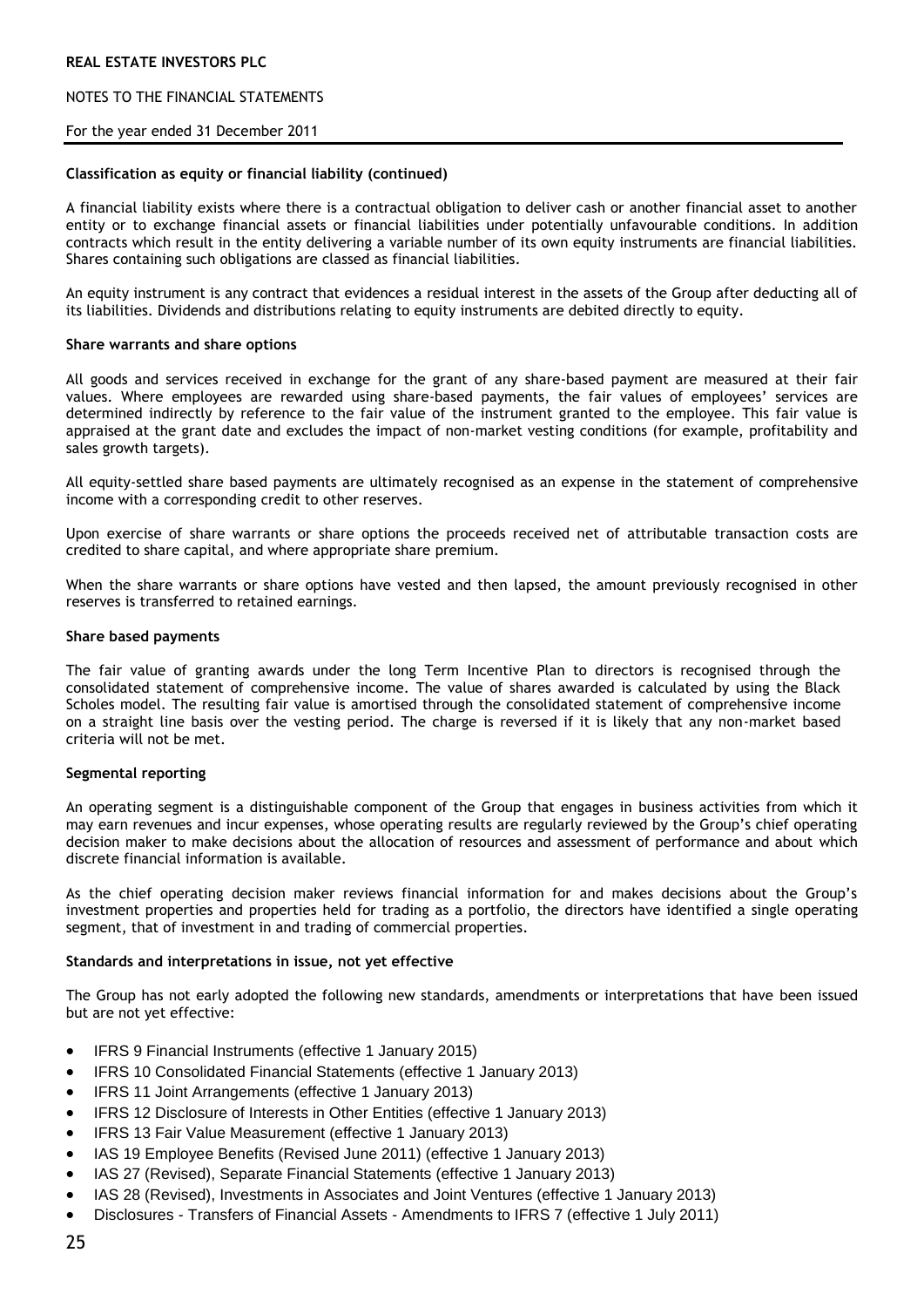# NOTES TO THE FINANCIAL STATEMENTS

# For the year ended 31 December 2011

#### **Standards and interpretations in issue, not yet effective (continued)**

- Deferred Tax: Recovery of Underlying Assets Amendments to IAS 12 (effective 1 January 2012)
- Presentation of Items of Other Comprehensive Income Amendments to IAS 1 (effective 1 July 2012)

The Group has commenced assessment of the impact of the above standards on presentation and disclosure but is not yet in a position to state whether these standards would have a material impact on its results of operations and financial position.

#### **Critical accounting estimates and assumptions**

The Group makes estimates and assumptions concerning the future. The resulting accounting estimates will, by definition, seldom equal actual results. The estimates and assumptions that have a significant risk of causing a material adjustment to the carrying amounts of assets and liabilities within the next accounting year are as follows:

#### Investment property valuation

The Group uses the valuations performed by its independent valuers or the directors as the fair value of its investment properties. The valuation is based upon assumptions including future rental income, anticipated maintenance costs and the appropriate discount rate. The valuer and directors also make reference to market evidence of transaction prices for similar properties. The impact of changes in property yields used to ascertain the valuation of investment properties are considered in note 15.

# Trade and other receivables

The Group is required to judge when there is sufficient objective evidence to require the impairment of individual trade and other receivables. It does this on the basis of the age of the relevant receivables, external evidence of the credit status of the debtor entity and the status of any disputed amounts. Further details with regard to the potential impairment of trade and loan receivables are provided in note 13.

#### Deferred taxation on investment properties

The Group has a deferred tax asset of £4,890,000 at 31 December 2011 (2010: £3,310,000) in respect of the devaluation of investment properties which is provided on the basis that this devaluation will reverse in future years. The Directors are confident that this devaluation will reverse and taxable gains will arise on these investment properties.

# **Critical judgements in applying the Group's accounting policies**

The Group makes judgements in applying the accounting policies. The critical judgement that has been made is as follows:

#### Categorisation of properties

Properties held by the subsidiary company 3147398 Limited are classified as inventories, being properties held for resale in the ordinary course of business. These properties generate rental income but are being actively marketed for sale and are therefore categorised as properties held for resale and carried at the lower of cost and net realisable value. Investment properties held for own use are classified as leasehold property only when intended for long term use within the business.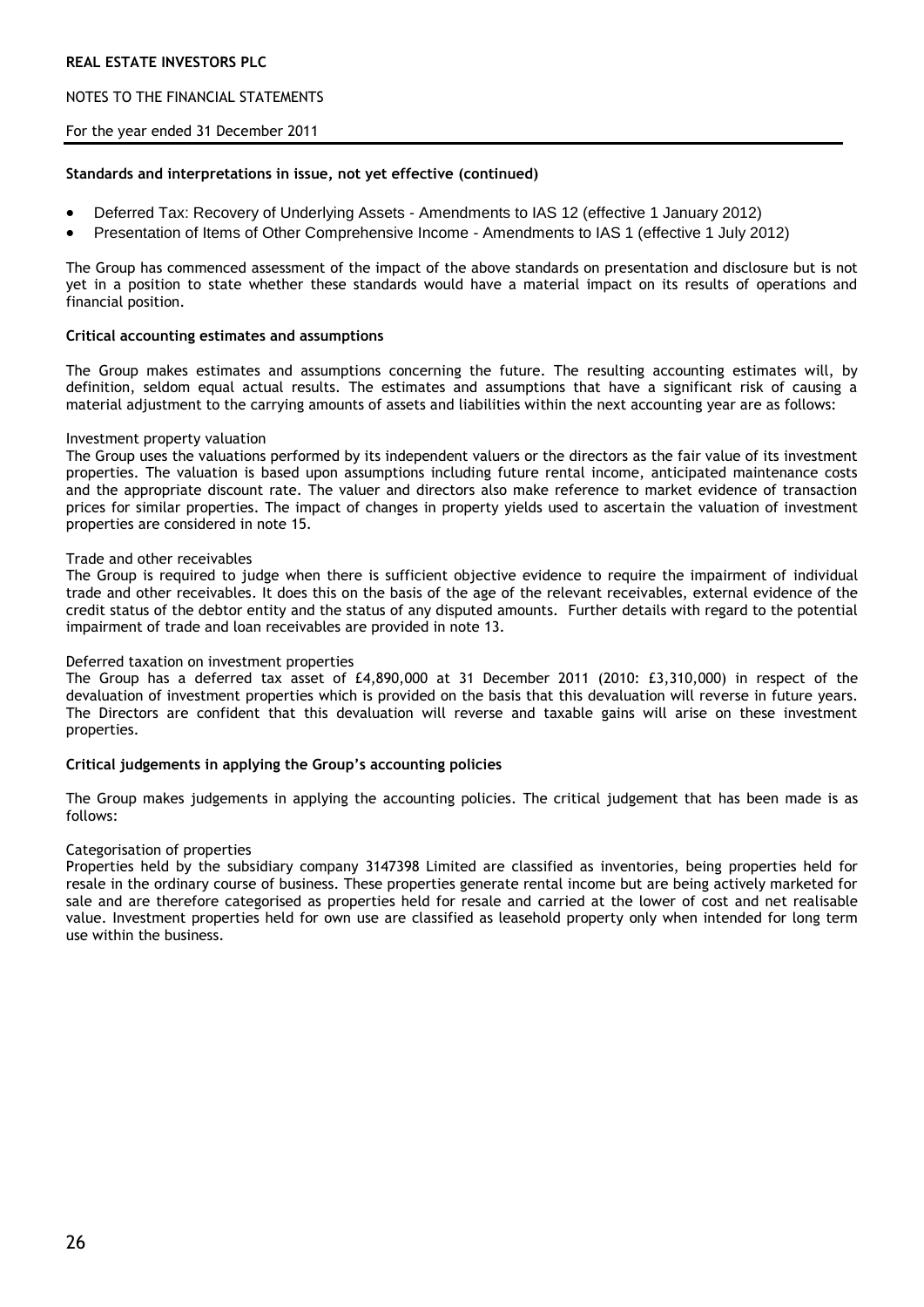# NOTES TO THE FINANCIAL STATEMENTS

For the year ended 31 December 2011

# **2. Segmental information**

The segmental information is provided to the Chief Executive, who is the chief operating decision maker.

|                                                | Investment in and trading<br>of properties |          |  |
|------------------------------------------------|--------------------------------------------|----------|--|
|                                                | 2011                                       | 2010     |  |
|                                                | £000                                       | £000     |  |
| Segment revenues - rental income               | 3,937                                      | 3,298    |  |
| - sale of assets held as inventory             | 960                                        | 722      |  |
| Cost of sales                                  | (1, 300)                                   | (1,251)  |  |
| Administrative expenses                        | (1, 362)                                   | (1, 340) |  |
| Share of (loss)/profit of joint venture        | (2)                                        | 9        |  |
| Surplus on disposal of investment property     | 22                                         | 186      |  |
| Net loss on valuation of investment properties | (4, 230)                                   | (4, 119) |  |
| Segment operating loss                         | (1, 975)                                   | (2, 495) |  |
| Segment assets                                 | 83,396                                     | 75,684   |  |

The segmental information provided to the Chief Executive also includes the following:

| 2011     | 2010     |
|----------|----------|
| £000     | £000     |
| 197      | 502      |
| (2, 337) | (2, 418) |
| (12)     | (7)      |
| 1,663    | 801      |
|          |          |

Revenue from external customers and non current assets arises wholly in the United Kingdom. All revenue for the year is attributable to the principal activities of the Group. Revenue from the largest customer represented 19% of the total revenue for the period and related to the sale of assets held as inventory.

# **3. Loss on ordinary activities before taxation**

Loss on ordinary activities before taxation is stated after:

|                                                           | 2011 | 2010 |
|-----------------------------------------------------------|------|------|
|                                                           | £000 | £000 |
| Auditors' remuneration:                                   |      |      |
| Fees payable to the Company's auditor for the audit       |      |      |
| of the financial statements                               | 15   | 15   |
| Fees payable to the Company's auditor for other services: |      |      |
| Audit of the financial statements of the Company's        |      |      |
| subsidiaries pursuant to legislation                      | 10   | 8    |
| Depreciation of owned property and equipment              | 12   |      |
| Operating lease payments                                  | 115  | 93   |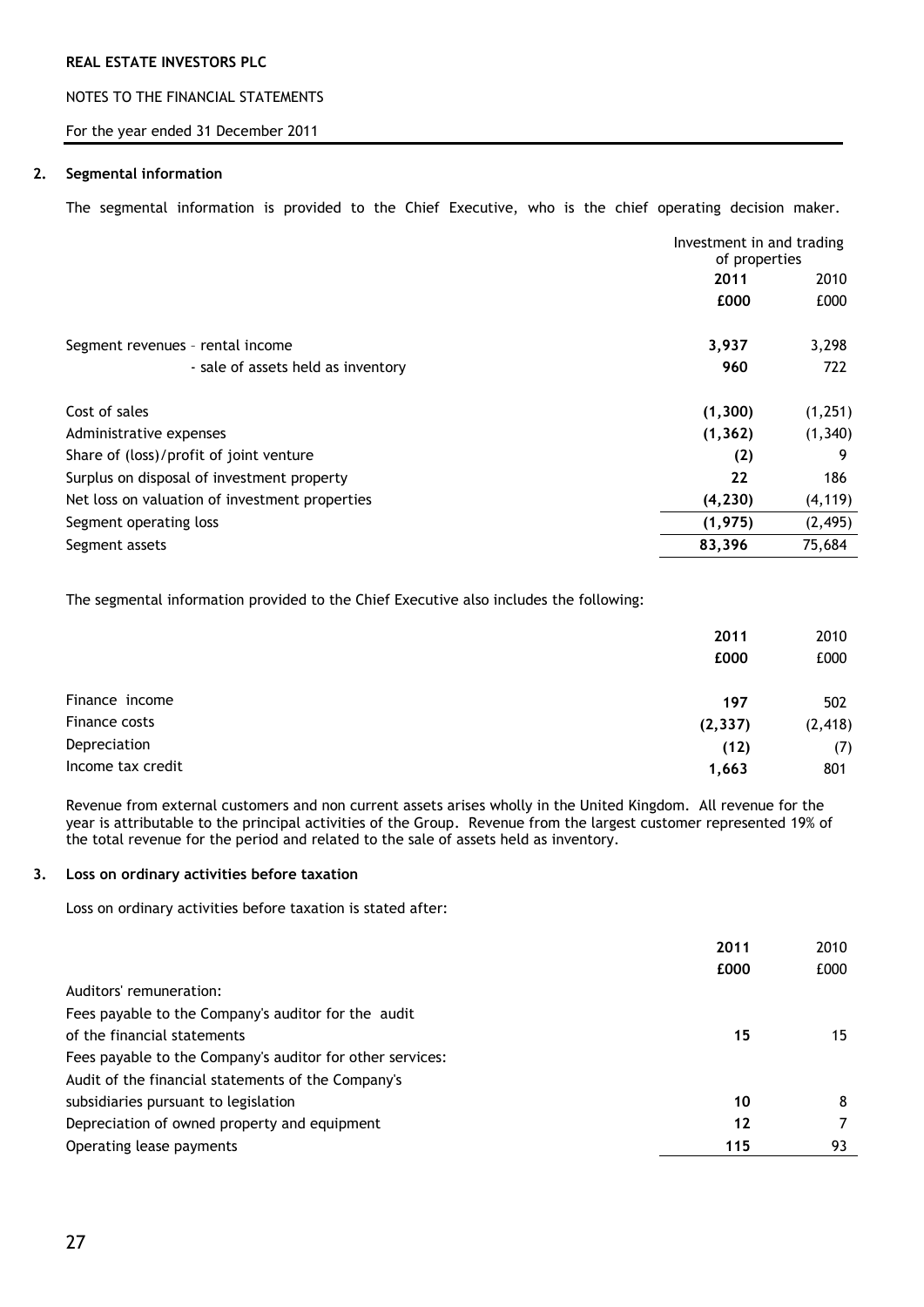# NOTES TO THE FINANCIAL STATEMENTS

# For the year ended 31 December 2011

# **4. Directors and employees**

Staff costs during the period were as follows:

|                       | 2011 | 2010 |
|-----------------------|------|------|
|                       | £000 | £000 |
|                       |      |      |
| Wages and salaries    | 718  | 711  |
| Social security costs | 90   | 88   |
|                       | 808  | 799  |

The average number of employees (including executive directors) of the Group during the period was six, all of whom were engaged in administration (2010: six). The executive and non-executive directors are the key management personnel and details of their remuneration are included within the directors' remuneration report on page 10.

# **5. Finance income/finance costs**

|    |                                        |          |        | 2011           | 2010     |
|----|----------------------------------------|----------|--------|----------------|----------|
|    | Finance income:                        |          |        | £000           | £000     |
|    | Interest receivable                    |          |        | 197            | 502      |
|    | Finance costs:                         |          |        |                |          |
|    | Interest payable on bank loans         |          |        | (2, 337)       | (2, 418) |
| 6. | Income tax (credit)/expense            |          |        |                |          |
|    |                                        | 2011     |        | 2010           |          |
|    |                                        | £000     | $\%$   | £000           | %        |
|    | Result for the year before tax         | (6, 692) |        | (5, 589)       |          |
|    | Tax rate                               | 25%      |        | 28%            |          |
|    | Expected tax credit                    | (1, 673) | (25.0) | (1, 565)       | (28.0)   |
|    | Adjustment for non deductible expenses |          |        | $\overline{2}$ | 0.0      |
|    | Capital allowances claim               | 93       | 1.4    | 762            | 13.6     |
|    | Adjustments prior year                 | (83)     | (1.2)  |                |          |
|    | Actual tax credit                      | (1,663)  | (24.8) | (801)          | (14.4)   |
|    | Tax credit comprises:                  |          |        |                |          |
|    | Current tax                            | (83)     |        |                |          |
|    | Deferred tax credit (note 17)          | (1,580)  |        | (801)          |          |
|    |                                        | (1,663)  |        | (801)          |          |
|    |                                        |          |        |                |          |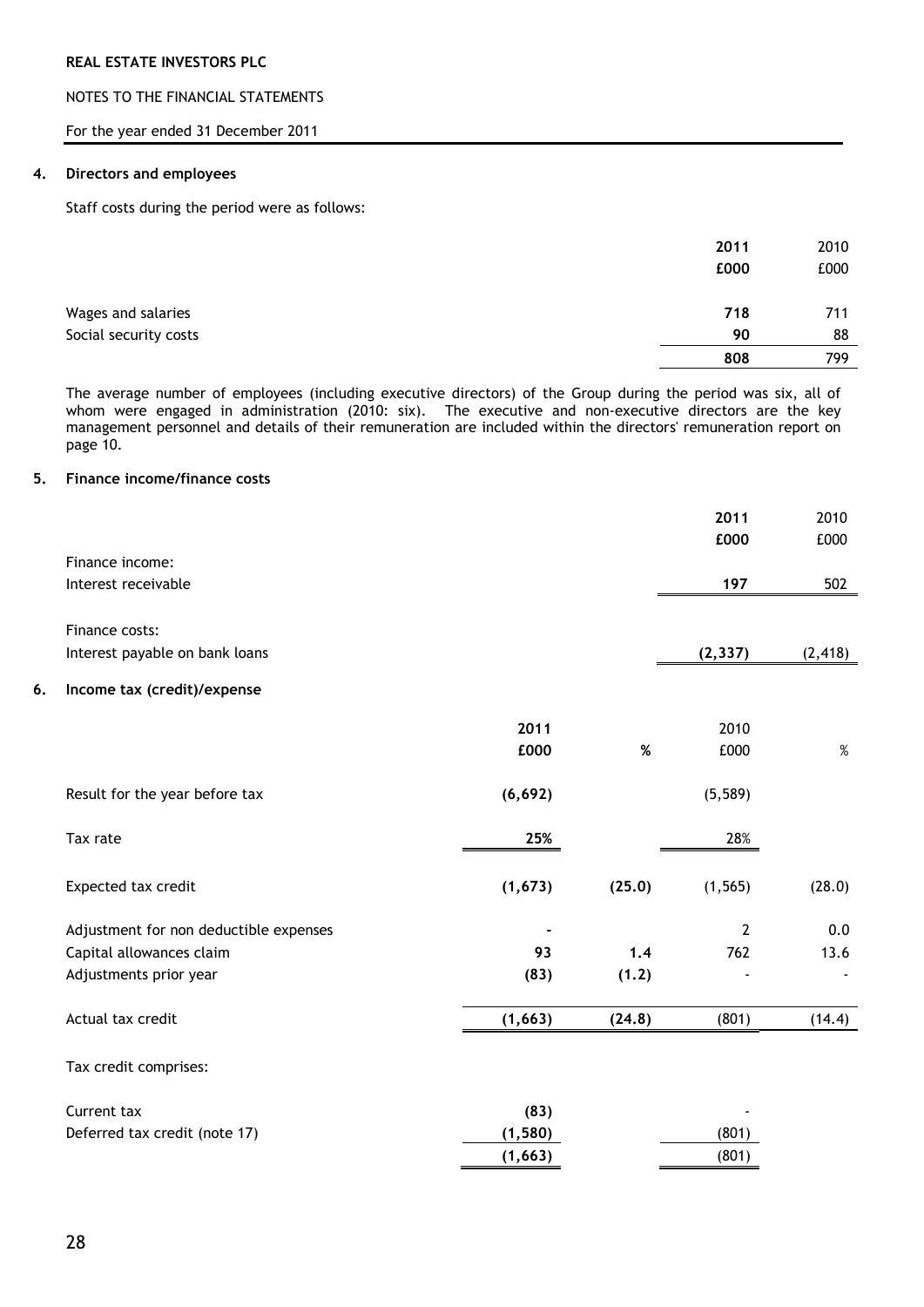# NOTES TO THE FINANCIAL STATEMENTS

#### For the year ended 31 December 2011

#### **7. Loss per share and net assets per share**

The calculation of loss per share is based on the result for the year after tax and on the weighted average number of shares in issue during the year. The calculation of diluted loss per share is based on the basic loss per share adjusted for the issue of shares on the assumed conversion of the warrants and share warrants (note 18).

Reconciliations of the loss and the weighted average numbers of shares used in the calculations are set out below.

|                                                                                                          | Loss<br>£'000 | 2011<br>Average<br>number of<br>shares | Loss per<br><b>Share</b> | <b>Earnings</b><br>£'000 | 2010<br>Average<br>number of<br>shares | <b>Earnings</b><br>per share |
|----------------------------------------------------------------------------------------------------------|---------------|----------------------------------------|--------------------------|--------------------------|----------------------------------------|------------------------------|
| Basic loss per share<br>Dilutive effect of<br>conversion of<br>convertible share warrants<br>and options | (5,029)       | 595,252,057                            | (0.86)p<br>۰             | (4,788)                  | 473, 472, 322                          | (1.01)p                      |
| Diluted loss per share                                                                                   | (5,029)       | 595,252,057                            | (0.86)p                  | (4,788)                  | 473, 472, 322                          | (1.01)p                      |

Following the consolidation of the shares from 1p shares to 10p shares the loss per share is restated as 8.6p per share (2010: 10.1p).

The impact of share warrants and share options on the loss per share for the years ended 31 December 2010 and 2011 is antidilutive.

Following the consolidation of the shares from 1p shares to 10p the net assets per share is based on the net assets at 31 December 2011 of £38,981,000 (2010: £32,267,000) divided by the shares in issue at 31 December 2011 of 71,420,598 and at 31 December 2010 of 49,602,416.

#### **8. Intangible assets**

|                                                          | Goodwill |
|----------------------------------------------------------|----------|
|                                                          | £000     |
| Gross carrying amount                                    |          |
|                                                          |          |
| Cost                                                     |          |
| At 1 January 2011 and 31 December 2011                   | 171      |
|                                                          |          |
| Accumulated impairment losses                            |          |
| At 1 January 2011 and 31 December 2011                   |          |
|                                                          |          |
| Net book amount at 31 December 2010 and 31 December 2011 | 171      |

The directors have reviewed the carrying value of the goodwill at the year end and consider no impairment provision is required.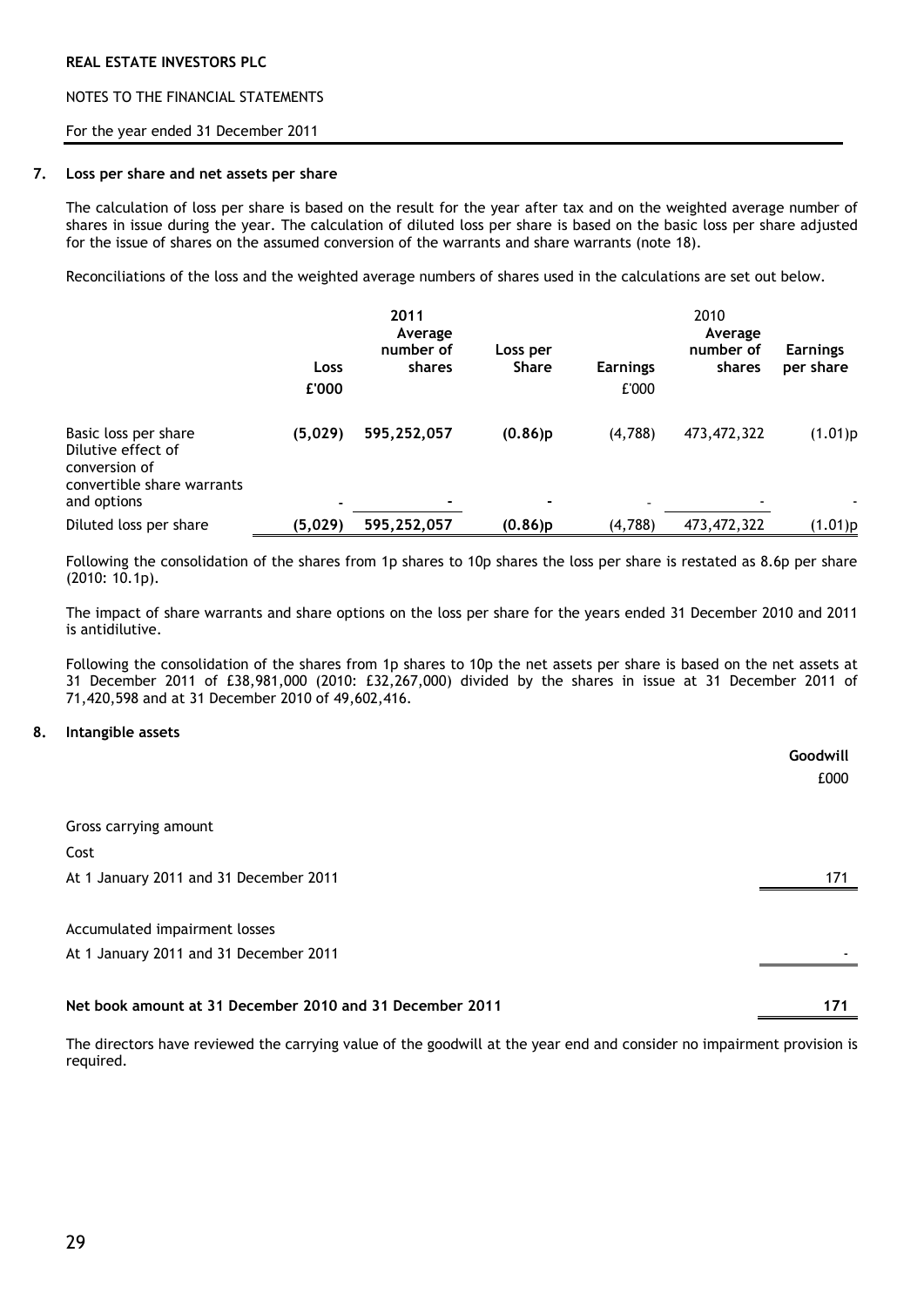# NOTES TO THE FINANCIAL STATEMENTS

For the year ended 31 December 2011

# **9. Investment properties**

Investment properties are those held to earn rentals and for capital appreciation.

The carrying amount of investment properties for the periods presented in the consolidated financial statements as at 31 December 2011 is reconciled as follows:

|                                           | £'000    |
|-------------------------------------------|----------|
| Carrying amount at 1 January 2010         | 48,054   |
| Additions - acquisition of new properties | 6,624    |
| Additions - subsequent expenditure        | 106      |
| Disposals                                 | (187)    |
| Revaluation                               | (4, 119) |
|                                           |          |
| Carrying amount at 31 December 2010       | 50,478   |
| Additions - acquisition of new properties | 17,022   |
| Additions - subsequent expenditure        | 299      |
| <b>Disposals</b>                          | (135)    |
| Revaluation                               | (4, 230) |
| Carrying amount at 31 December 2011       | 63,434   |
|                                           |          |

The figures stated above for the gross carrying amount include valuations as follows:

| At professional valuation | 62,232 |
|---------------------------|--------|
| At directors' valuation   | 1,202  |
|                           | 63,434 |

£000

All of the Group's investment properties are held as either freehold or long leasehold and are held for use in operating leases. The Group uses the fair value model for all its investment properties.

If investment properties had not been revalued they would have been included on the historical cost basis at the following amounts:

|                                         | 2011<br>£'000 | 2010<br>£'000 |
|-----------------------------------------|---------------|---------------|
| Cost and net book amount at 31 December | 78.857        | 61,588        |

In accordance with IAS40, the Group's policy is that investment properties should be valued by an external valuer at least every three years. The valuation at 31 December 2011 has in the main been carried out by DTZ and Gerald Eve LLP, professional valuers, on certain properties and the directors on the remaining properties.

Properties are valued on an open market basis based on active market prices adjusted, if necessary, for any differences in the nature, location or condition of the specified asset. If this information is not available, alternative valuation methods are used such as recent prices on less active markets, or discounted cash flow projections. There are no reasonably possible alternative assumptions that could have applied.

The fair value of an investment property reflects, among other things, rental income from current leases and assumptions about future rental lease income based on current market conditions and anticipated plans for the property. Rental income from investment properties in the year ended 31 December 2011 was £3,937,000 (2010: £3,298,000) and direct operating expenses in relation to those properties were £607,000 (2010: £550,000).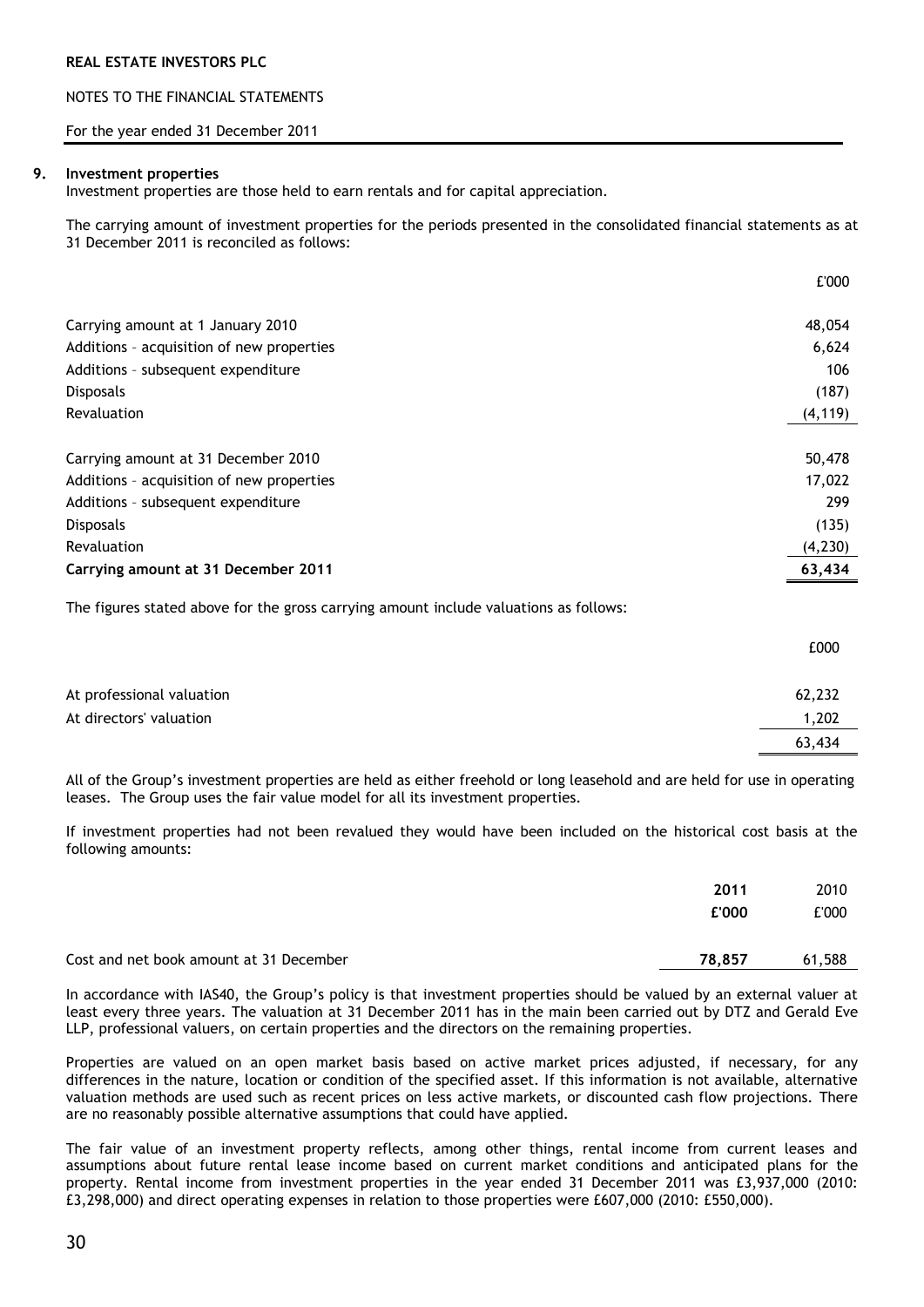# NOTES TO THE FINANCIAL STATEMENTS

For the year ended 31 December 2011

# **10. Property, plant & equipment**

|                                                 | Leasehold<br>improvements | Office<br>Equipment | Total |
|-------------------------------------------------|---------------------------|---------------------|-------|
|                                                 | £000                      | £000                | £000  |
| Gross carrying amount                           |                           |                     |       |
| At 1 January 2010                               | 70                        | 47                  | 117   |
| Additions                                       | 38                        | 6                   | 44    |
| At 31 December 2010                             | 108                       | 53                  | 161   |
| Depreciation and Impairment                     |                           |                     |       |
| At 1 January 2010                               | 69                        | 45                  | 114   |
| Charge for the year                             | 5                         | $\overline{2}$      | 7     |
| At 31 December 2010                             | 74                        | 47                  | 121   |
| Charge for the year                             | 10                        | $\overline{2}$      | 12    |
| At 31 December 2011                             | 84                        | 59                  | 133   |
| Net book carrying amount                        |                           |                     |       |
| At 31 December 2011                             | 24                        | 4                   | 28    |
| At 31 December 2010                             | 34                        | 6                   | 40    |
| <b>Joint Venture</b>                            |                           |                     |       |
|                                                 |                           | 2011                | 2010  |
|                                                 |                           | £000                | £000  |
| At 1 January                                    |                           | 103                 | 55    |
| Further investments                             |                           | 47                  | 39    |
| Group's share of the (loss)/profit for the year |                           | (2)                 | 9     |
| At 31 December                                  |                           | 148                 | 103   |

The aggregate amounts relating to the joint venture that have been included in the consolidated financial statements are as follows:

|                                                              | 2011  | 2010  |
|--------------------------------------------------------------|-------|-------|
|                                                              | £000  | £000  |
| Non current assets and net current liabilities               | 1,050 | 1,050 |
| Non current liabilities                                      | (902) | (947) |
|                                                              | 148   | 103   |
| Group's share of income of joint venture                     | 75    | 87    |
| Group's share of expenses, interest and tax of joint venture | (77)  | (78)  |
| Group's share of (loss)/profit of joint venture              | (2)   | q     |

The joint venture relates to the Group's 50% share of Menin Works which is an unincorporated business which undertakes property investment.

There were no capital commitments at 31 December 2011 and 31 December 2010 in respect of the joint venture.

There were no contingent liabilities at 31 December 2011 and 31 December 2010 in respect of the joint venture.

**11. Joint Venture**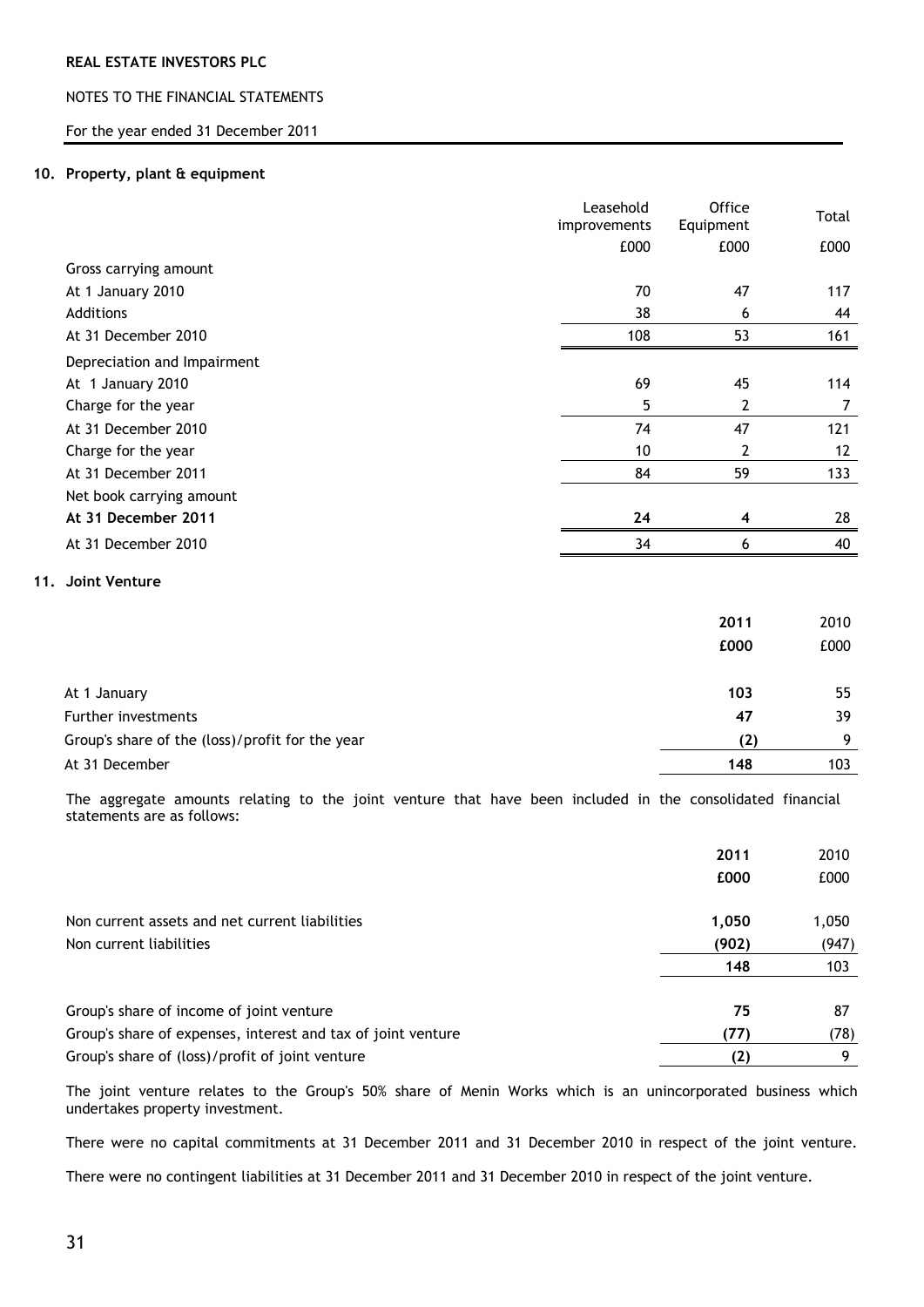# NOTES TO THE FINANCIAL STATEMENTS

#### For the year ended 31 December 2011

#### **12. Inventories**

|                             | 2011  | 2010  |
|-----------------------------|-------|-------|
|                             | £000  | £000  |
|                             |       |       |
| Properties held for trading | 7.795 | 6,053 |
|                             |       |       |

All properties held for trading are included at the lower of cost and net realisable value. The amount of inventories recognised as a charge (2010: charge) in the year ended 31 December 2011 is £674,000 (2010: £701,000), which is after crediting a fair value adjustment uplift in valuations of £56,000 (2010: £nil). All of the properties held for trading are pledged as security for bank loans.

Properties held at fair value less costs to sell at 31 December 2011 are £5,215,000 (2010: £5,895,000)

#### **13. Trade and other receivables**

|                                | 2011<br>£000 | 2010<br>£000 |
|--------------------------------|--------------|--------------|
| Trade receivables              | 592          | 443          |
| Loans receivable               | 119          | 2,340        |
| Other receivables              | 1,165        | 475          |
| Prepayments and accrued income | 593          | 449          |
|                                | 2,469        | 3,707        |

All of the Group's trade and other receivables have been reviewed for indicators of impairment. Certain trade receivables were found to be impaired and a provision of £30,000 (2010: £161,000) has been recorded accordingly. The movement in the provision for impairment during the year is as follows:

|                       | 2011 | 2010                     |
|-----------------------|------|--------------------------|
|                       | £000 | £000                     |
|                       |      |                          |
| At 1 January          | 161  | 161                      |
| Debts written off     | (79) | $\overline{\phantom{a}}$ |
| Decrease in provision | (52) | $\overline{\phantom{a}}$ |
| At 31 December        | 30   | 161                      |

In addition, some of the trade receivables not impaired are past due as at the reporting date. The age of financial assets past due but not impaired is as follows:

|                                                             | 2011 | 2010 |
|-------------------------------------------------------------|------|------|
|                                                             | £000 | £000 |
| Not more than three months past due                         | 5    | 220  |
| More than three months but no more than six months past due | 85   | 46   |
|                                                             | 90   | 266  |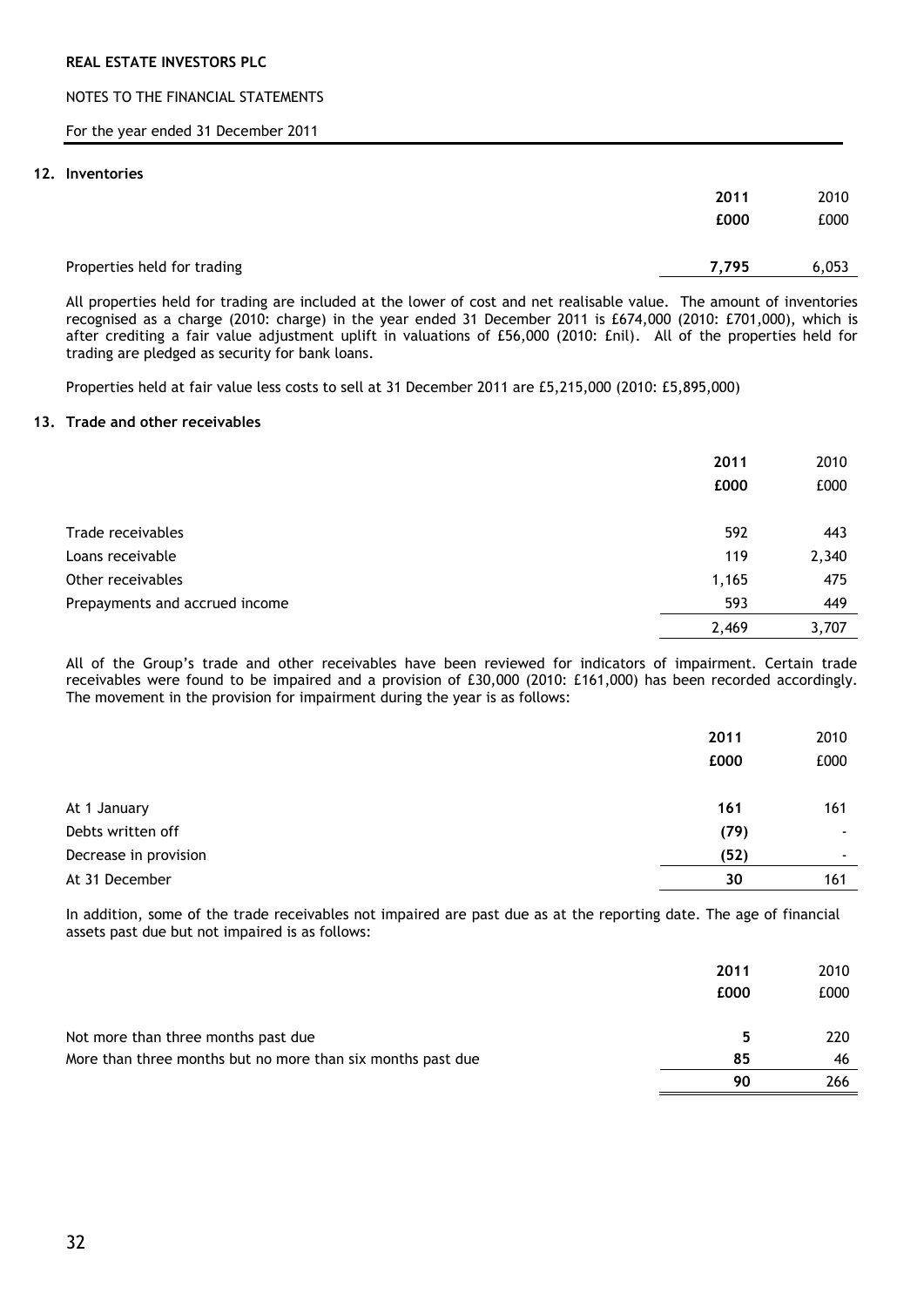# NOTES TO THE FINANCIAL STATEMENTS

# For the year ended 31 December 2011

# **13. Trade and other receivables (continued)**

# Financial assets by category

The IAS 39 categories of financial asset included in the balance sheet and the headings in which they are included are as follows:

|                                              | 2011                     |                         |                                  |                          |                          |                           |
|----------------------------------------------|--------------------------|-------------------------|----------------------------------|--------------------------|--------------------------|---------------------------|
|                                              | Loans and<br>receivables | Non financial<br>assets | <b>Balance</b><br>sheet<br>total | Loans and<br>receivables | Non financial<br>assets  | Balance<br>sheet<br>total |
|                                              | £000                     | £000                    | £000                             | £000                     | £000                     | £000                      |
| Trade receivables                            | 592                      |                         | 592                              | 443                      | $\overline{\phantom{0}}$ | 443                       |
| Loans receivable                             | 119                      | ٠                       | 119                              | 2,340                    | $\overline{\phantom{a}}$ | 2,340                     |
| Other receivables<br>Prepayments and accrued | 1,165                    | ۰                       | 1,165                            | 475                      | $\overline{\phantom{0}}$ | 475                       |
| income<br>Cash and cash                      |                          | 593                     | 593                              |                          | 449                      | 449                       |
| equivalents                                  | 4,461                    | $\blacksquare$          | 4,461                            | 11,822                   | ٠                        | 11,822                    |
|                                              | 6,337                    | 593                     | 6,930                            | 15,080                   | 449                      | 15,529                    |

# **14. Trade and other payables**

|                              | 2011  | 2010  |
|------------------------------|-------|-------|
|                              | £000  | £000  |
|                              | 305   | 270   |
| Trade payables               |       |       |
| Other payables               | 384   | 348   |
| Social security and taxation | 187   | 93    |
| Accruals and deferred income | 1,176 | 1,230 |
|                              | 2,052 | 1,941 |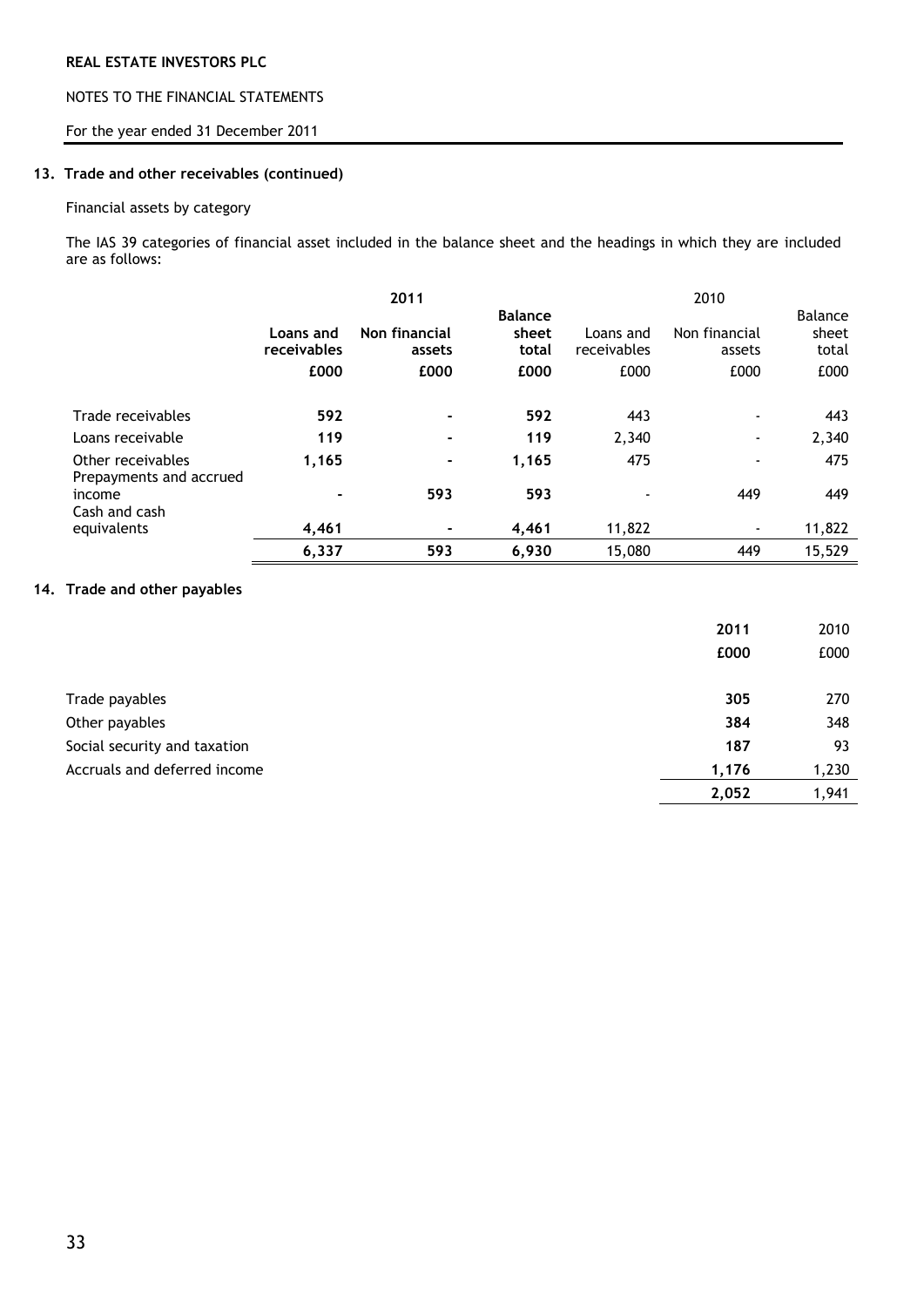# NOTES TO THE FINANCIAL STATEMENTS

# For the year ended 31 December 2011

# **14. Trade and other payables (continued)**

#### Financial liabilities by category

The IAS 39 categories of financial liabilities included in the balance sheet and the headings in which they are included are as follows:

|                                   |                    |              | 2011        |                |             | 2010        |             |                |
|-----------------------------------|--------------------|--------------|-------------|----------------|-------------|-------------|-------------|----------------|
|                                   | <b>Financial</b>   |              |             |                | Financial   |             |             |                |
|                                   | <b>liabilities</b> | <b>Other</b> |             |                | liabilities | Other       |             |                |
|                                   | at fair            | financial    |             |                | at fair     | financial   |             |                |
|                                   | value              | liabilities  | Liabilities |                | value       | liabilities | Liabilities |                |
|                                   | through            | at           | not within  | <b>Balance</b> | through     | at          | not within  | <b>Balance</b> |
|                                   | profit             | amortised    | the scope   | sheet          | profit and  | amortised   | the scope   | sheet          |
|                                   | and loss           | cost         | of IAS39    | total          | loss        | cost        | of IAS39    | total          |
|                                   | £000               | £000         | £000        | £000           | £000        | £000        | £000        | £000           |
| Current                           |                    |              |             |                |             |             |             |                |
| Bank loans and<br>overdrafts      |                    |              |             |                |             |             |             |                |
| Provision for                     |                    | 2,930        |             | 2,930          |             | 22,131      |             | 22,131         |
| current taxation                  |                    |              | 101         | 101            |             |             | 118         | 118            |
| Trade payables                    |                    | 305          |             | 305            |             | 270         |             | 270            |
| Other payables<br>Social security |                    | 384          |             | 384            |             | 348         |             | 348            |
| and taxation<br>Accruals and      |                    |              | 187         | 187            |             |             | 93          | 93             |
| deferred income                   |                    | 1,176        |             | 1,176          |             | 1,230       |             | 1,230          |
|                                   |                    | 4,795        | 288         | 5,083          |             | 23,979      | 211         | 24,190         |
| Non-current                       |                    |              |             |                |             |             |             |                |
| <b>Bank loans</b><br>Financial    |                    | 34,421       |             | 34,421         |             | 16,810      |             | 16,810         |
| instruments                       | 4,994              |              |             | 4,994          | 2,417       |             |             | 2,417          |
|                                   | 4,994              | 34,421       |             | 39,415         | 2,417       | 16,810      |             | 19,227         |
|                                   | 4,994              | 39,216       | 288         | 44,498         | 2,417       | 40,789      | 211         | 43,417         |

#### **15. Financial risk management objectives and policies**

The Group's financial instruments are bank borrowings, cash, bank deposits, interest rate swap agreements and various items such as short-term receivables and payables that arise from its operations. The main purpose of these financial instruments is to fund the Group's investment strategy and the short-term working capital requirements of the business.

The main risks arising from the Group's financial instruments are credit risk, liquidity risk, interest rate risk and property yield risk. The Board reviews and agrees policies for managing each of these risks and they are summarised below. These policies have remained unchanged throughout the period.

# **Credit risk**

The Group's principal financial assets are bank balances and trade and other receivables. The Group's credit risk is primarily attributable to its trade and other receivables. The amounts presented in the balance sheet are net of allowance for doubtful receivables. An allowance for impairment is made where there is objective evidence that the Group will not be able to collect all amounts due according to the original terms of the receivables concerned. The credit risk for liquid funds is considered negligible, since the counterparties are reputable banks with high quality external credit ratings.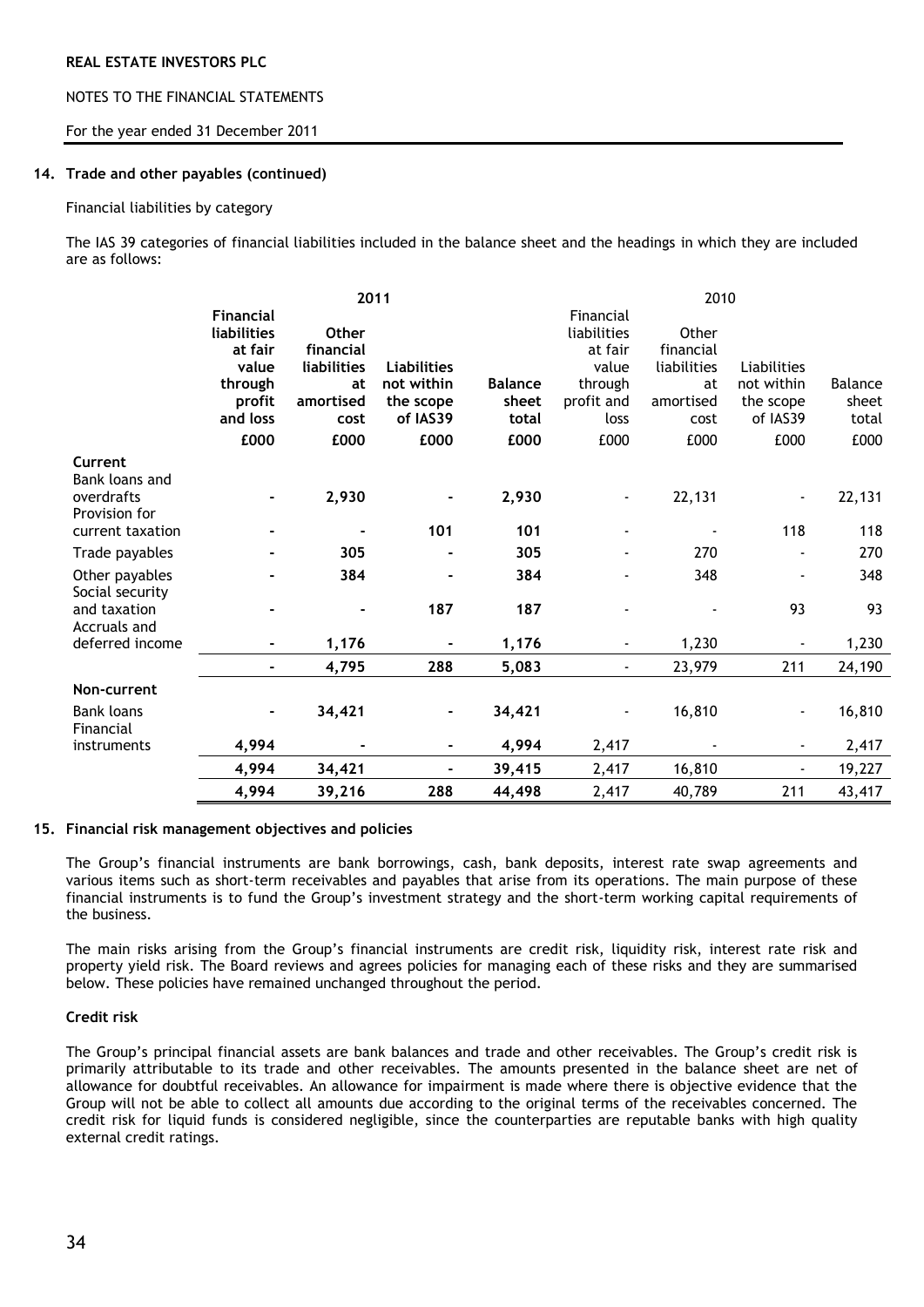#### NOTES TO THE FINANCIAL STATEMENTS

#### For the year ended 31 December 2011

#### **15. Financial risk management objectives and policies (continued)**

The Group's exposure to credit risk is limited to the carrying amount of financial assets recognised at the balance sheet date, as summarised below:

|                                               | 2011  | 2010   |
|-----------------------------------------------|-------|--------|
|                                               | £000  | £000   |
| Classes of financial assets - carrying amount |       |        |
| Cash and cash equivalents                     | 4.461 | 11,822 |
| Trade and other receivables                   | 1.876 | 3,168  |
|                                               | 6.337 | 14,990 |

The Group continuously monitors defaults of customers and other counterparties, identified either individually or by group, and incorporates this information into its credit risk controls. External credit ratings and/or reports on customers and other counterparties are obtained and used. The Group's policy is to deal only with credit worthy counterparties.

The Group's management considers that all the above financial assets that are not impaired for each of the reporting dates under review are of good credit quality, including those that are past due. In respect of trade and other receivables, the Group is not exposed to any significant risk exposure to any single counterparty or any group of counterparties having similar characteristics.

#### **Liquidity Risk**

The Group seeks to manage financial risk by ensuring sufficient liquidity is available to meet foreseeable needs and to invest cash assets safely and profitably. The Group does this by taking out loans with banks to build up cash resources to fund property purchases.

#### **Bank loans and overdrafts**

The Group borrowings analysis (all of which are undiscounted) at 31 December 2011 is as follows:

|                                                  | 2011   | 2010   |
|--------------------------------------------------|--------|--------|
|                                                  | £000   | £000   |
| In less than one year:                           |        |        |
| Bank overdraft                                   | 2,214  |        |
| <b>Bank borrowings</b>                           | 716    | 22,131 |
| In more than one year but less than two years:   |        |        |
| Bank borrowings                                  | 768    | 756    |
| In more than two years but less than five years: |        |        |
| Bank borrowings                                  | 22,532 | 4,236  |
| In more than five years                          |        |        |
| <b>Bank borrowings</b>                           | 11,728 | 12,289 |
| Financial instruments                            | 4,994  | 2,417  |
|                                                  | 42,952 | 41,829 |
| Deferred arrangement costs                       | (607)  | (471)  |
|                                                  |        |        |
|                                                  | 42,345 | 41,358 |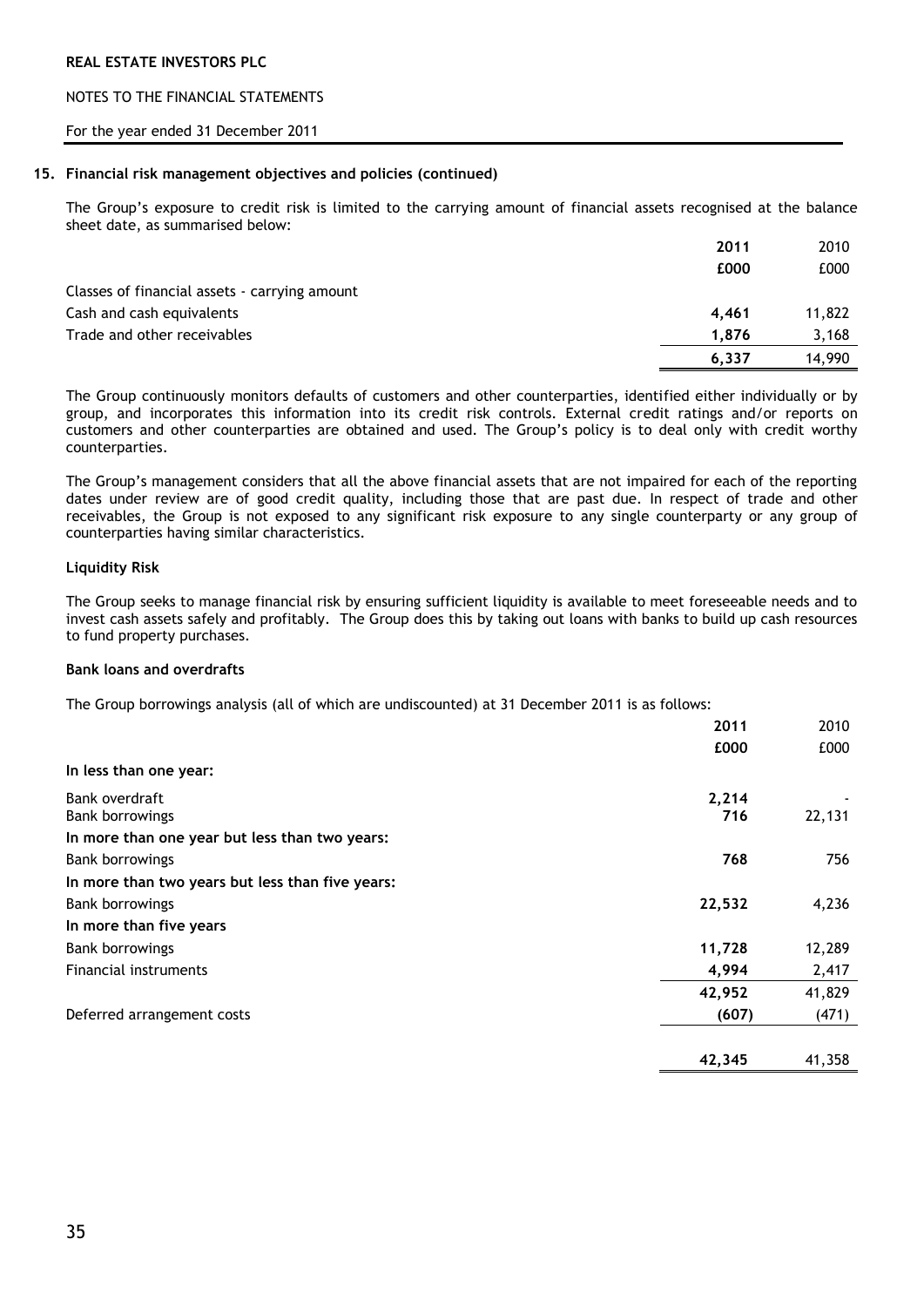# NOTES TO THE FINANCIAL STATEMENTS

For the year ended 31 December 2011

# **15. Financial risk management objectives and policies (continued)**

| <b>Split</b>                             |                                                                              |        |        |
|------------------------------------------|------------------------------------------------------------------------------|--------|--------|
| <b>Current liabilities</b>               | -bank overdraft                                                              | 2,214  |        |
|                                          | -bank loans                                                                  | 716    | 22,131 |
| Non current liabilities                  | -bank loans                                                                  | 34,421 | 16,810 |
|                                          | -financial liabilities at fair value through profit and loss                 | 4,994  | 2,417  |
|                                          |                                                                              |        |        |
|                                          |                                                                              | 42,345 | 41,358 |
| Maturity of financial liabilities        |                                                                              |        |        |
|                                          | The gross contractual cashflows relating to bank loans above are as follows: |        |        |
|                                          |                                                                              | 2011   | 2010   |
|                                          |                                                                              | £000   | £000   |
| In less than one year:<br>Bank overdraft |                                                                              | 2,214  |        |
| <b>Bank borrowings</b>                   |                                                                              | 3,093  | 23,724 |
|                                          | In more than one year but less than two years:                               |        |        |
| <b>Bank borrowings</b>                   |                                                                              | 3,093  | 1,663  |
|                                          | In more than two years but less than five years:                             |        |        |
| <b>Bank borrowings</b>                   |                                                                              | 27,751 | 6,763  |
| In more than five years                  |                                                                              |        |        |
| <b>Bank borrowings</b>                   |                                                                              | 13,423 | 14,881 |
|                                          |                                                                              |        |        |
|                                          |                                                                              | 49,574 | 47,031 |

In February 2008 the Group entered into interest rate swap agreements to cover £20 million of its bank borrowings. These contracts are considered by management to be part of economic hedge arrangements but have not been formally designated. The effect of these agreements is to fix the interest payable on a notional £10 million at a rate of 4.95%; unless the actual rate is between 3.65% and 4.95% in which case the actual rate is paid or unless the rate is above 4.95% in which case 3.65% is paid and to fix interest payable on a notional £10 million at 3.85% plus a margin of 2.75%. At 31 December 2011 the fair value of this arrangement based on a valuation provided by the Group's bankers was a liability of £4,994,000 (2010: £2,417,000).

# Borrowing facilities

The Group has undrawn committed borrowing facilities at 31 December 2011 of £1,500,000 (2010: £nil).

# **Market risk**

# Interest rate risk

The Group finances its operations through retained profit, cash balances and the use of medium term borrowings. When medium term borrowings are used either fixed rates of interest apply or where variable rates apply, interest rate swap arrangements are entered into. When the Group places cash balances on deposit, rates used are fixed in the short term and for sufficiently short periods that there is no need to hedge against implied risk.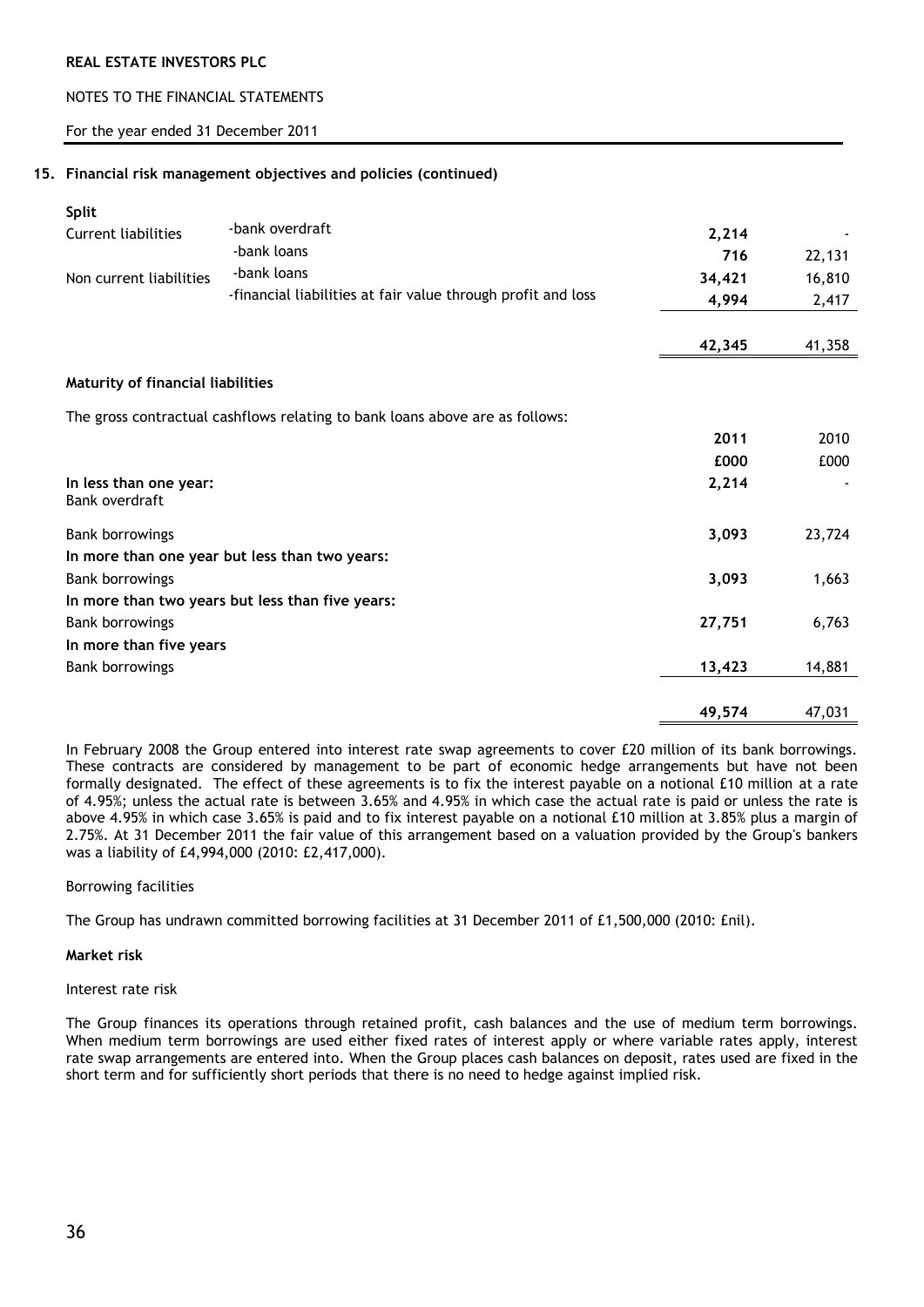# NOTES TO THE FINANCIAL STATEMENTS

For the year ended 31 December 2011

# **15. Financial risk management objectives and policies (continued)**

The interest rate exposure of the financial liabilities of the Group at 31 December 2011 was:

|                                                                  |            | Expiry            | 2011   | 2010   |
|------------------------------------------------------------------|------------|-------------------|--------|--------|
|                                                                  | Interest % | Date              | £000   | £000   |
| Fixed until October 2019                                         | 6.600      | October 2019      | 10,000 | 10,000 |
| Fixed until October 2019                                         | 6.230      | October 2019      | 812    | 848    |
| Fixed until January 2019                                         | 6.295      | January 2019      | 1,197  | 1,308  |
| Fixed until August 2028                                          | 6.550      | August 2028       | 769    | 794    |
| Fixed until January 2030                                         | 6.040      | January 2030      | 4,688  | 4,820  |
| Fixed until March 2030                                           | 6.270      | <b>March 2030</b> | 778    | 806    |
| Fixed until May 2030                                             | 5.780      | May 2030          | 1,528  | 1,543  |
| Fixed until March 2031<br>Cap and collar agreement until January | 5.470      | <b>March 2031</b> | 784    | 796    |
| 2018                                                             | 4.95% cap  | January 2018      | 8,500  | 10,000 |
| Variable rate                                                    |            |                   | 6,688  | 8,497  |
|                                                                  |            |                   | 35,744 | 39,412 |
| Loan arrangement fees                                            |            |                   | (607)  | (471)  |
|                                                                  |            |                   | 35,137 | 38,941 |

The Directors consider the fair value of the loans not to be significantly different from their carrying value.

The following table illustrates the sensitivity of the net result after tax and equity to a reasonably possible change in interest rates of + two percentage points (2010: + five/- point five percentage points) with effect from the beginning of the year:

|                                                    | 2011    | 2010    | 2010       |
|----------------------------------------------------|---------|---------|------------|
|                                                    | $+2.0%$ | $+5.0%$ | $-0.5\,\%$ |
|                                                    |         | £'000   | £'000      |
| (Decrease)/increase in result after tax and equity | (82)    | (230)   | 23         |

The interest rate change above will have a material impact on the valuation of the interest rate swap but the effect has not been quantified.

# **Property yield risk**

The valuation of investment properties is dependent on the assumed rental yields. However, the impact on the net result after tax and equity is difficult to estimate as it inter relates with other factors affecting investment property values.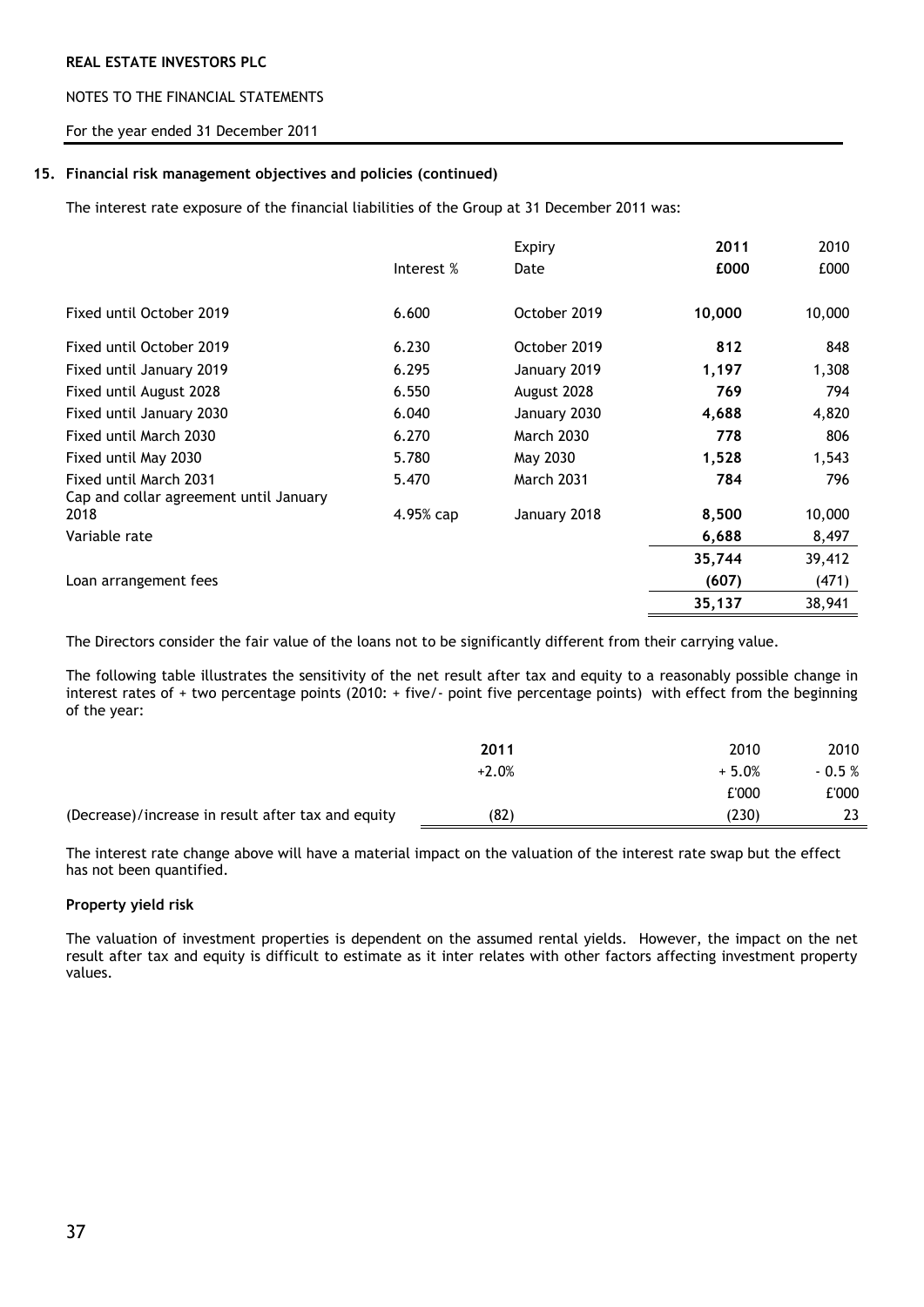# NOTES TO THE FINANCIAL STATEMENTS

# For the year ended 31 December 2011

# **15. Financial risk management objectives and policies (continued)**

#### **Capital risk management**

The Group's objectives when managing capital are:

- to safeguard the Group's ability to continue as a going concern, so that it continues to provide returns and benefits for shareholders;
- to ensure that key bank covenants are not breached
- to maintain sufficient facilities for operating cashflow needs and to fund future property purchases
- to support the Group's stability and growth;
- to provide capital for the purpose of strengthening the Group's risk management capability;
- to provide capital for the purpose of further investment property acquisitions; and
- to provide an adequate return to shareholders.

The Group actively and regularly reviews and manages its capital structure to ensure an optimal capital structure and equity holder returns, taking into consideration the future capital requirements of the Group and capital efficiency, prevailing and projected profitability, projected operating cash flows, projected capital expenditures and projected strategic investment opportunities. The management regards total equity as capital and reserves, for capital management purposes. At 31 December 2011 the Group had unused bank facilities of £1.5 million.

The Group raised £11.74 million from a share placing during the year to provide capital to expand the Group's property portfolio, in line with the objectives above.

The Group applied to the courts to release £47 million of share premium to distributable reserves, and also carried out a 1 for 10 share consolidation.

#### **16. Fair value disclosures**

#### **Fair value measurement**

The methods and techniques used for the purpose of measuring fair value are unchanged compared to the previous reporting period. Measurement methods for financial assets and liabilities accounted for at amortised cost and at fair value are described below.

# **Trade and other receivables, cash and cash equivalents and trade and other payables**

The carrying amount is considered a reasonable approximation of fair value due to the short duration of these instruments.

#### **Bank loans and overdrafts**

Fair values are considered to be equivalent to book value as loans and overdrafts were obtained at market rates.

#### **Financial instruments**

Derivative financial instruments are accounted for at fair value through profit and loss. The basis of fair value measurement is described in note 1.

# **Fair value hierarchy**

The following table presents financial assets and liabilities measured at fair value in the statement of financial position in accordance with the fair value hierarchy prescribed by IFRS 7 Financial Instruments Disclosures. This hierarchy groups financial assets and liabilities into three levels based on the significance of inputs used in measuring the fair value of the financial assets and liabilities. The fair value hierarchy has the following levels:

Level 1 : quoted prices (unadjusted) in active markets for identical assets and liabilities

Level 2 : inputs other than quoted prices included in level 1 that are observable for the asset or liability, either directly (ie as prices) or indirectly (ie derived from prices) and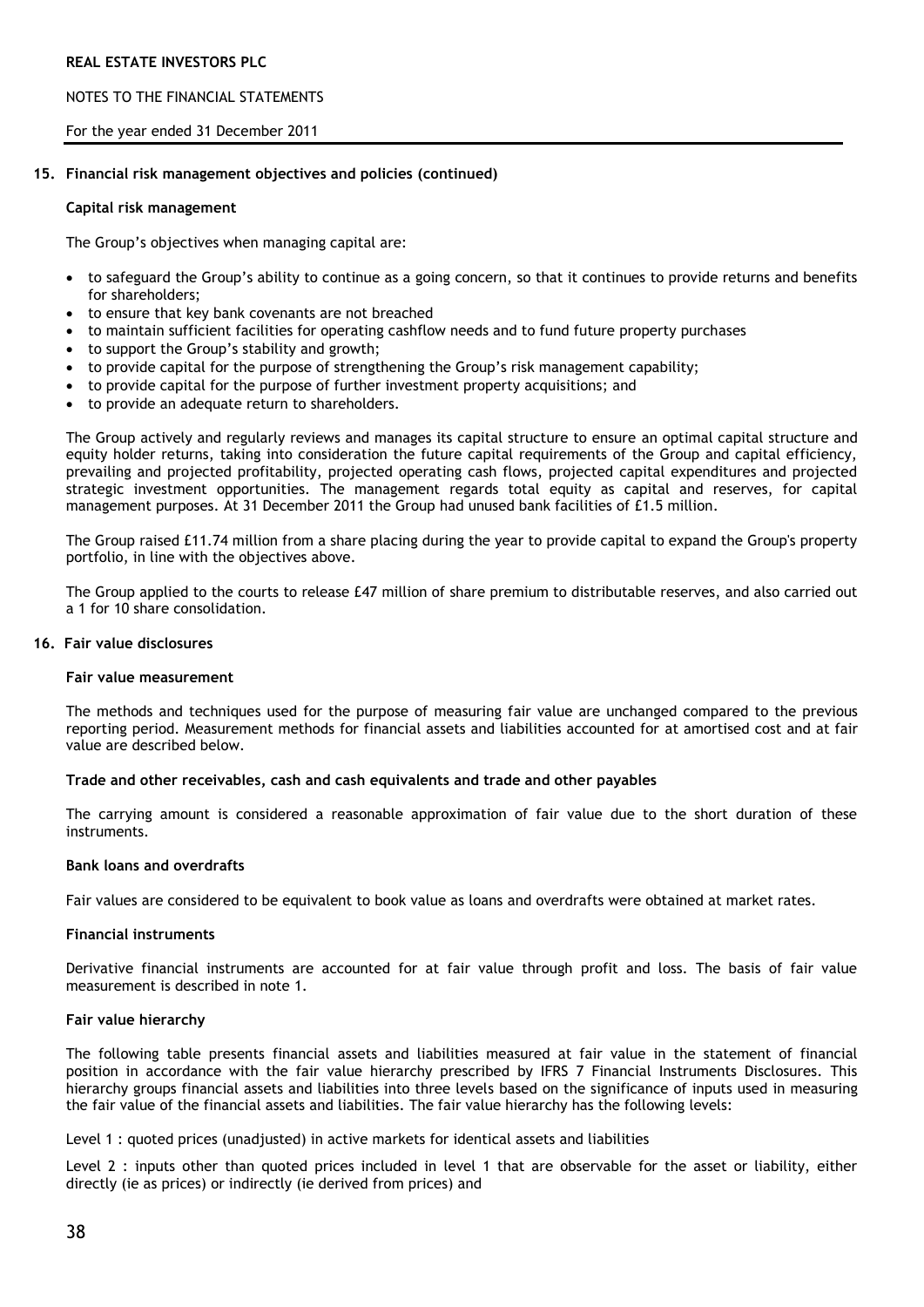# NOTES TO THE FINANCIAL STATEMENTS

# For the year ended 31 December 2011

#### **16. Fair value disclosures (continued)**

Level 3 : inputs for the asset or liability that are not based on observable market data (unobservable inputs).

The level within which the financial asset or liability is classified is determined based on the lowest level of significant input to the fair value measurement.

The financial liabilities measured at fair value in the statement of financial position, which relate to interest rate swaps, are grouped into the fair value hierarchy as follows:

|                                | Level 1<br>2011          | Level 2<br>2011 | Level 3<br>2011          | <b>Total</b><br>2011 |
|--------------------------------|--------------------------|-----------------|--------------------------|----------------------|
|                                | £000                     | £000            | £000                     | £000                 |
| Interest rate swap agreements: |                          |                 |                          |                      |
| At 1 January 2010              | ٠                        | 1,239           | $\blacksquare$           | 1,239                |
| Income statement               | ۰                        | 1,178           | $\overline{\phantom{a}}$ | 1,178                |
| At 3I December 2010            | ۰                        | 2,417           | $\blacksquare$           | 2,417                |
| Income statement               | ۰                        | 2,577           | $\blacksquare$           | 2,577                |
| At 31 December 2011            | $\overline{\phantom{a}}$ | 4,994           | $\blacksquare$           | 4,994                |

# **17. Deferred taxation**

The movement in deferred taxation assets is as follows:

|                           | 2011  | 2010  |
|---------------------------|-------|-------|
|                           | £000  | £000  |
|                           |       |       |
| At 1 January              | 3,310 | 2,509 |
| Income statement (note 6) | 1.580 | 801   |
| At 31 December            | 4,890 | 3,310 |

Deferred tax arising from temporary differences and unused tax losses can be summarised as follows:

|                           | <b>Deferred</b> | Deferred  |
|---------------------------|-----------------|-----------|
|                           | tax asset       | tax asset |
|                           | £'000           | £'000     |
| Investment property       | 2,969           | 2,064     |
| Financial instrument      | 1,248           | 653       |
| Unused trading tax losses | 673             | 593       |
|                           | 4,890           | 3,310     |

No temporary differences resulting from investments in subsidiaries or interests in joint ventures qualified for recognition as deferred tax assets or liabilities. Under the current fiscal environment, these entities are exempt from capital gains taxes. See note 6 for information on the Group's tax expense.

Deferred tax has been provided on all temporary differences for the following reasons:

the Directors are confident that the devaluation of the investment properties will at least fully reverse

- the interest rate swap liability will ultimately reverse regardless of movements in future interest rates; and
- the rental income stream of the Group will continue to grow, without significant cost increases, and the unused trading losses will therefore be fully utilised in the foreseeable future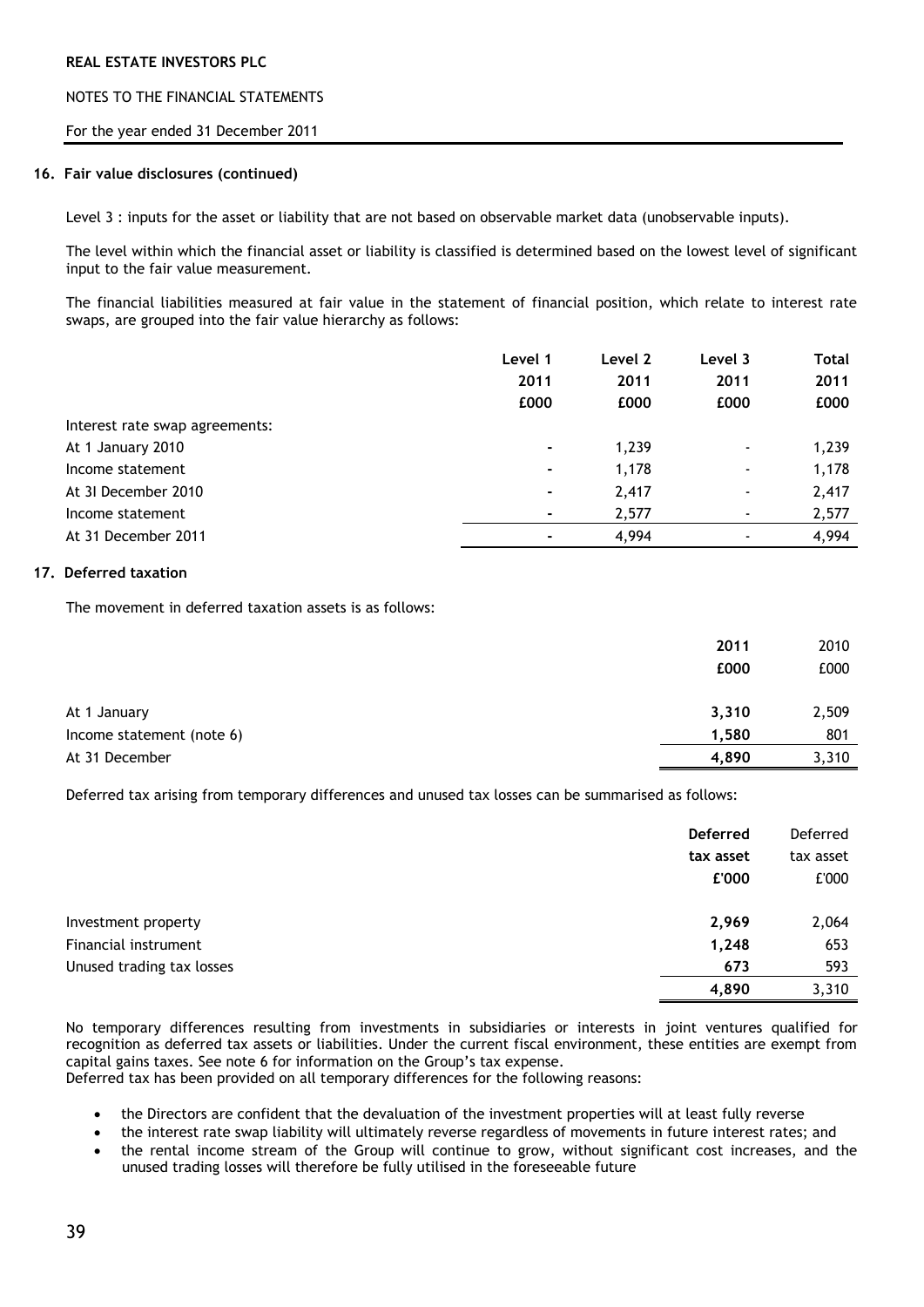# NOTES TO THE FINANCIAL STATEMENTS

# For the year ended 31 December 2011

#### **18. Share capital**

|                                                                                      | 2011<br>Number of | 2011  | 2010<br>Number of | 2010  |
|--------------------------------------------------------------------------------------|-------------------|-------|-------------------|-------|
|                                                                                      | shares            | £000  | <b>Shares</b>     | £000  |
| Allotted, issued and fully paid:<br>Ordinary shares of 10p (2010: adjusted for share |                   |       |                   |       |
| consolidation)                                                                       | 71,420,598        | 7,142 | 496,024,161       | 4,960 |
| Movement in share capital:                                                           |                   |       |                   |       |
|                                                                                      |                   |       | Number of         |       |
|                                                                                      |                   |       | shares            | £000  |
| At 1 January 2011                                                                    |                   |       | 496,024,161       | 4,960 |
| Effect of share consolidation                                                        |                   |       | (642, 785, 384)   |       |
| Issue of shares                                                                      |                   |       | 218, 181, 821     | 2,182 |
| At 31 December                                                                       |                   |       | 71,420,598        | 7,142 |

At an Extraordinary General meeting held on 18 July 2011 the Company received shareholder approval to raise funds for expansion by way of placing 218,181,821 new Ordinary shares at 5.5p per share, raising £11.74 million net of expenses.

At the Extraordinary meeting authority was also given to consolidate the shares from 1p Ordinary shares to 10p Ordinary shares and to carry out a share premium reduction by way of a transfer to reserves of £47,154,000.

Certain directors were granted share warrants on 29 June 2006 in respect of 2,127,500 Ordinary shares and on 25 July 2006 in respect of 475,000 Ordinary shares. The share warrants are exercisable from two years from the date of the grant of the warrants and will lapse within seven years if not exercised. The warrants were granted on the basis of 1 for 2 shares held at the date of the grant and are exercisable at 12p.

At the Annual General meeting held in June 2010 a resolution was passed approving the adoption of a new Long Term Incentive Plan (LTIP). The proposed LTIP is designed to promote retention and incentivise the executive directors to grow the value of the Group and to maximise returns:

- The LTIP has a ten year life form January 2010 to December 2019.
- Awards become payable to the extent that shareholder return defined as net asset value ("NAV") growth adjusted for dividends and other returns to shareholders exceed a compound growth rate of 10% per annum (Hurdle Return).
- If shareholder returns exceed the Hurdle Return, 20% of such excess will be payable in Ordinary shares under the LTIP.
- Participants will have the opportunity to take up to 30% of the amount accrued under the LTIP at the end of year three, with the portion able to be taken up each year thereafter increasing by 10% each year and the full amount (100%) being available only after the end of the ten year period.
- The baseline for the commencement of the LTIP is the NAV per Ordinary share at 31 December 2009 adjusted for the impact of the placing of Ordinary shares in February 2010.
- Amounts payable will be satisfied in full (save as below) by the issue of Ordinary shares or the grant of zero/nominal cost options to any participant. The price at which shares will be issued will be the higher of NAV per share as reported in the latest full year results and the weighted average mid-market closing price for the first 20 business days following announcement of the latest full year results. On issue, the Ordinary shares will rank pari passu with the existing issued Ordinary shares.
- The number of Ordinary which can be issued under the LTIP is limited to 10% of the Company's then issued share capital. Any excess earned above this level will be paid in cash provided that the remuneration committee consider it prudent to do so at that stage, otherwise payment will be deferred until the remuneration committee deem it prudent.
- The remuneration committee may from time to time make any alteration to the plan which it thinks fit, including for legal, regulatory or tax reasons, in order to ensure the smooth workings of the plan in line with its objectives

Details of options granted during the year under the LTIP are included in the Report on Remuneration. No expense has been recognised in respect of the options granted as no options are expected to vest.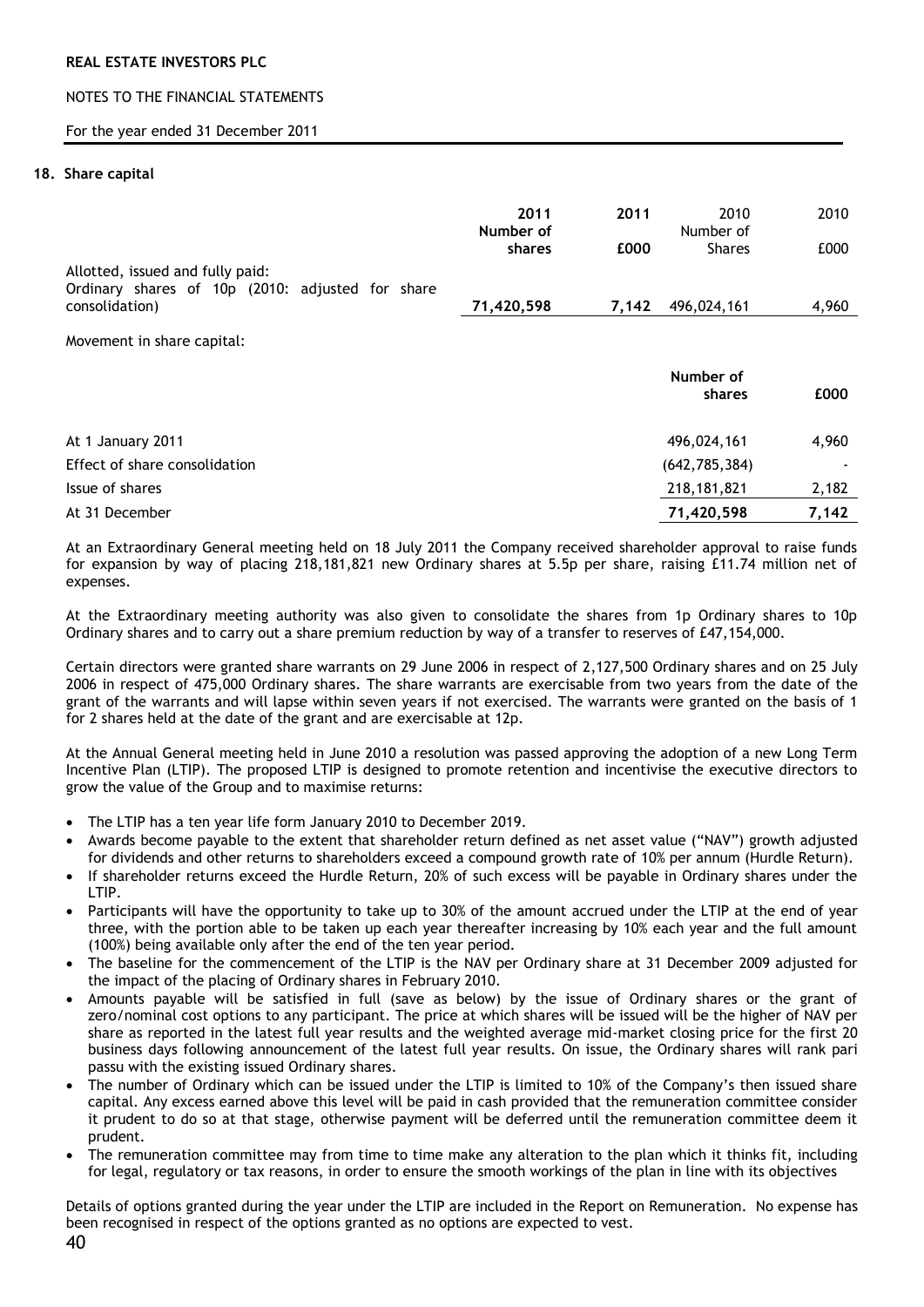# NOTES TO THE FINANCIAL STATEMENTS

#### For the year ended 31 December 2011

#### **18. Share capital (continued)**

As described in the Directors' Remuneration Report, 2 options were issued under the 2010 LTIP on inception. The weighted average fair value of the awards made is £0.59 per option, calculated applying the Black-Scholes option pricing model with a volatility of 21% (based on the weighted average share price movements over the last 3 years), a dividend yield of 0%, a risk free rate of 4.4%, an expected weighted average life of 5 years, a weighted average exercise price of 0.5p and a market value of underlying shares at the date of grant of £0.595. As at the date of grant no further shares were expected to be issued under the LTIP based on forecasts available at that time. At 31 December 2011, no options were expected to vest (2010: no options), therefore the charge to the income statement in the years ended 31 December 2010 and 2011 is £nil.

#### **19. Operating lease commitments**

Operating lease commitments relating to land and buildings expire within two to five years and amount to £71,000 (2010: £71,000).

Non-cancellable operating lease commitments receivable:

|                                                   | 2011<br>£000 | 2010<br>£000 |
|---------------------------------------------------|--------------|--------------|
| Within one year                                   | 736          | 95           |
| Later than one year but not later than five years | 5,713        | 4,308        |
| Later than five years                             | 26,632       | 20,823       |
|                                                   | 33,081       | 25,226       |

Rent receivable by the Group under current leases from tenants is from commercial and retail property held.

# **20. Contingent liabilities**

There were no contingent liabilities at 31 December 2011 or at 31 December 2010.

#### **21. Capital commitments**

Capital commitments authorised at 31 December 2011 were £Nil (2010: £2,790,000).

#### **22. Pension scheme**

There was no pension scheme for the benefit of employees or directors in operation at 31 December 2011 or 31 December 2010.

# **23. Related party transactions**

During the period the Group paid agency fees of £165,000 (2010: £62,400) in respect of professional services to Bond Wolfe, a partnership in which P P S Bassi is a partner, and rent and service charges of £115,000 (2010: £93,000) to Bond Wolfe Estates Limited, a company in which P P S Bassi is a director and shareholder.

During the period the Group paid professional fees of £3,000 (2010: £5,750) to CP Bigwood Chartered Surveyors, a company in which P P S Bassi and M H P Daly are directors and shareholders.

During the period the Group received rental income of £52,000 (2010: £52,000) from CP Bigwood Chartered Surveyors.

#### **24. Post balance sheet events**

On 23 March 2012 the Company raised net cash of £3.7 million by refinancing certain properties with Aviva and raising £10.3 million and repaying bank debt of £6.6 million.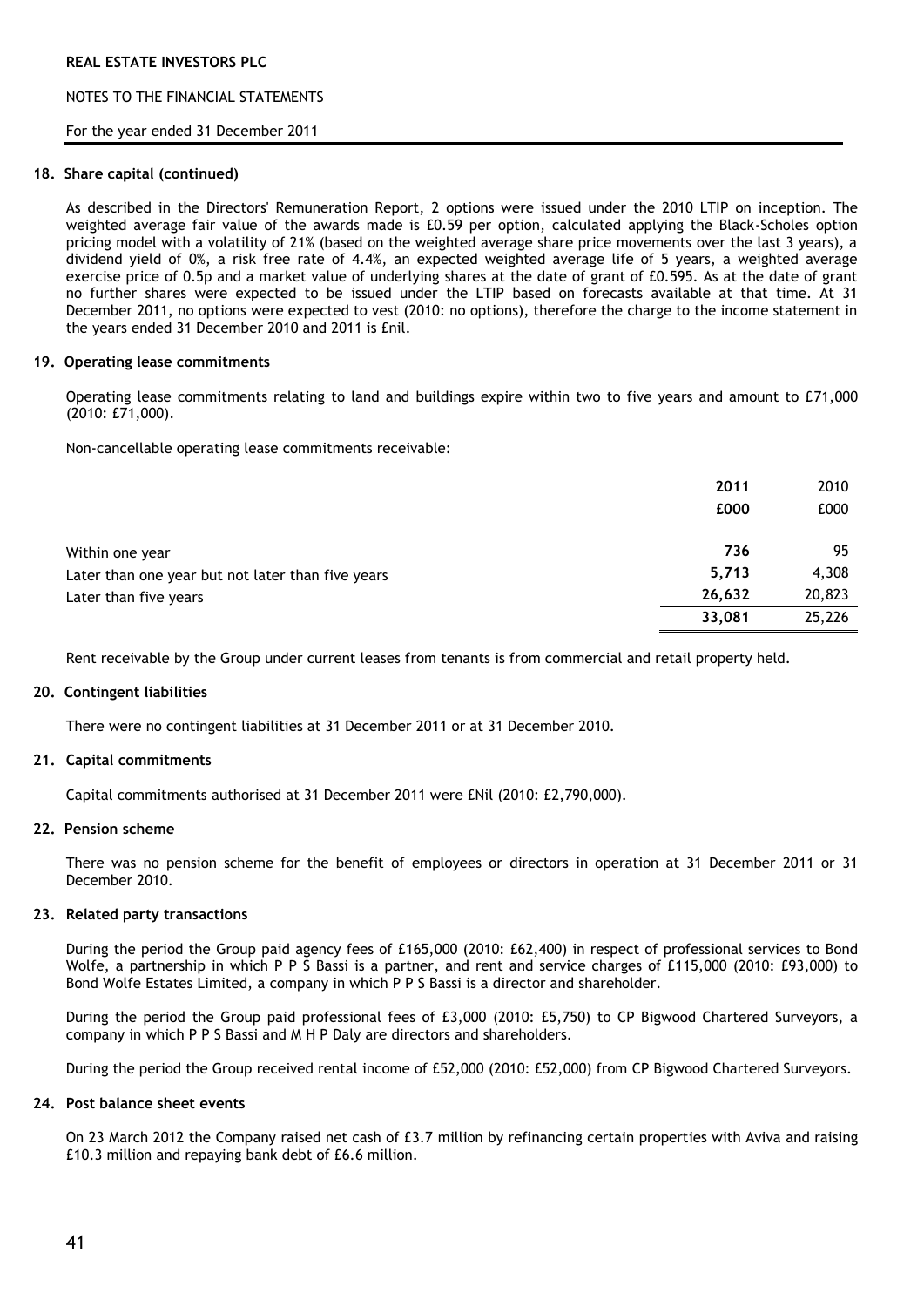COMPANY FINANCIAL STATEMENTS

For the year ended 31 December 2011

**REAL ESTATE INVESTORS PLC COMPANY STATUTORY FINANCIAL STATEMENTS (PREPARED UNDER UK GAAP) FOR THE YEAR ENDED 31 DECEMBER 2011 COMPANY NUMBER 5045715**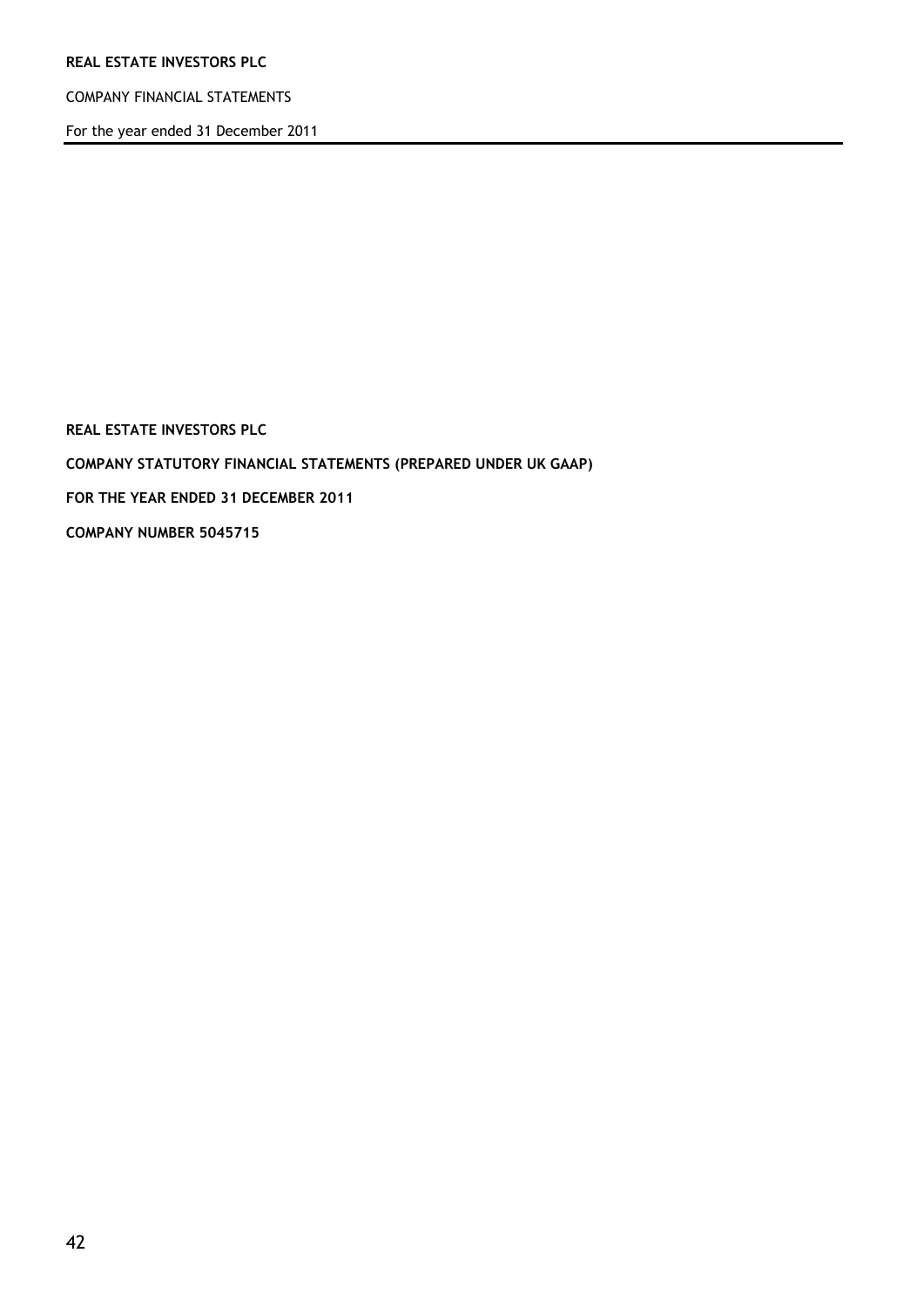# STATEMENT OF DIRECTORS' RESPONSIBILITIES

# For the year ended 31 December 2011

# **Statement of directors' responsibilities**

The directors are responsible for preparing the Company financial statements ("financial statements") in accordance with applicable law and regulations.

Company law requires the directors to prepare financial statements for each financial year. Under that law the directors have elected to prepare financial statements in accordance with United Kingdom Accounting Standards (United Kingdom Generally Accepted Accounting Practice and applicable laws). Under company law the directors must not approve the financial statements unless they are satisfied that they give a true and fair view of the state of affairs of the company for that period. In preparing these financial statements, the directors are required to:

- select suitable accounting policies and then apply them consistently;
- make judgements and estimates that are reasonable and prudent;
- state whether applicable UK Accounting Standards have been followed, subject to any material departures disclosed and explained in the financial statements;
- prepare the financial statements on the going concern basis unless it is inappropriate to presume that the Company will continue in business.

The directors are responsible for keeping adequate accounting records that are sufficient to show and explain the Company's transactions and disclose with reasonable accuracy at any time the financial position of the Company and enable them to ensure that the financial statements comply with the Companies Act 2006. They are also responsible for safeguarding the assets of the Company and hence for taking reasonable steps for the prevention and detection of fraud and other irregularities.

In so far as each of the directors are aware:

- there is no relevant audit information of which the Company's auditors are unaware; and
- the directors have taken all steps that they ought to have taken to make themselves aware of any relevant audit information and to establish that the auditors are aware of that information.

The directors are responsible for the maintenance and integrity of the corporate and financial information included on the Company's website. Legislation in the United Kingdom governing the preparation and dissemination of financial statements may differ from legislation in other jurisdictions.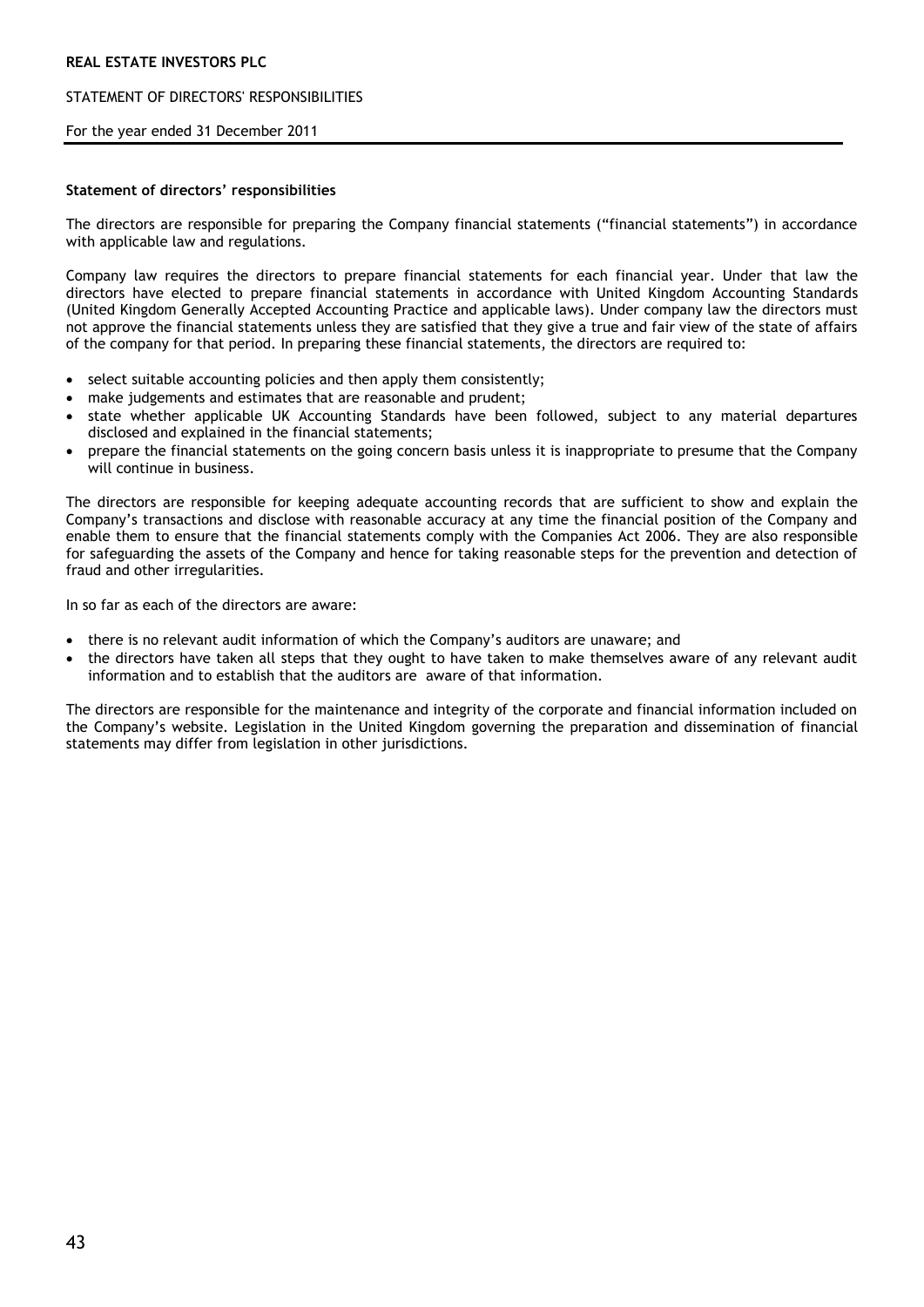# **INDEPENDENT AUDITOR'S REPORT TO THE MEMBERS OF REAL ESTATE INVESTORS PLC**

We have audited the parent Company financial statements of Real Estate Investors plc for the year ended 31 December 2011 which comprise the principal accounting policies, the balance sheet and the related notes. The financial reporting framework that that has been applied in their preparation is applicable law and United Kingdom Accounting Standards (United Kingdom Generally Accepted Accounting Practice).

This report is made solely to the Company's members, as a body, in accordance with Chapter 3 of Part 16 of the Companies Act 2006. Our audit work has been undertaken so that we might state to the Company's members those matters we are required to state to them in an auditor's report and for no other purpose. To the fullest extent permitted by law, we do not accept or assume responsibility to anyone other than the Company and the Company's members as a body, for our audit work, for this report, or for the opinions we have formed.

# **Respective responsibilities of directors and auditors**

As more fully explained in the Statement of Directors' Responsibilities set out on page 43 the directors are responsible for the preparation of the parent Company financial statements and for being satisfied that they give a true and fair view. Our responsibility is to audit and express an opinion on the parent Company financial statements in accordance with applicable law and International Standards on Auditing (UK and Ireland). Those standards require us to comply with the Auditing Practices Board's (APB's) Ethical Standards for Auditors.

# **Scope of the audit of the financial statements**

A description of the scope of the audit of financial statements is provided on the APB's website at www.frc.org.uk/apb/scope/private.cfm.

# **Opinion on financial statements**

In our opinion the parent Company financial statements:

- give a true and fair view of the state of the Company's affairs as at 31 December 2011;
- have been properly prepared in accordance with United Kingdom Generally Accepted Accounting Practice; and
- have been prepared in accordance with the requirements of the Companies Act 2006.

# **Opinion on other matters prescribed by the Companies Act 2006**

In our opinion the information given in the Directors' Report for the financial year for which the financial statements are prepared is consistent with the parent Company financial statements.

# **Matters on which we are required to report by exception**

We have nothing to report in respect of the following matters where the Companies Act 2006 requires us to report to you if, in our opinion:

- adequate accounting records have not been kept by the parent Company, or returns adequate for our audit have not been received from branches not visited by us; or
- the parent Company financial statements are not in agreement with the accounting records and returns; or
- certain disclosures of directors' remuneration specified by law are not made; or
- we have not received all the information and explanations we require for our audit.

# **Other matter**

We have reported separately on the consolidated financial statements of Real Estate Investors plc for the year ended 31 December 2011.

Mark Taylor Senior Statutory Auditor For and on behalf of Grant Thornton UK LLP Statutory Auditor, Chartered Accountants Birmingham Date: 23 March 2012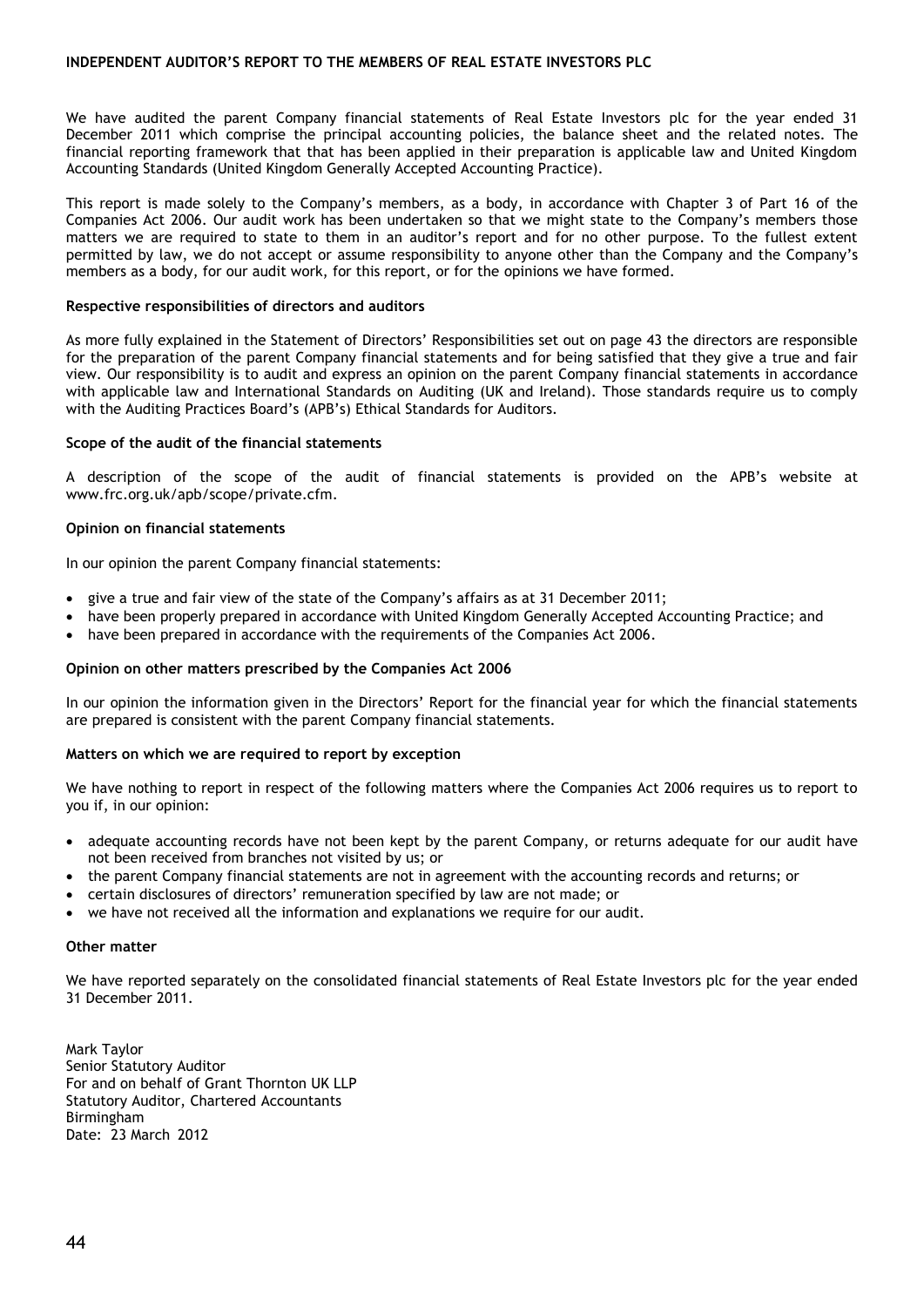#### PRINCIPAL ACCOUNTING POLICIES

#### For the year ended 31 December 2011

#### **Accounting policies**

The financial statements have been prepared in accordance with the Companies Act 2006 and UK accounting standards except as noted below in respect of the true and fair override in respect of investment properties.

The Company's principal accounting policies have remained unchanged from the previous year.

#### **Accounting convention**

The financial statements are prepared under the historical cost convention as modified by the revaluation of investment properties.

#### **Going concern**

After making relevant enquiries, the directors have a reasonable expectation that the Company has adequate resources to continue in operational existence for the foreseeable future. These enquiries considered the following:

- the significant cash balances the Company holds and the low levels of historic and projected operating cash outflows
- rising rental income and improving profitability
- any property purchases will only be completed if cash resources or loans are available to complete these purchases
- the Group's bankers have indicated their continuing support for the Company
- the Company's £20 million facility with Lloyds Banking Group was renewed in October 2011 on similar terms for a period of three years.

For this reason, the directors continue to adopt the going concern basis in preparing the financial statements.

#### **Turnover**

Turnover, which excludes value added tax, comprises rental income which is recognised evenly over the term of the lease to which it relates.

#### **Investment properties**

Certain of the Company's properties are held for long term investment and are included in the balance sheet on the basis of open market value in accordance with SSAP 19. The surpluses or deficits on annual revaluations of such properties are transferred to the revaluation reserve, unless a deficit results in a revaluation below cost or is a permanent deficit in which case the amount of the deficit is charged to the profit and loss account. If a revaluation reverses previous losses recognised in the profit and loss account, the gain up to the amount of the losses previously recognised in the profit and loss account is credited to the profit and loss account. Depreciation is not provided in respect of freehold investment properties. Leasehold investment properties are not depreciated where the unexpired term is over 20 years.

This policy represents a departure from the Companies Act 2006 which require depreciation to be provided on all fixed assets. The directors consider this policy is necessary in order that the financial statements give a true and fair view, because current values and changes in current values are of prime importance rather than the calculation of systematic annual depreciation. Depreciation is only one of many factors reflected in the annual valuation and the amount, which might otherwise be shown, cannot be separately identified or quantified.

#### **Stock**

Trading properties, which are held for resale, are included in inventories at the lower of cost and net realisable value. Cost includes all fees relating to the purchase of the property and improvement expenses. Net realisable value is based on estimated selling price less future costs expected to be incurred to sale. Any provisions to impair trading properties below cost are reversed in future periods if market conditions subsequently support a higher fair value but only up to a maximum of the original cost. Property acquisitions are accounted for when legally binding contracts which are irrevocable and effectively unconditional are exchanged.

#### **Depreciation**

Depreciation is calculated to write down the cost to residual value of all tangible fixed assets, excluding investment properties, by equal instalments over their expected useful economic lives over the following periods:

Leasehold improvements: length of lease length of lease Office equipment: example of the state of the state of the state of the state of the state of the state of the state of the state of the state of the state of the state of the state of the state of the state of the state o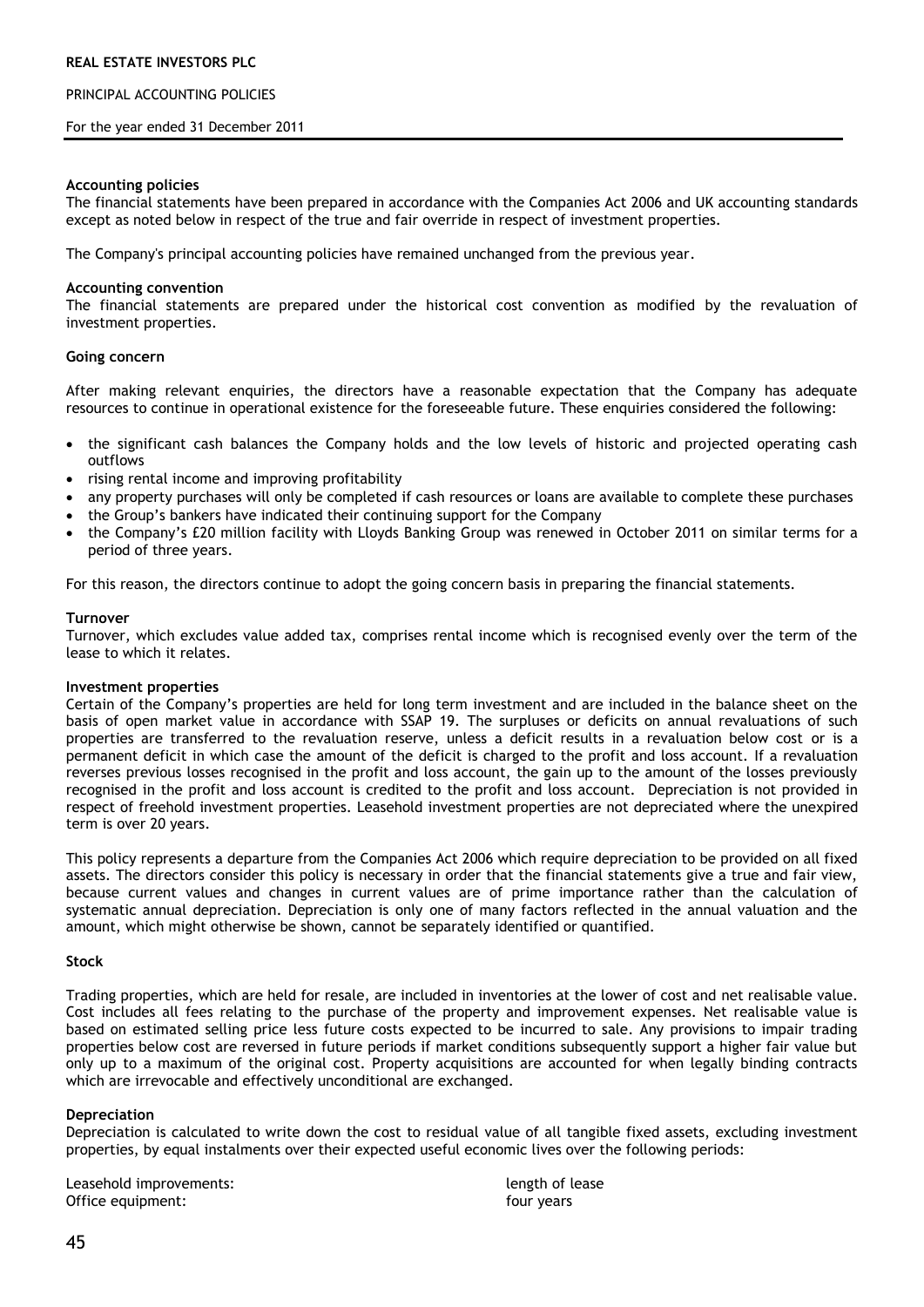#### PRINCIPAL ACCOUNTING POLICIES

#### For the year ended 31 December 2011

#### **Investments**

Investments in subsidiary undertakings are recorded at cost less provision for impairment.

#### **Financing costs**

The costs of arranging finance for the Company are written off to the profit and loss account over the terms of the associated finance using the effective interest method.

#### **Operating leases**

Annual rentals under operating leases are charged to the profit and loss account as incurred.

#### **Deferred tax**

Deferred tax is recognised on all timing differences where the transactions or events give the Company an obligation to pay more tax in the future, or a right to pay less tax in the future, and have occurred by the balance sheet date. Deferred tax assets are recognised on an undiscounted basis when it is more likely than not that they will be recovered. Deferred tax is measured using the rates of tax that have been enacted or substantively enacted by the balance sheet date.

Deferred taxation is not provided on gains recognised on revaluing investment properties. Unprovided deferred taxation will crystallise on the sale of assets at their balance sheet value.

#### **Financial instruments**

Financial liabilities and equity instruments are classified according to the substance of the contractual arrangements entered into. An equity instrument is any contract that evidences a residual interest in the assets of the entity after deducting all of its financial liabilities.

Where the contractual obligations of financial instruments (including share capital) are equivalent to a similar debt instrument, those financial instruments are classed as financial liabilities within the balance sheet. Finance costs and gains or losses relating to financial liabilities are included in the profit and loss account. Finance costs are calculated so as to produce a constant rate of return on the outstanding liability.

Where the contractual terms of share capital do not have any terms meeting the definition of a financial liability then this is classed as an equity instrument. Dividends and distributions relating to equity instruments are debited direct to equity.

#### **Share warrants and share options**

All goods and services received in exchange for the grant of any share-based payment are measured at their fair values. Where employees are rewarded using share-based payments, the fair values of employees' services are determined indirectly by reference to the fair value of the instrument granted to the employee. This fair value is appraised at the grant date and excludes the impact of non-market vesting conditions (for example, profitability and sales growth targets).

All equity-settled share based payments and share options are ultimately recognised as an expense in the profit and loss account with a corresponding credit to other reserves.

Upon exercise of share warrants or share options the proceeds received net of attributable transaction costs are credited to share capital, and where appropriate share premium.

When the share warrants or share options have vested and then lapsed, the amount previously recognised in other reserves is transferred to retained earnings.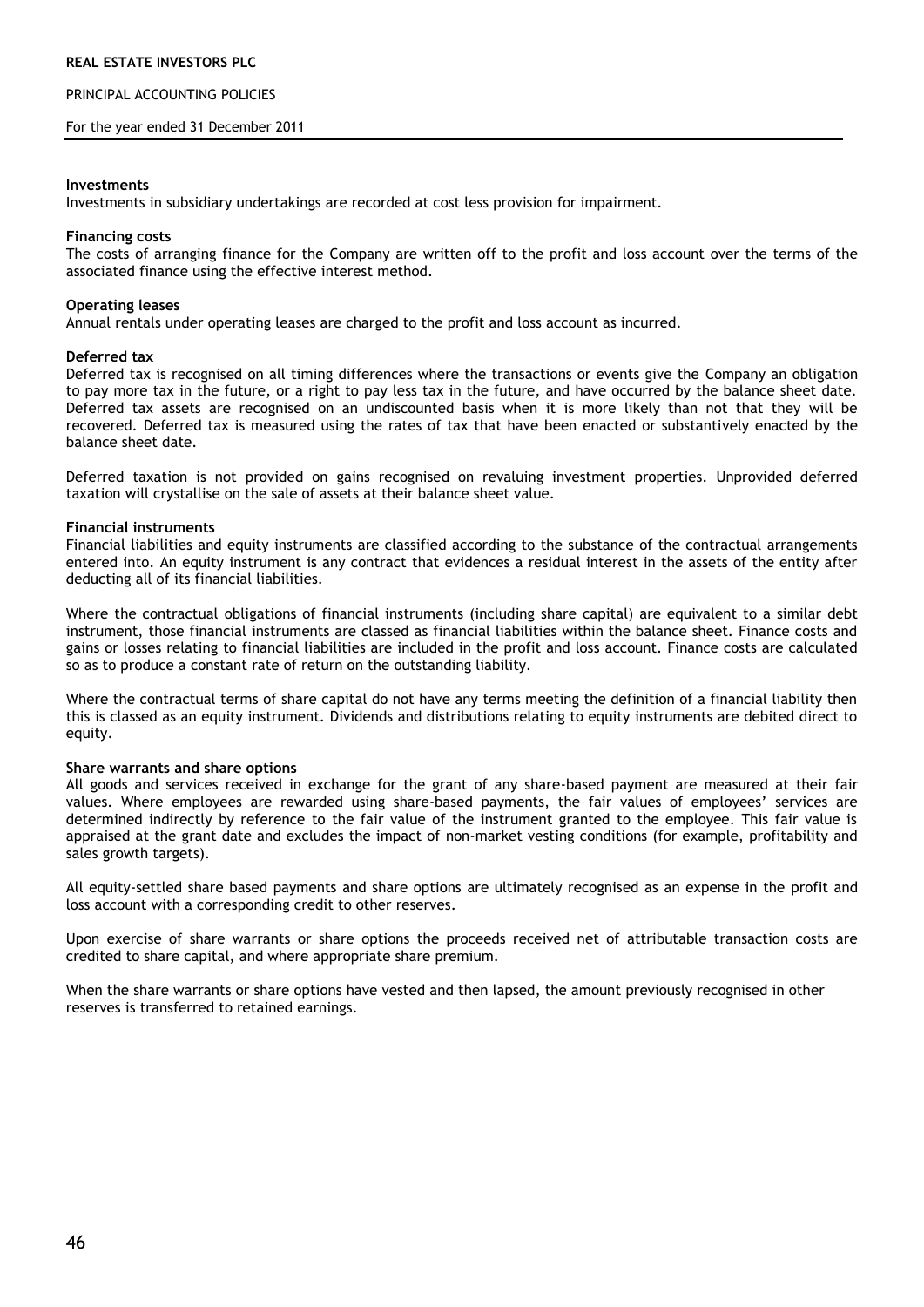BALANCE SHEET

As at 31 December 2011

|                                                         | <b>Note</b> | 2011      | 2010      |
|---------------------------------------------------------|-------------|-----------|-----------|
|                                                         |             | £000      | £000      |
| <b>Fixed assets</b>                                     |             |           |           |
| Tangible assets                                         | 1           | 52,230    | 43,675    |
| Investments                                             | 2           | 5,892     | 5,892     |
|                                                         |             | 58,122    | 49,567    |
| <b>Current assets</b>                                   |             |           |           |
| Stock                                                   | 3           | 2,365     |           |
| <b>Debtors</b>                                          |             | 9,370     | 4,889     |
| Cash at bank                                            |             | 3,777     | 11,056    |
|                                                         |             | 15,512    | 15,945    |
| Creditors: amounts falling due within one year          | 4           | (5, 837)  | (23, 997) |
| Net current assets/(liabilities)                        |             | 9,675     | (8,052)   |
| Total assets less current liabilities                   |             | 67,797    | 41,515    |
| Creditors: amounts falling due after more than one year | 5           | (26, 562) | (8,625)   |
| <b>Net assets</b>                                       |             | 41,235    | 32,890    |
| <b>Capital and reserves</b>                             |             |           |           |
| Ordinary share capital                                  | 7           | 7,142     | 4,960     |
| Share premium account                                   | 8           | 61        | 37,654    |
| Capital redemption reserve                              | 8           | 45        | 45        |
| Other reserves                                          | 8           | 121       | 121       |
| Revaluation reserve                                     | 8           | 626       | 380       |
| Profit and loss account                                 | 8           | 33,240    | (10, 270) |
| <b>Equity shareholders' funds</b>                       |             | 41,235    | 32,890    |
|                                                         |             |           |           |

These financial statements were approved by the Board of Directors on 23 March 2012.

Signed on behalf of the Board of Directors

J R A Crabtree – Chairman

M H P Daly – Finance Director

Company No 5045715

The accompanying principal accounting policies and notes form an integral part of these financial statements.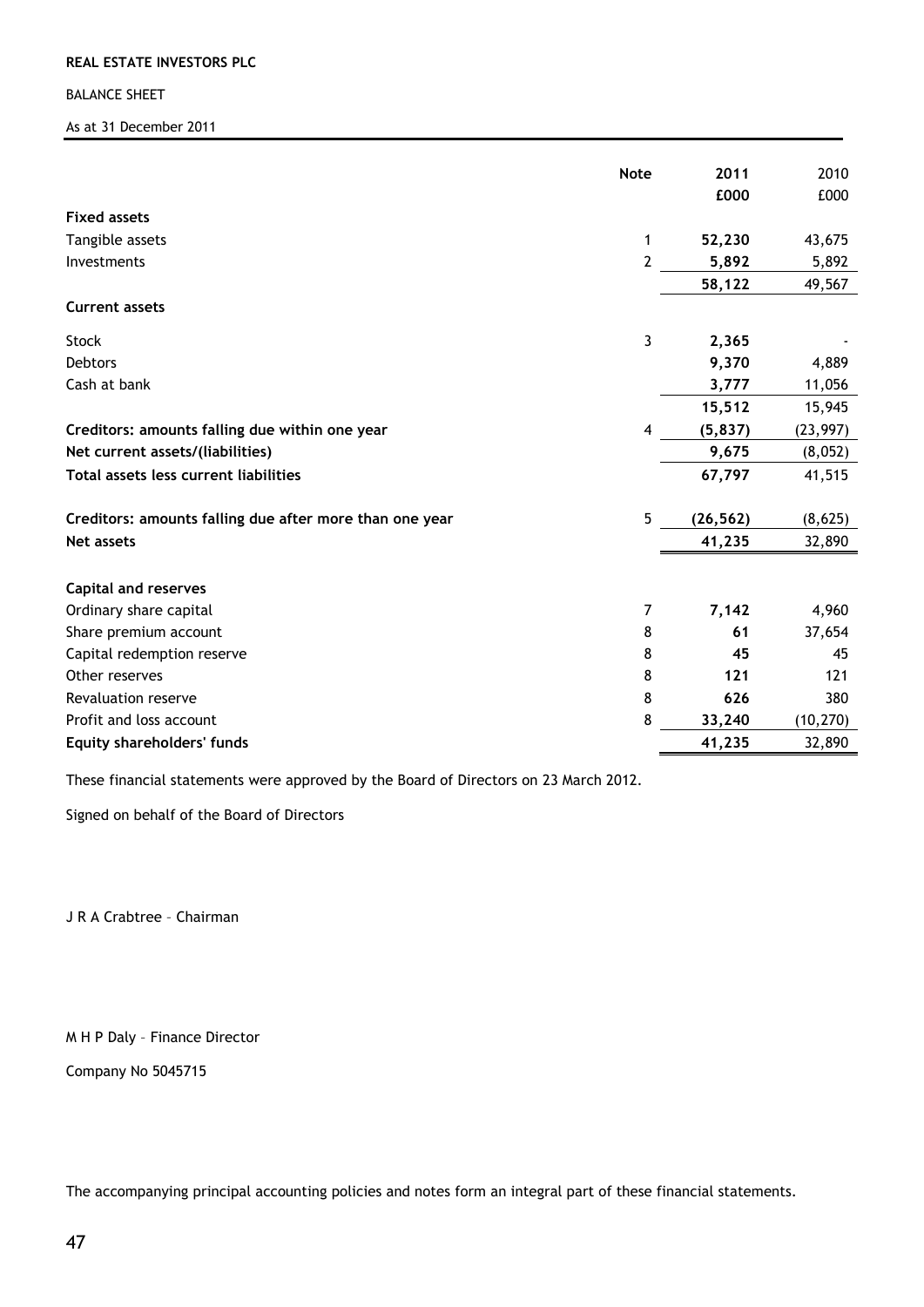# NOTES TO THE FINANCIAL STATEMENTS

# For the year ended 31 December 2011

# **1. Tangible fixed assets**

|                                 | Investment | Leasehold    | Office                   |          |
|---------------------------------|------------|--------------|--------------------------|----------|
|                                 | Properties | improvements | Equipment                | Total    |
|                                 | £000       | £000         | £000                     | £000     |
| Cost or valuation:              |            |              |                          |          |
| At 1 January 2011               | 43,635     | 108          | 53                       | 43,796   |
| Additions                       | 12,229     |              | $\overline{a}$           | 12,229   |
| <b>Disposals</b>                | (135)      |              | $\overline{\phantom{a}}$ | (135)    |
| Revaluation                     | (3, 527)   |              | $\blacksquare$           | (3, 527) |
| At 31 December 2011             | 52,202     | 108          | $\overline{\phantom{a}}$ | 52,310   |
| <b>Accumulated depreciation</b> |            |              |                          |          |
| At 1 January 2011               |            | 74           | 47                       | 121      |
| Charge for the period           |            | 10           | 2                        | 12       |
| At 31 December 2011             |            | 84           | 49                       | 133      |
| Net book amount                 |            |              |                          |          |
| At 31 December 2011             | 52,202     | 24           | 4                        | 52,230   |
| At 31 December 2010             | 43,635     | 34           | 6                        | 43,675   |

Of the revaluation deficit of £3,527,000, the amount credited to the revaluation reserve is £246,000 with the balance of £3,773,000 charged to the profit and loss account.

The figures stated above for cost or valuation include valuations as follows:

|              |        | Investment properties |  |
|--------------|--------|-----------------------|--|
|              | 2011   | 2010                  |  |
|              | £000   | £'000                 |  |
| At valuation | 52,202 | 43,635                |  |
|              |        |                       |  |

All of the Company's investment properties are held as either freehold or long leasehold and are held for use in operating leases.

If investment properties had not been revalued they would have been included on the historical cost basis at the following amounts:

|                                         |        | Investment properties |  |
|-----------------------------------------|--------|-----------------------|--|
|                                         | 2011   | 2010                  |  |
|                                         | £'000  | £000                  |  |
| Cost and net book amount at 31 December | 63,490 | 51,396                |  |

In accordance with SSAP 19, the Company's policy is that investment properties should be valued by an external valuer at least every three years. The valuation at 31 December 2011 has been carried out by DTZ Chartered Surveyors and Gerald Eve LLP, Chartered Surveyors on the basis of fair value on certain properties and by the directors on the remaining properties.

No provision has been made for deferred taxation assets, in accordance with FRS 19, in respect of the devaluation of investment properties but it is expected that this devaluation will reverse in future years.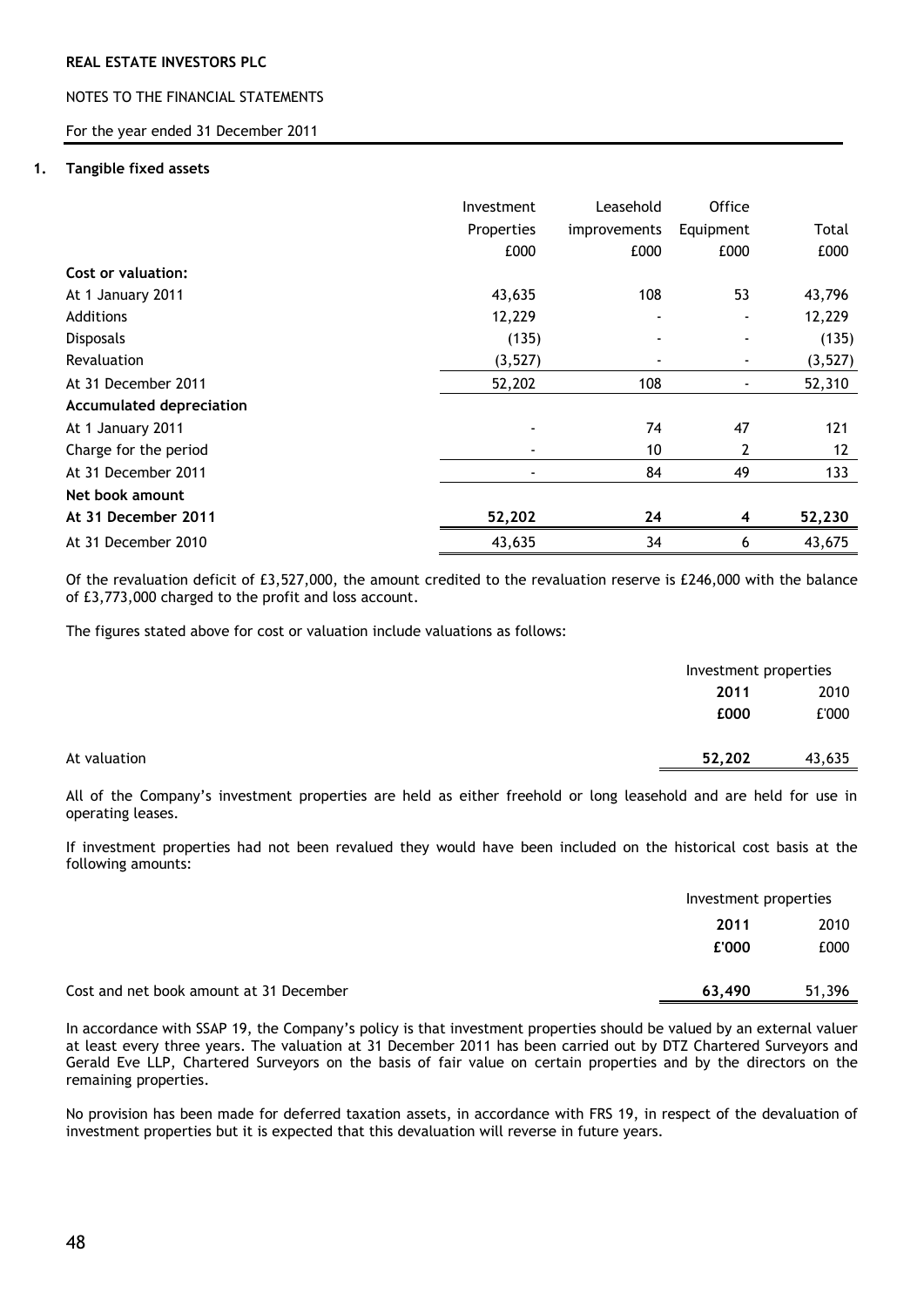# **REAL ESTATE INVESTORS PLC (the "Company")**

# NOTES TO THE FINANCIAL STATEMENTS

# For the year ended 31 December 2011

# **2. Fixed asset investments**

|                              |       | Investment in subsidiary<br>undertakings |  |
|------------------------------|-------|------------------------------------------|--|
|                              | 2011  | 2010                                     |  |
|                              | £000  | £000                                     |  |
| Cost                         |       |                                          |  |
| At 1 January and 31 December | 5,892 | 5,892                                    |  |
|                              |       |                                          |  |

At 31 December 2011 the Company wholly owned the following subsidiaries:

| Name                           | <b>Principal Activity</b> | Country of incorporation |
|--------------------------------|---------------------------|--------------------------|
| <b>Boothmanor Limited</b>      | Property investment       | <b>England and Wales</b> |
| Eurocity (Crawley) Limited     | Property investment       | <b>England and Wales</b> |
| 3147398 Limited                | Property trading          | <b>England and Wales</b> |
| Rightforce Limited             | Property investment       | <b>England and Wales</b> |
| Metro Court (WB) Limited       | Property investment       | <b>England and Wales</b> |
| Southgate Derby Retail Limited | Property investment       | <b>England and Wales</b> |

The Group's investment in Southgate Derby Retail Limited was acquired for £100 consideration during the year.

# **3. Debtors**

|                                                      | 2011  | 2010   |
|------------------------------------------------------|-------|--------|
|                                                      | £000  | £000   |
| Trade debtors                                        | 394   | 372    |
| Amounts owed by subsidiary undertakings              | 7,687 | 1,278  |
| Other debtors                                        | 237   | 2,649  |
| Deferred tax asset                                   | 505   | 67     |
| Prepayments and accrued income                       | 547   | 523    |
|                                                      | 9,370 | 4,889  |
| Creditors: amounts falling due within one year<br>4. |       |        |
|                                                      | 2011  | 2010   |
|                                                      | £000  | £000   |
| Bank overdraft                                       | 2,214 |        |
| <b>Bank loans</b>                                    | 387   | 20,365 |
| Amounts owed to subsidiary undertakings              | 1,645 | 1,934  |
| Trade creditors                                      | 260   | 245    |
| Other creditors                                      | 199   | 220    |
| Corporation tax                                      |       | 150    |
| Social security and taxation                         | 136   | 77     |
| Accruals and deferred income                         | 996   | 1,006  |
|                                                      | 5,837 | 23,997 |

Bank loans are secured against the Company's property assets.

The Company's policy is to settle all agreed liabilities within 30 days of receipt of invoice or provision of goods or services if later. At 31 December 2011 trade creditors represented 46 days (2010: 49 days) purchases based on the total purchases for the year.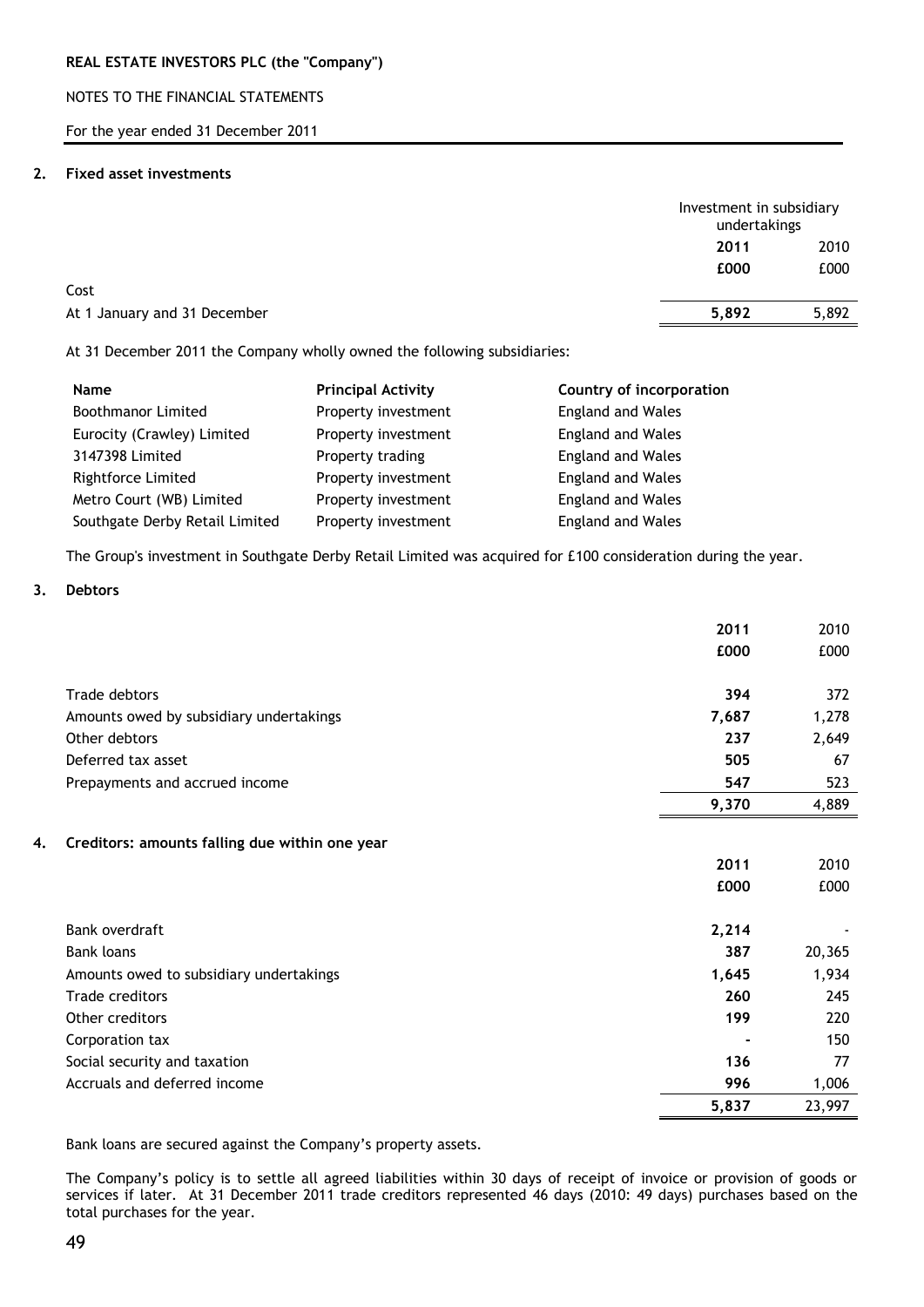# **REAL ESTATE INVESTORS PLC (the "Company")**

NOTES TO THE FINANCIAL STATEMENTS

# For the year ended 31 December 2011

# **5. Creditors: amounts falling due after more than one year**

|                                  | 2011<br>£000 | 2010<br>£000 |
|----------------------------------|--------------|--------------|
| Bank loans                       | 27,110       | 9,021        |
| Less: deferred arrangement costs | (548)        | (396)        |
|                                  | 26,562       | 8,625        |

Bank loans are secured against the Company's property assets and bear interest at rates between 5.3% and 6.7% per annum.

The Company borrowings analysis at 31 December 2011 is as follows:

|                                                  | 2011   | 2010   |
|--------------------------------------------------|--------|--------|
|                                                  | £000   | £000   |
| In less than one year:                           |        |        |
| <b>Bank borrowings</b>                           | 387    | 20,365 |
| Bank overdraft                                   | 2,214  |        |
| In more than one year but less than two years:   |        |        |
| Bank borrowings                                  | 394    | 379    |
| In more than two years but less than five years: |        |        |
| Bank borrowings                                  | 19,675 | 1,186  |
| In more than five years                          |        |        |
| Bank borrowings                                  | 7,041  | 7,456  |
|                                                  | 29,711 | 29,386 |
| Deferred arrangement costs                       | (548)  | (396)  |
|                                                  | 29,163 | 28,990 |
| Split                                            |        |        |
| Current Liabilities - bank loans and overdrafts  | 2,601  | 20,365 |
| Non current liabilities - bank loans             | 26,562 | 8,625  |
|                                                  | 29,163 | 28,990 |
|                                                  |        |        |

# **6. Deferred tax**

No provision has been made for deferred tax on gains recognised on revaluing investment properties to their market value in accordance with FRS 19. The total amount unprovided at an estimated tax rate of 25% (2010: 27%), for the year ended 31 December 2011 is £156,000 (2010: £103,000). Deferred taxation of £505,000 has been provided in full in 2011 on losses due to the directors now expecting future taxable profits in the foreseeable future to fully utilise them.

# **7. Share capital**

|                                                                                                             | 2011          | 2010       | 2011  | 2010  |
|-------------------------------------------------------------------------------------------------------------|---------------|------------|-------|-------|
|                                                                                                             | <b>Number</b> | Number     | £000  | £000  |
|                                                                                                             | Of shares     | Of shares  |       |       |
| Allotted, issued and fully paid:<br>Ordinary shares of 10p each (2010: adjusted for share<br>consolidation) | 71,420,598    | 49,602,416 | 7.142 | 4.960 |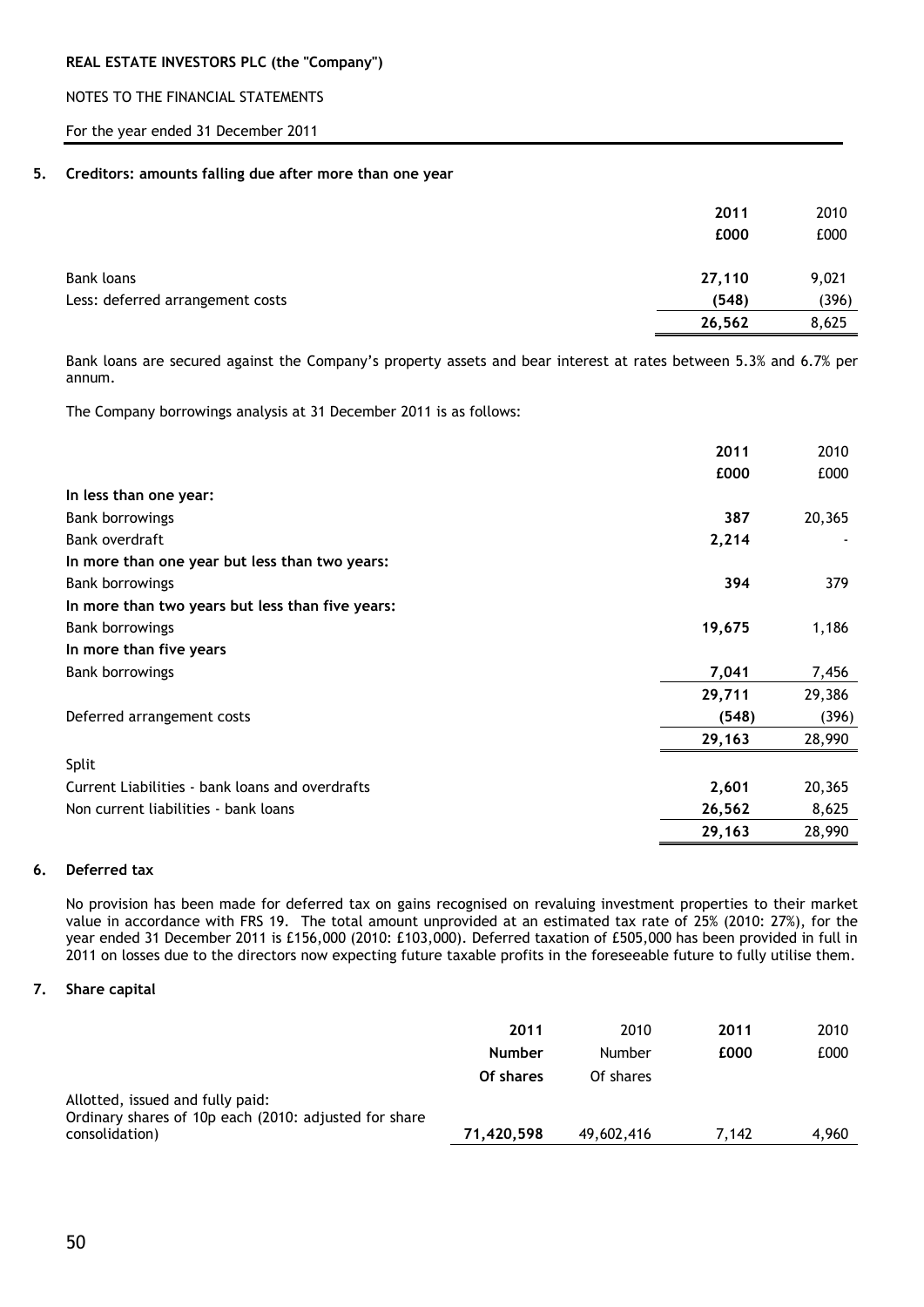# NOTES TO THE FINANCIAL STATEMENTS

For the year ended 31 December 2011

# **7. Share capital (continued)**

| Movement in share capital: |  |  |
|----------------------------|--|--|
|                            |  |  |

|                               | Number of<br>shares | £000           |
|-------------------------------|---------------------|----------------|
| At 1 January 2011             | 496,024,161         | 4,960          |
| Effect of share consolidation | (642, 785, 384)     | $\blacksquare$ |
| Issued of shares              | 218, 181, 821       | 2,182          |
| At 31 December                | 71,420,598          | 7,142          |

At an Extraordinary General meeting held on 18 July 2011 the Company received shareholder approval to raise funds for expansion by way of placing 218,181,821 new Ordinary shares at 5.5p per share, raising £11.74 million net of expenses.

At the Extraordinary meeting authority was also given to consolidate the shares from 1p Ordinary shares to 10p Ordinary shares.

The directors were granted share warrants on 29 June 2006 in respect of 21,275,000 Ordinary shares and on 25 July 2006 in respect of 4,750,000 Ordinary shares. The share warrants are exercisable from two years from the date of the grant of the warrants and will lapse within seven years if not exercised. The warrants were granted on the basis of 1 for 2 shares held at the date of the grant and are exercisable at 120p.

At the Annual General meeting held in June 2010 a resolution was passed approving the adoption of a new Long Term Incentive Plan (LTIP). The proposed LTIP is designed to promote retention and incentivise the executive directors to grow the value of the Group and to maximise returns:

- The LTIP has a ten year life form January 2010 to December 2019.
- Awards become payable to the extent that shareholder return defined as net asset value ("NAV") NAV growth adjusted for dividends and other returns to shareholders exceed a compound growth rate of 10% per annum (Hurdle Return).
- If shareholder returns exceed the Hurdle Return, 20% of such excess will be payable in Ordinary shares under the LTIP.
- Participants will have the opportunity to take up to 30% of the amount accrued under the LTIP at the end of year three, with the portion able to be taken up each year thereafter increasing by 10% each year and the full amount (100%) being available only after the end of the ten year period.
- The baseline for the commencement of the LTIP is the NAV per Ordinary share at 31 December 2009 adjusted for the impact of the placing of Ordinary shares in February 2010.
- Amounts payable will be satisfied in full (save as below) by the issue of Ordinary shares or the grant of zero/nominal cost options to any participant. The price at which shares will be issued will be the higher of NAV per share as reported in the latest full year results and the weighted average mid-market closing price for the first 20 business days following announcement of the latest full year results. On issue, the Ordinary shares will rank pari passu with the existing issued Ordinary shares.
- The number of Ordinary which can be issued under the LTIP is limited to 10% of the Company's then issued share capital. Any excess earned above this level will be paid in cash provided that the remuneration committee consider it prudent to do so at that stage, otherwise payment will be deferred until the remuneration committee deem it prudent.

Details of options granted during the year under the LTIP are included in the Report on Remuneration. No expense has been recognised in respect of the options granted as no options are expected to vest. As described in the Directors' Remuneration Report, 2 options were issued under the 2010 LTIP on inception. The weighted average fair value of the awards made is £0.59 per option, calculated applying the Black-Scholes option pricing model with a volatility of 21% (based on the weighted average share price movements over the last 3 years), a dividend yield of 0%, a risk free rate of 4%, an expected weighted average life of 5 years, a weighted average exercise price of 0.5p and a market value of underlying shares at the date of the grant of £0.585. As at the date of the grant no further shares were expected to be issued under the LTIP based on forecasts available at that time. At 31 December 2011, no options were expected to vest (2010: no options), therefore the charge to the income statement in the years ended 31 December 2010 and 2011 is the contract of the contract of the contract of the contract of the contract of the contract of the contract of the contract of the contract of the contract of the contract of the contract of the contract of the contrac